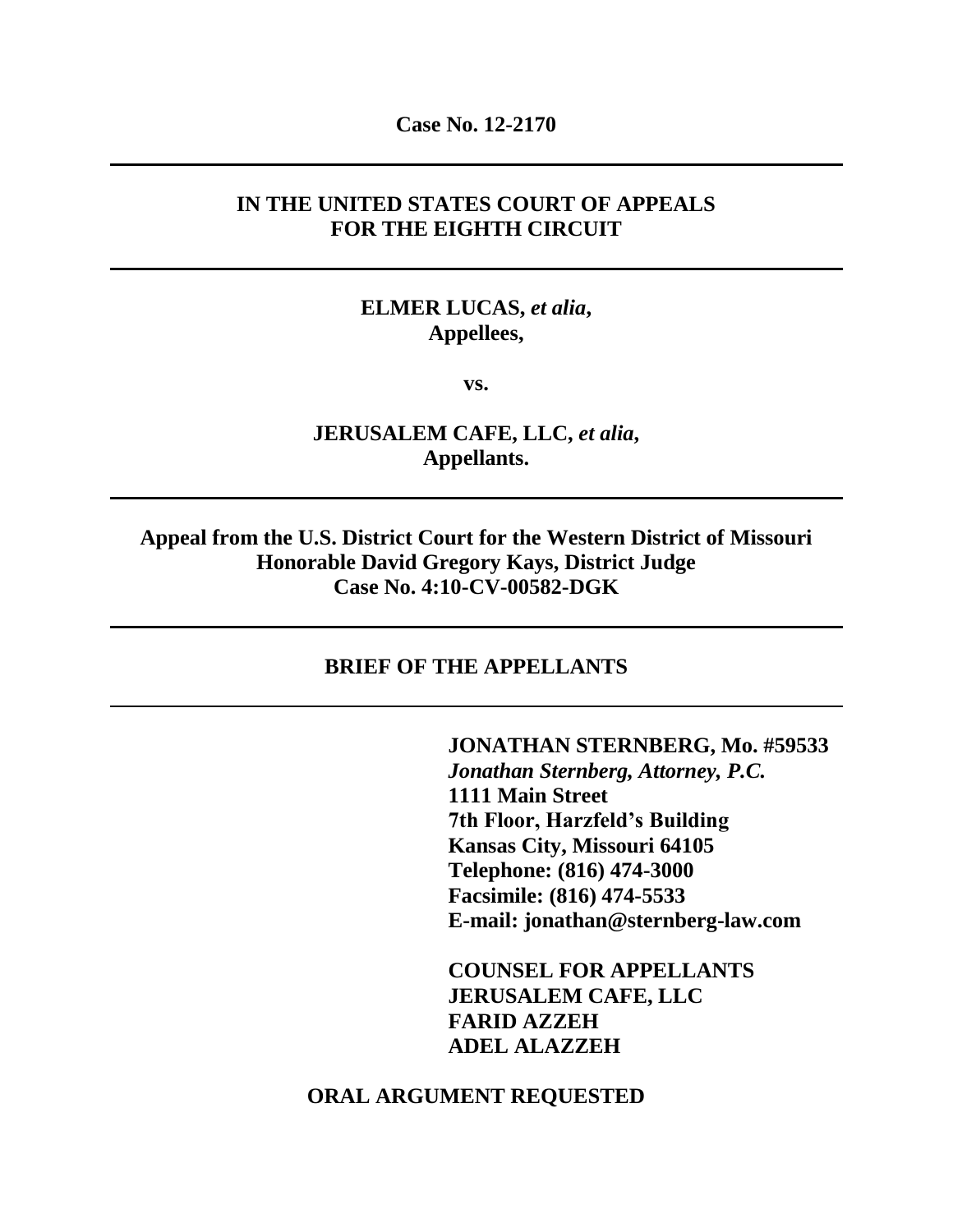#### **Summary of the Case**

Six Guatemalan nationals who admit they are undocumented aliens unlawfully living in the United States filed an action under the Fair Labor Standards Act alleging that, from 2007 to 2010, a Kansas City restaurant company, its owner, and a third person had employed them and failed to pay them the Act's required wages. The district court excluded any mention of the Guatemalans' immigration status in an order in limine, but dissolved that order toward the end of trial after the Guatemalans admitted their status. After a jury trial, the district court awarded the Guatemalans \$283,728.08 in damages for back-due wages.

Under the Immigration Reform and Control Act, as applied in *Hoffman Plastic Compounds, Inc. v. Nat'l Labor Relations Bd.*, 535 U.S. 137 (2002), the Guatemalans' status as undocumented aliens denies them standing to claim any back-due wages under the Fair Labor Standards Act, as it would have been unlawful for them to have been paid those wages in the first place. Thus, the defendants were entitled to judgment as a matter of law. Alternatively, the defendants were entitled to a new trial, as the order in limine was prejudicial error.

## **Request for Oral Argument**

The issues in this case are complex and include a weighty question of first impression in this Court. The interchange of oral argument would assist the Court in understanding and deciding them. Appellants request at least twenty minutes.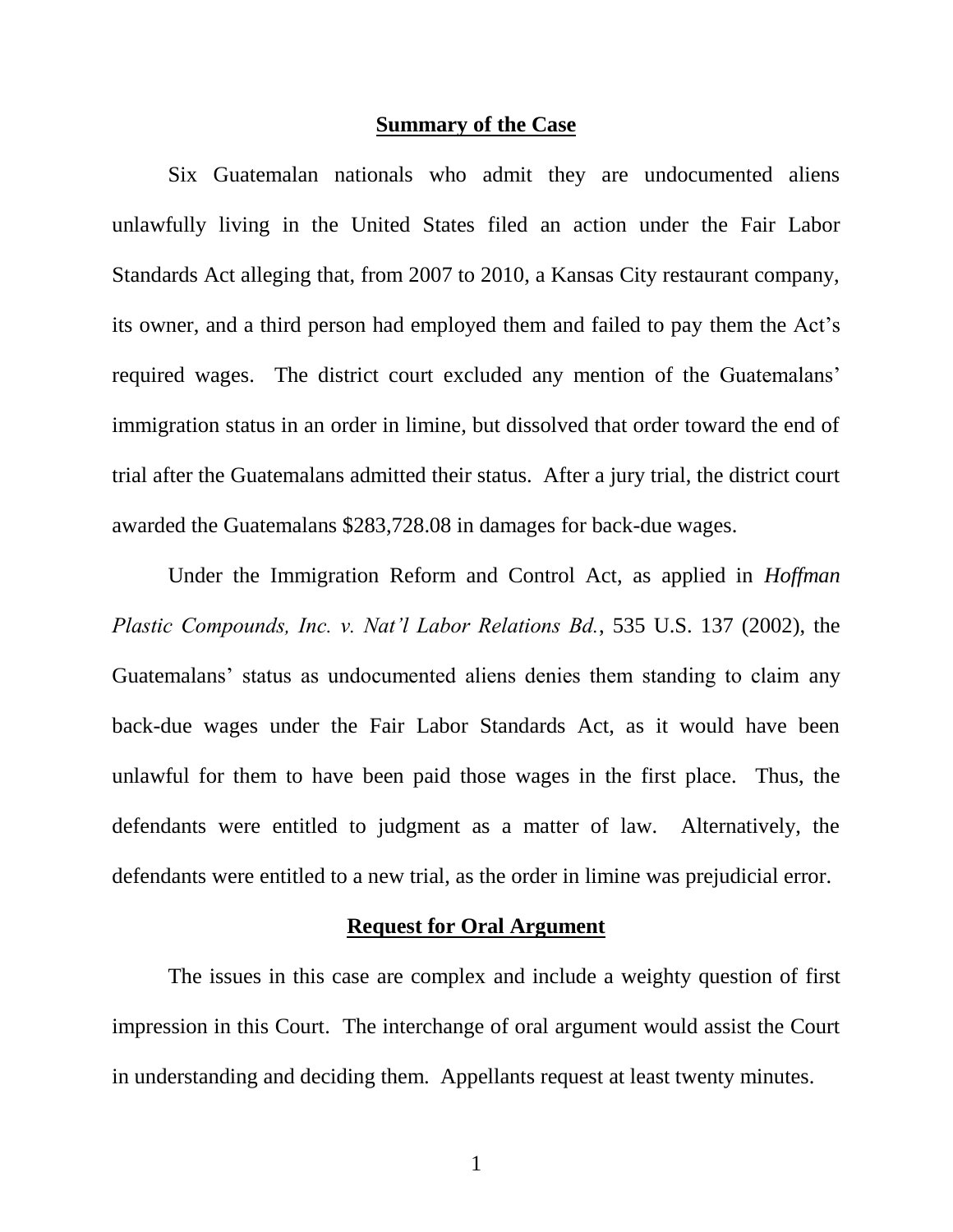# **Corporate Disclosure Statement**

Appellant Jerusalem Cafe, LLC, is a Missouri limited liability company that has no parent corporation. No publicly held corporation owns 10% or more of its stock.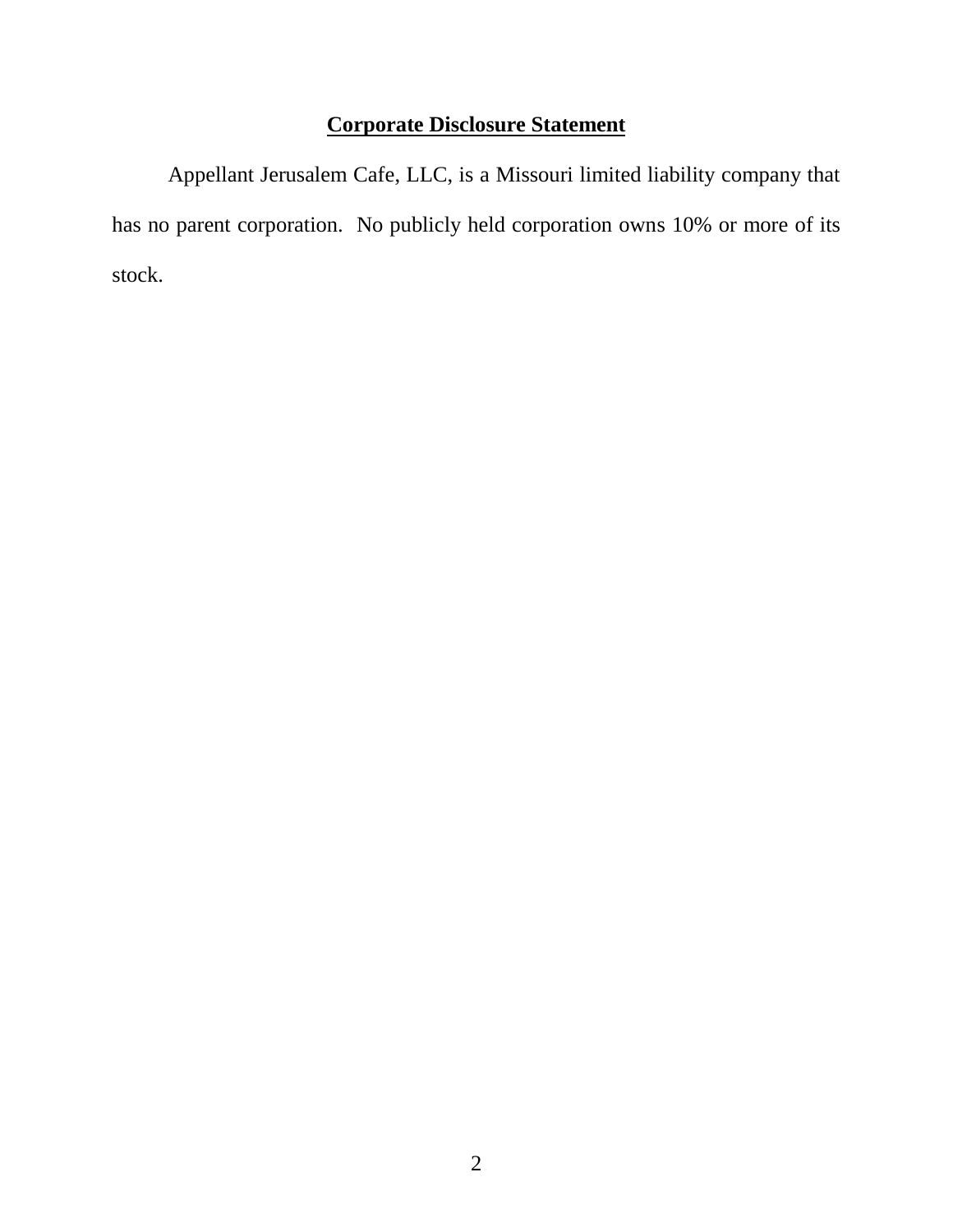|  | <b>Table of Contents</b> |
|--|--------------------------|
|  |                          |

| I. The district court erred in denying the defendants judgment as a matter<br>of law, because the plaintiffs, as admitted undocumented aliens to<br>whom payment of any wages is prohibited by federal law, lacked<br>standing to sue for back-due wages under the Fair Labor Standards<br>Act. Employment statutes cannot be read in a manner that would<br>trench upon explicit statutory prohibitions critical to federal<br>immigration policy. As such, the FLSA cannot be read to allow<br>undocumented aliens to claim back-due wages that would have been<br>II. The district court erred denying a new trial, because its order in limine<br>barring any mention of the plaintiffs' unlawful immigration status was<br>prejudicial error. The plaintiffs' immigration status was relevant both<br>to the defendants' ability to contest the plaintiffs' right to recover and<br>to the defense the defendants desired to present: that they did not<br>employ the plaintiffs because the plaintiffs were undocumented aliens<br>$\dots$ 13 |
|-----------------------------------------------------------------------------------------------------------------------------------------------------------------------------------------------------------------------------------------------------------------------------------------------------------------------------------------------------------------------------------------------------------------------------------------------------------------------------------------------------------------------------------------------------------------------------------------------------------------------------------------------------------------------------------------------------------------------------------------------------------------------------------------------------------------------------------------------------------------------------------------------------------------------------------------------------------------------------------------------------------------------------------------------------|
|                                                                                                                                                                                                                                                                                                                                                                                                                                                                                                                                                                                                                                                                                                                                                                                                                                                                                                                                                                                                                                                     |
|                                                                                                                                                                                                                                                                                                                                                                                                                                                                                                                                                                                                                                                                                                                                                                                                                                                                                                                                                                                                                                                     |
|                                                                                                                                                                                                                                                                                                                                                                                                                                                                                                                                                                                                                                                                                                                                                                                                                                                                                                                                                                                                                                                     |
|                                                                                                                                                                                                                                                                                                                                                                                                                                                                                                                                                                                                                                                                                                                                                                                                                                                                                                                                                                                                                                                     |
|                                                                                                                                                                                                                                                                                                                                                                                                                                                                                                                                                                                                                                                                                                                                                                                                                                                                                                                                                                                                                                                     |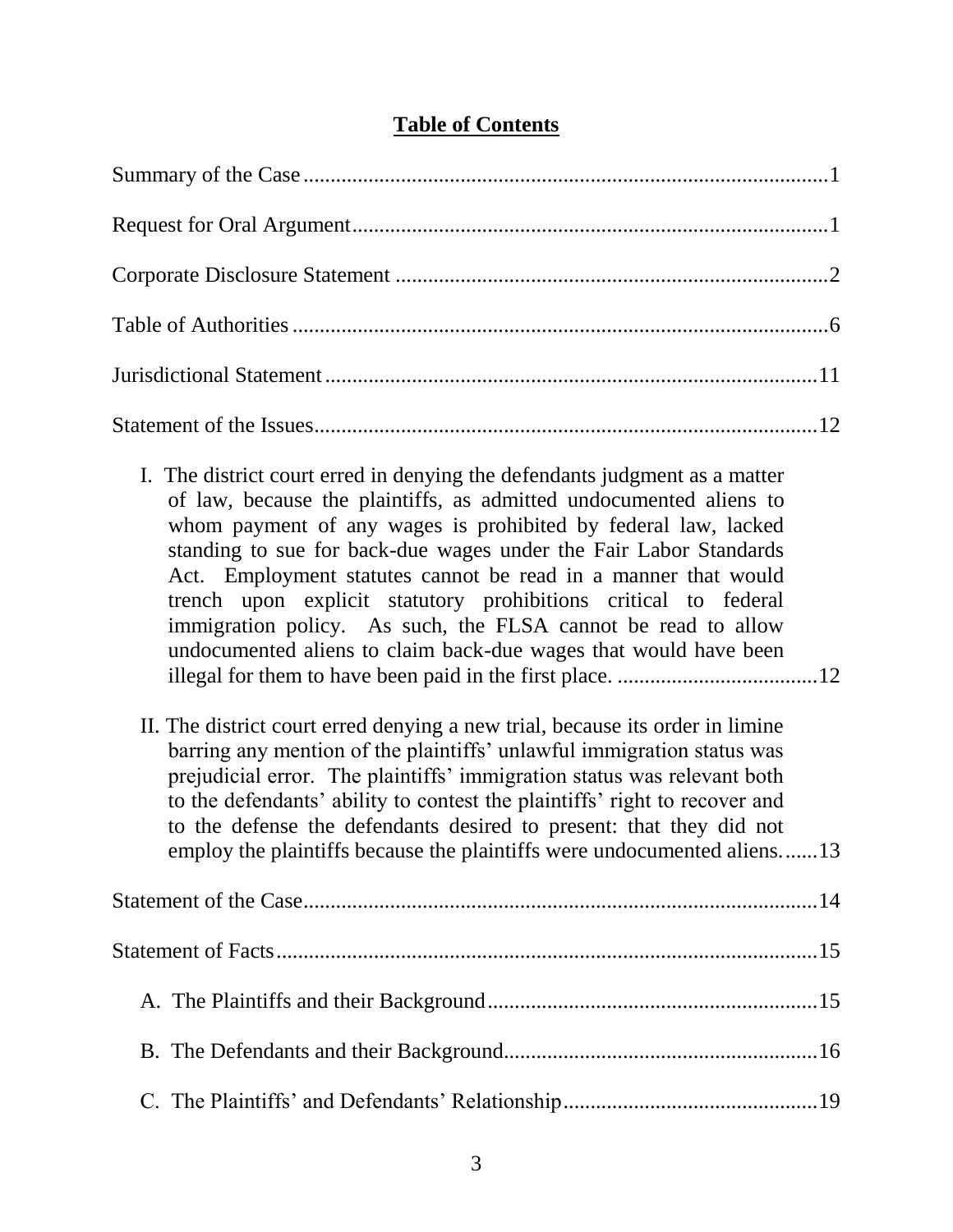| 8. Allegations About Adel Alazzeh's Role at Jerusalem Cafe29                                                                                                                                                                                                                                                                                                                                                                                                                                                                                                      |     |
|-------------------------------------------------------------------------------------------------------------------------------------------------------------------------------------------------------------------------------------------------------------------------------------------------------------------------------------------------------------------------------------------------------------------------------------------------------------------------------------------------------------------------------------------------------------------|-----|
|                                                                                                                                                                                                                                                                                                                                                                                                                                                                                                                                                                   |     |
|                                                                                                                                                                                                                                                                                                                                                                                                                                                                                                                                                                   |     |
|                                                                                                                                                                                                                                                                                                                                                                                                                                                                                                                                                                   |     |
|                                                                                                                                                                                                                                                                                                                                                                                                                                                                                                                                                                   |     |
| I. The district court erred in denying the defendants judgment as a matter<br>of law, because the plaintiffs, as admitted undocumented aliens to<br>whom payment of any wages is prohibited by federal law, lacked<br>standing to sue for back-due wages under the Fair Labor Standards<br>Act. Employment statutes cannot be read in a manner that would<br>trench upon explicit statutory prohibitions critical to federal<br>immigration policy. As such, the FLSA cannot be read to allow<br>undocumented aliens to claim back-due wages that would have been | .43 |
|                                                                                                                                                                                                                                                                                                                                                                                                                                                                                                                                                                   | .43 |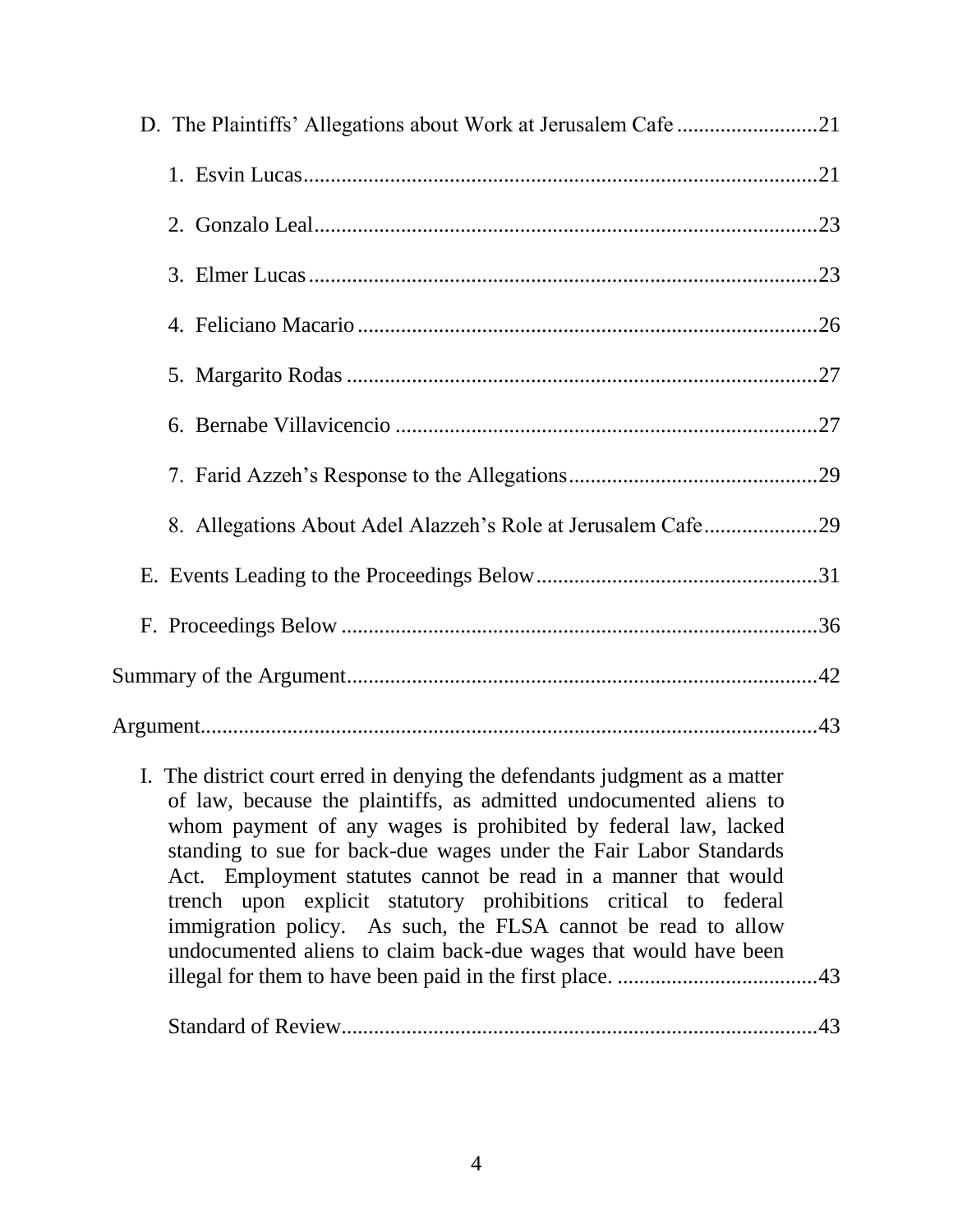| A. To have standing to sue under an act of Congress, a plaintiff's<br>claim must fall within the "zone of interests" protectable under the                                                                                                                                                                                                                                                                                                      |     |
|-------------------------------------------------------------------------------------------------------------------------------------------------------------------------------------------------------------------------------------------------------------------------------------------------------------------------------------------------------------------------------------------------------------------------------------------------|-----|
| B. Due to the IRCA's explicit prohibitions on employing or paying<br>wages to undocumented aliens, the FLSA cannot be read to include<br>them as "employees" on whom it confers a right to sue for back-                                                                                                                                                                                                                                        |     |
| C. Decisions holding undocumented aliens have standing to invoke<br>the wage-paying protections of the FLSA erroneously run afoul of                                                                                                                                                                                                                                                                                                            |     |
| II. The district court erred in denying a new trial, because its order in<br>limine barring any mention of the plaintiffs' unlawful immigration<br>status was prejudicial error. The plaintiffs' immigration status was<br>relevant both to the defendants' ability to contest the plaintiffs' right<br>to recover and to the defense the defendants desired to present: that<br>they did not employ the plaintiffs because the plaintiffs were |     |
|                                                                                                                                                                                                                                                                                                                                                                                                                                                 |     |
|                                                                                                                                                                                                                                                                                                                                                                                                                                                 |     |
|                                                                                                                                                                                                                                                                                                                                                                                                                                                 |     |
| Certificate of Service                                                                                                                                                                                                                                                                                                                                                                                                                          | .69 |
|                                                                                                                                                                                                                                                                                                                                                                                                                                                 |     |
|                                                                                                                                                                                                                                                                                                                                                                                                                                                 |     |
|                                                                                                                                                                                                                                                                                                                                                                                                                                                 |     |
|                                                                                                                                                                                                                                                                                                                                                                                                                                                 |     |
|                                                                                                                                                                                                                                                                                                                                                                                                                                                 |     |
|                                                                                                                                                                                                                                                                                                                                                                                                                                                 |     |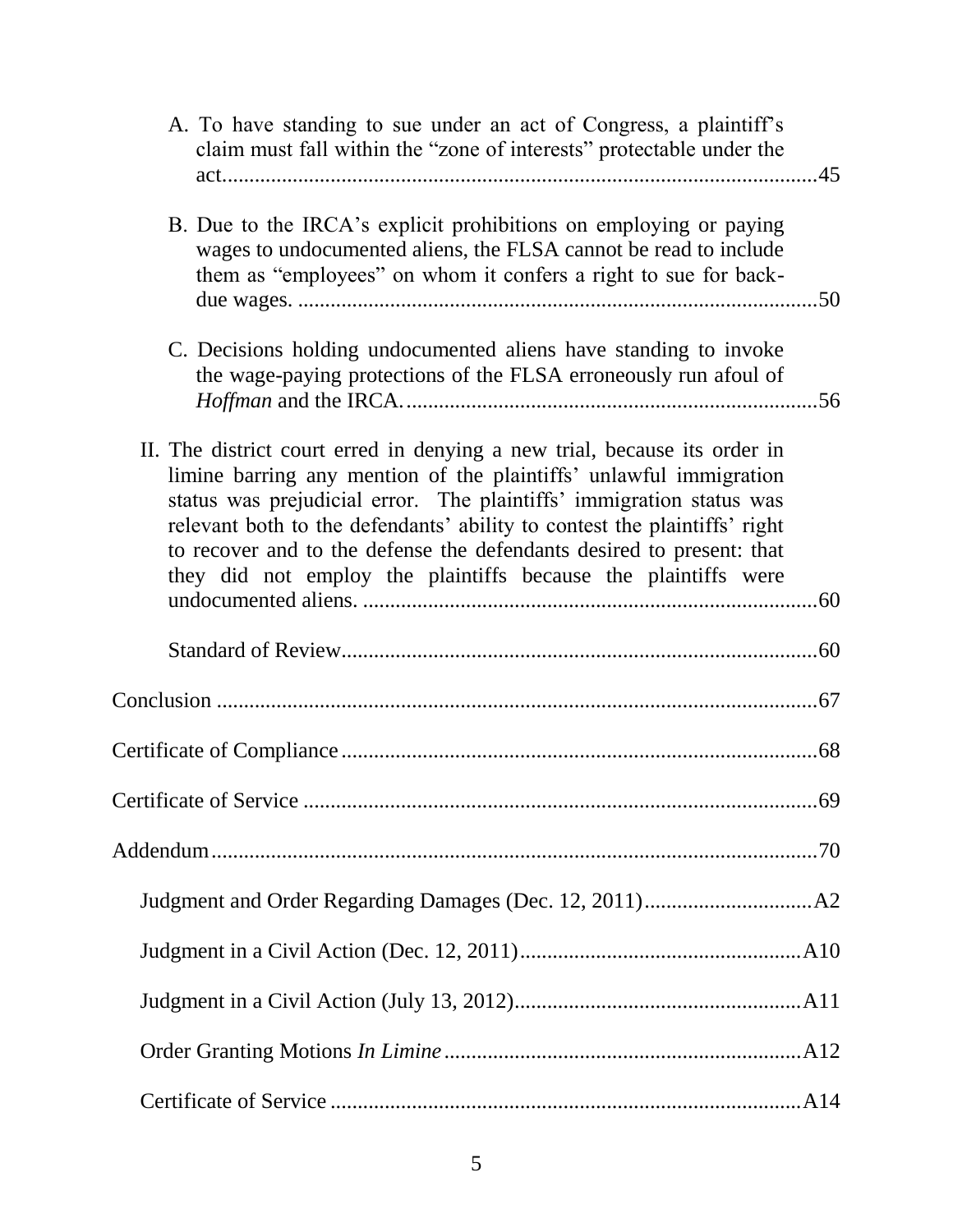# **Table of Authorities**

| <b>Cases</b>                                                                        |
|-------------------------------------------------------------------------------------|
|                                                                                     |
| Air Line Pilots Ass'n Int'l v. Trans States Airlines, LLC, 638 F.3d 572             |
|                                                                                     |
| Ass'n of Data Processing Serv. Orgs. v. Camp, 397 U.S. 150 (1970) 46                |
| Ben Oehrleins & Sons & Daughter v. Hennepin Cnty., 115 F.3d 1372                    |
|                                                                                     |
|                                                                                     |
| Brobst v. Columbus Servs. Int'l, 761 F.2d 148 (3d Cir. 1985)13, 61, 65              |
|                                                                                     |
|                                                                                     |
| Egbuna v. Time-Life Libraries, Inc., 153 F.3d 184 (4th Cir. 1998) 12, 53            |
| Elmahdi v. Marriott Hotel Servs., Inc., 339 F.3d 645 (8th Cir. 2003)  13, 61-62, 65 |
|                                                                                     |
| Galdames v. N & D Inv. Corp., 432 Fed.Appx. 801 (11th Cir. 2011)                    |
|                                                                                     |
| Gilbreath v. Cutter Biological, Inc., 931 F.2d 1320 (9th Cir. 1991)49               |
|                                                                                     |
|                                                                                     |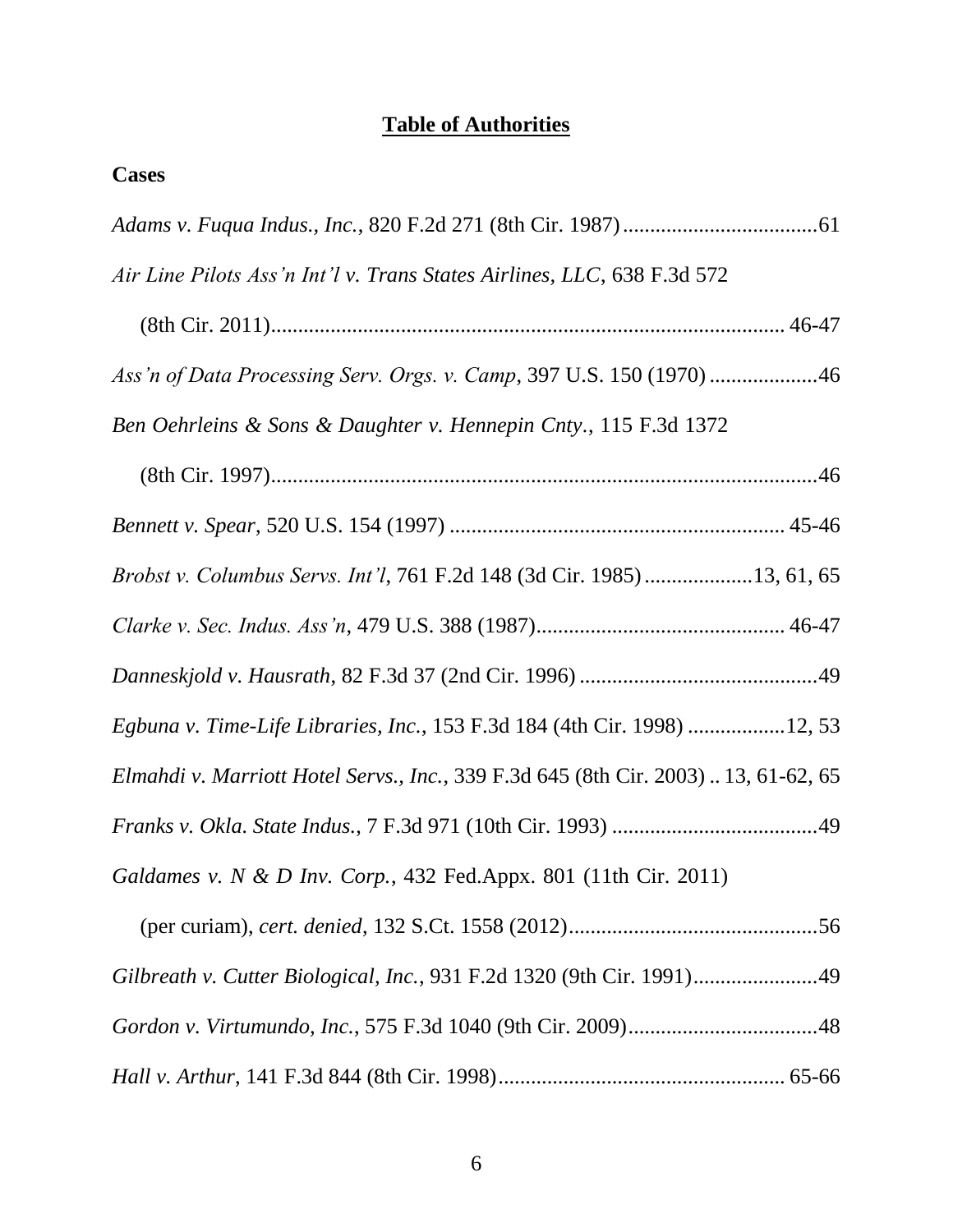| Hargis v. Access Capital Funding, LLC, 674 F.3d 783 (8th Cir. 2012)43     |
|---------------------------------------------------------------------------|
|                                                                           |
| Henthorn v. Dep't of the Navy, 29 F.3d 682, 688 (D.C. Cir. 1994) 49       |
| Hoffman Plastic Compounds, Inc. v. Nat'l Labor Relations Bd.,             |
|                                                                           |
| Holt v. JTM Indus., Inc., 89 F.3d 1224, 1225-27 (5th Cir. 1996)47         |
| ICEE Distribs., Inc. v. J&J Snack Foods Corp., 325 F.3d 586, 597-99       |
|                                                                           |
| Jackson Purchase Rural Elec. Coop. v. Local Union 816, Int'l Bhd. of      |
|                                                                           |
| Lewis v. Sheriffs Dep't for the City of St. Louis, 817 F.2d 465           |
|                                                                           |
| <i>Madeira v. Affordable Hous. Found.</i> , 469 F.3d 219 (2d Cir. 2006)56 |
|                                                                           |
|                                                                           |
|                                                                           |
|                                                                           |
|                                                                           |
| Resolution Trust Corp. v. Home Sav. of Am., 946 F.2d 93                   |
|                                                                           |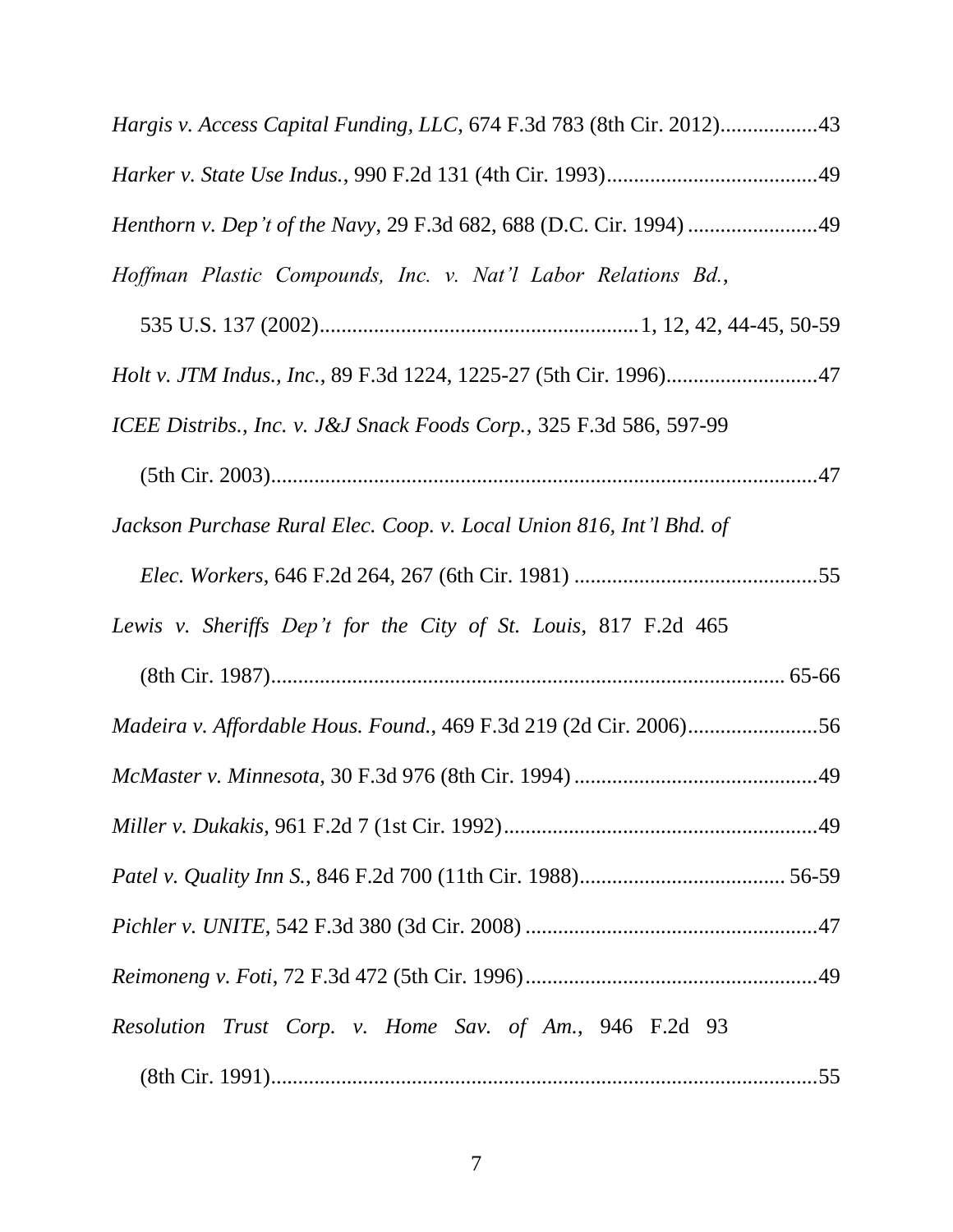| <i>Rodrick v. Wal-Mart Stores E., L.P.,</i> 666 F.3d 1093 (8th Cir. 2012)13, 60, 62 |
|-------------------------------------------------------------------------------------|
| San Pedro Hotel Co., Inc. v. City of Los Angeles, 159 F.3d 470                      |
|                                                                                     |
| Sims v. Parke Davis & Co., 453 F.2d 1259 (6th Cir. 1971)                            |
|                                                                                     |
| South Dakota v. U.S. Dep't of the Interior, 665 F.3d 986                            |
|                                                                                     |
| Sperberg v. Goodyear Tire & Rubber Co., 519 F.2d 708                                |
|                                                                                     |
| Sure-Tan, Inc. v. Nat'l Labor Relations Bd., 467 U.S. 883 (1984)                    |
|                                                                                     |
|                                                                                     |
| United Food & Commercial Workers Union v. Albertson's, 207 F.3d                     |
|                                                                                     |
|                                                                                     |
|                                                                                     |
|                                                                                     |
|                                                                                     |
| Warren v. Fox Family Worldwide, Inc., 328 F.3d 1136 (9th Cir. 2003)48               |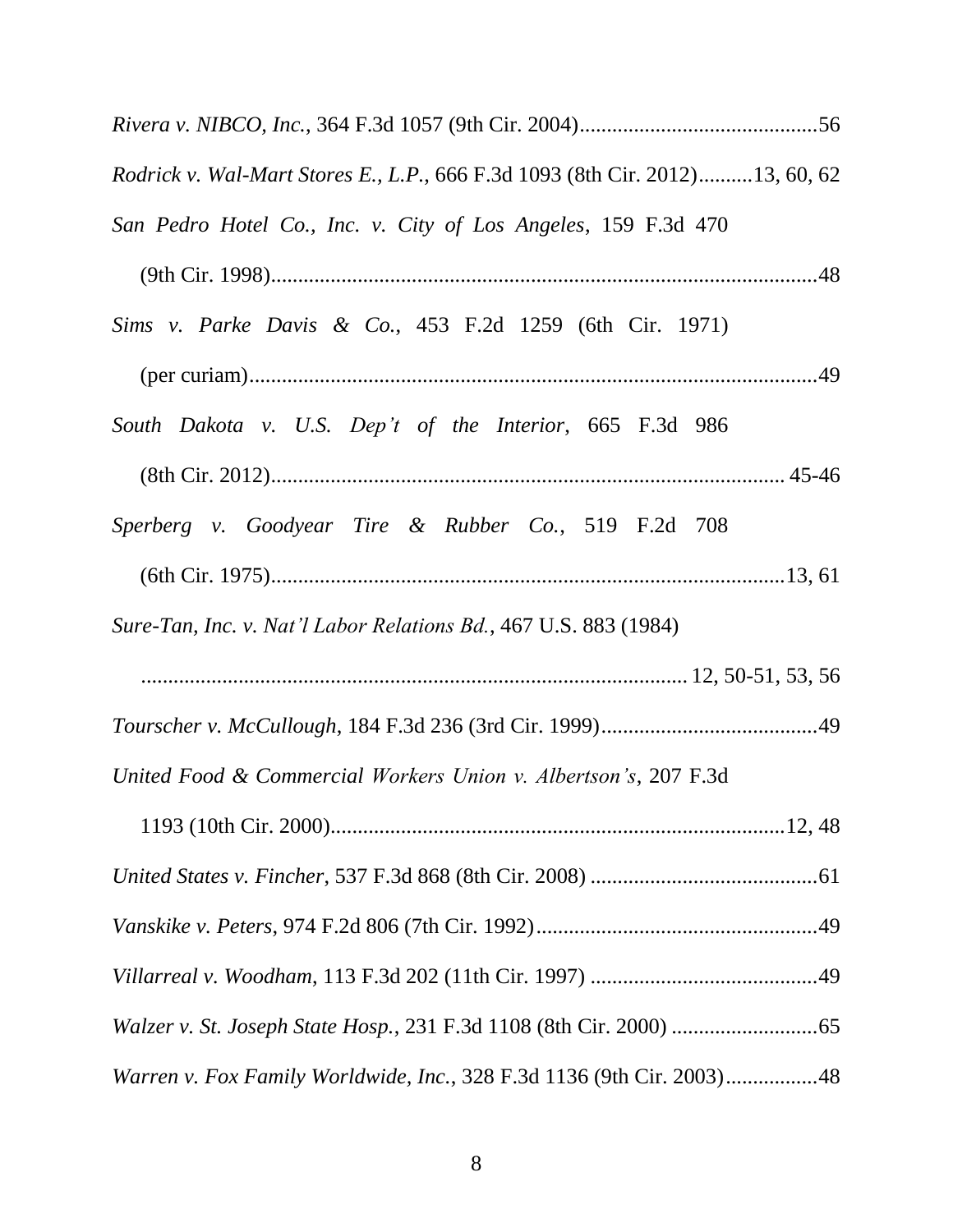| Weitz Co. v. MacKenzie House, LLC, 665 F.3d 970 (8th Cir. 2012), |  |
|------------------------------------------------------------------|--|
|                                                                  |  |
| <b>Constitution of the United States</b>                         |  |
|                                                                  |  |
| <b>United States Code</b>                                        |  |
|                                                                  |  |
|                                                                  |  |
|                                                                  |  |
|                                                                  |  |
|                                                                  |  |
|                                                                  |  |
|                                                                  |  |
|                                                                  |  |
|                                                                  |  |
|                                                                  |  |
|                                                                  |  |
|                                                                  |  |
|                                                                  |  |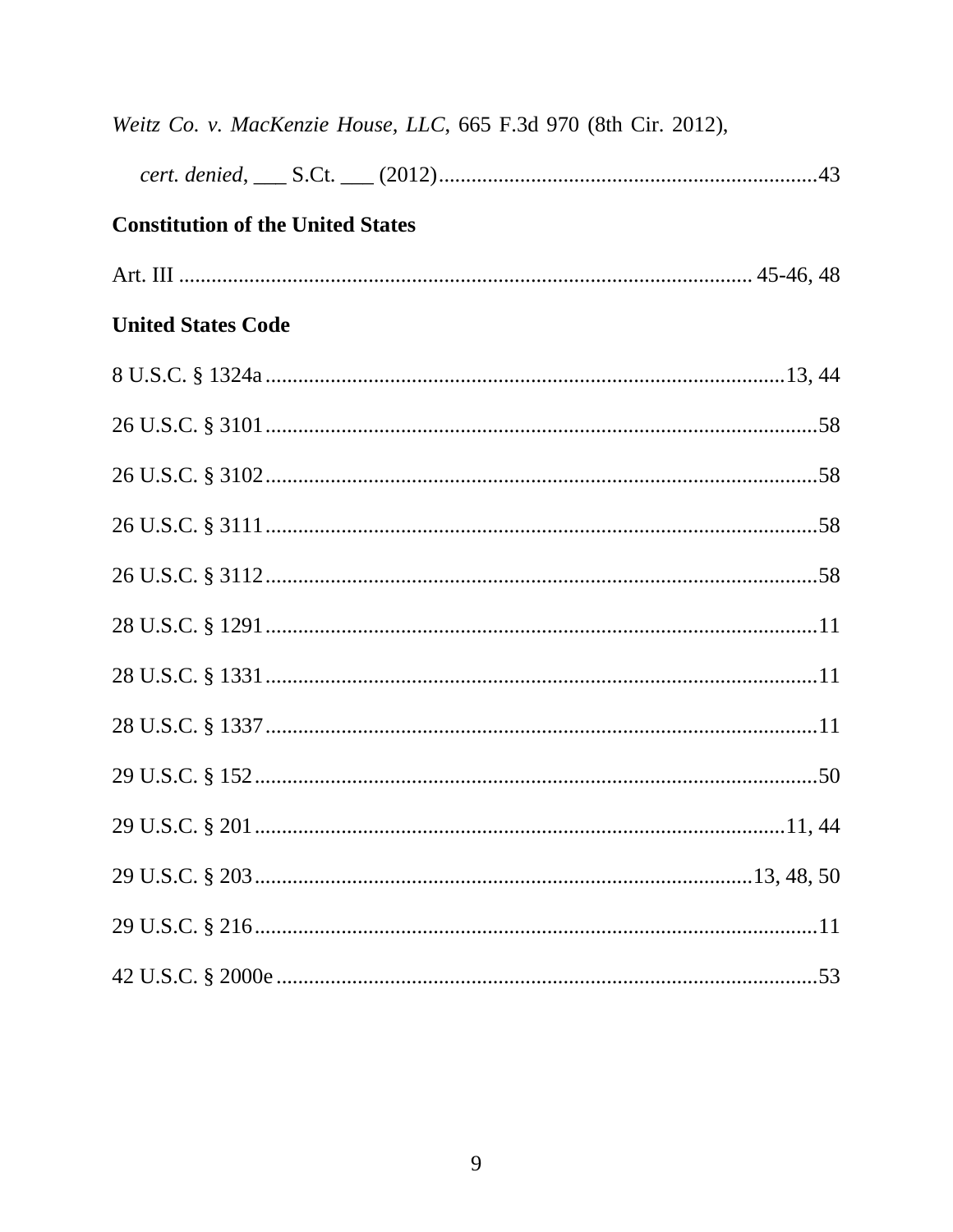# **Federal Rules of Appellate Procedure**

| <b>Federal Rules of Civil Procedure</b> |  |
|-----------------------------------------|--|
|                                         |  |
|                                         |  |
| <b>Federal Rules of Evidence</b>        |  |
|                                         |  |
|                                         |  |
|                                         |  |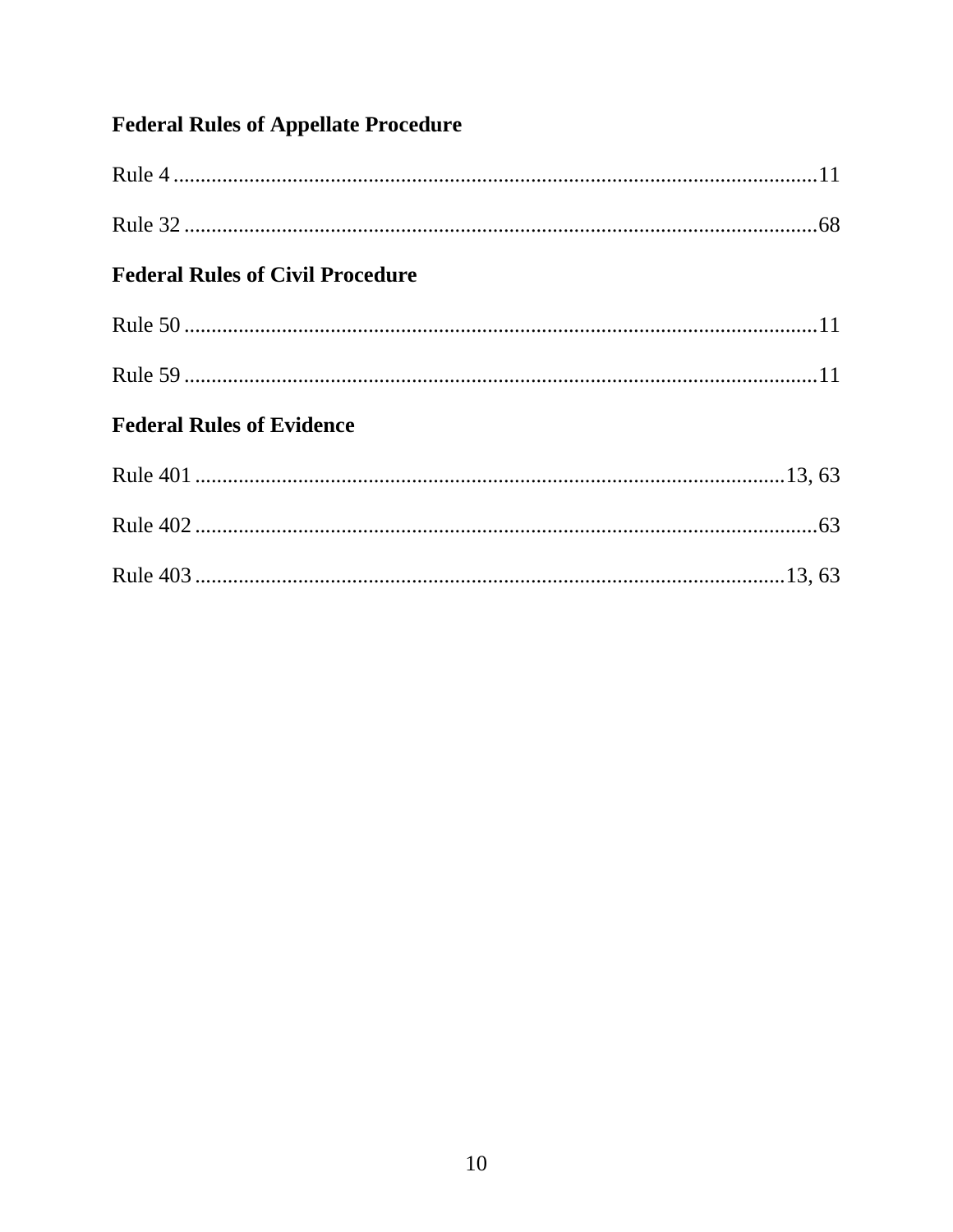#### **Jurisdictional Statement**

This is an appeal from a final order and judgment of the United States District Court for the Western District of Missouri in an action for allegedly backdue overtime and minimum wage under the Fair Labor Standards Act of 1938 ("FLSA"), 29 U.S.C. § 201, *et seq.*

The district court held it had jurisdiction pursuant to the FLSA itself, *id.* at § 216(b), as well as 28 U.S.C. §§ 1331 and 1337, as this was a civil action arising under the laws of the United States, specifically an Act of Congress regulating commerce. The appellants challenge the plaintiffs' standing to sue under the FLSA and, therefore, the district court's subject matter jurisdiction. *Infra* 43-59.

The district court entered its final order and judgment disposing of all parties' claims on December 12, 2011. On January 9, 2012, the appellants timely moved for judgment under Fed. R. Civ. P. 50(b) or for a new trial under Fed. R. Civ. P. 59. The district court denied their motion on May 10, 2012.

The appellants filed their notice of appeal on May 10, 2012. Under Fed R. App. P.  $4(a)(1)(A)$  and  $4(a)(4)(A)$ , the notice of appeal was timely, as it was filed within thirty days of the district court's order denying their post-judgment motion. Therefore, this Court has appellate jurisdiction under 28 U.S.C. § 1291.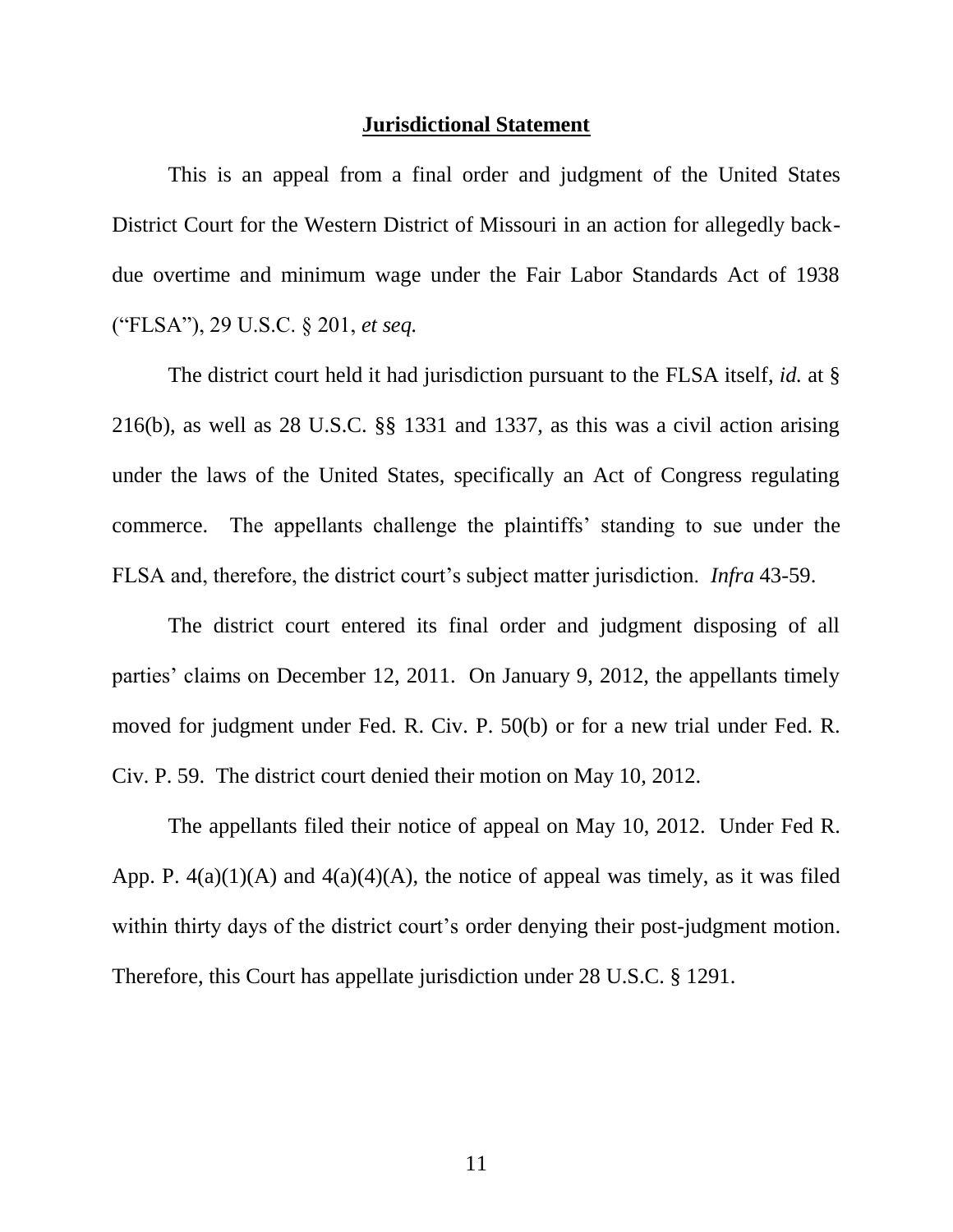#### **Statement of the Issues**

I. The district court erred in denying the defendants judgment as a matter of law, because the plaintiffs, as admitted undocumented aliens to whom payment of any wages is prohibited by federal law, lacked standing to sue for back-due wages under the Fair Labor Standards Act. Employment statutes cannot be read in a manner that would trench upon explicit statutory prohibitions critical to federal immigration policy. As such, the FLSA cannot be read to allow undocumented aliens to claim back-due wages that would have been illegal for them to have been paid in the first place.

*Hoffman Plastic Compounds, Inc. v. Nat'l Labor Relations Bd.*,

535 U.S. 137 (2002)

*Sure-Tan, Inc. v. Nat'l Labor Relations Bd.*, 467 U.S. 883 (1984) *Egbuna v. Time-Life Libraries, Inc.*, 153 F.3d 184 (4th Cir. 1998) *United Food & Commercial Workers Union v. Albertson's*,

207 F.3d 1193 (10th Cir. 2000)

8 U.S.C. § 1324a

29 U.S.C. § 203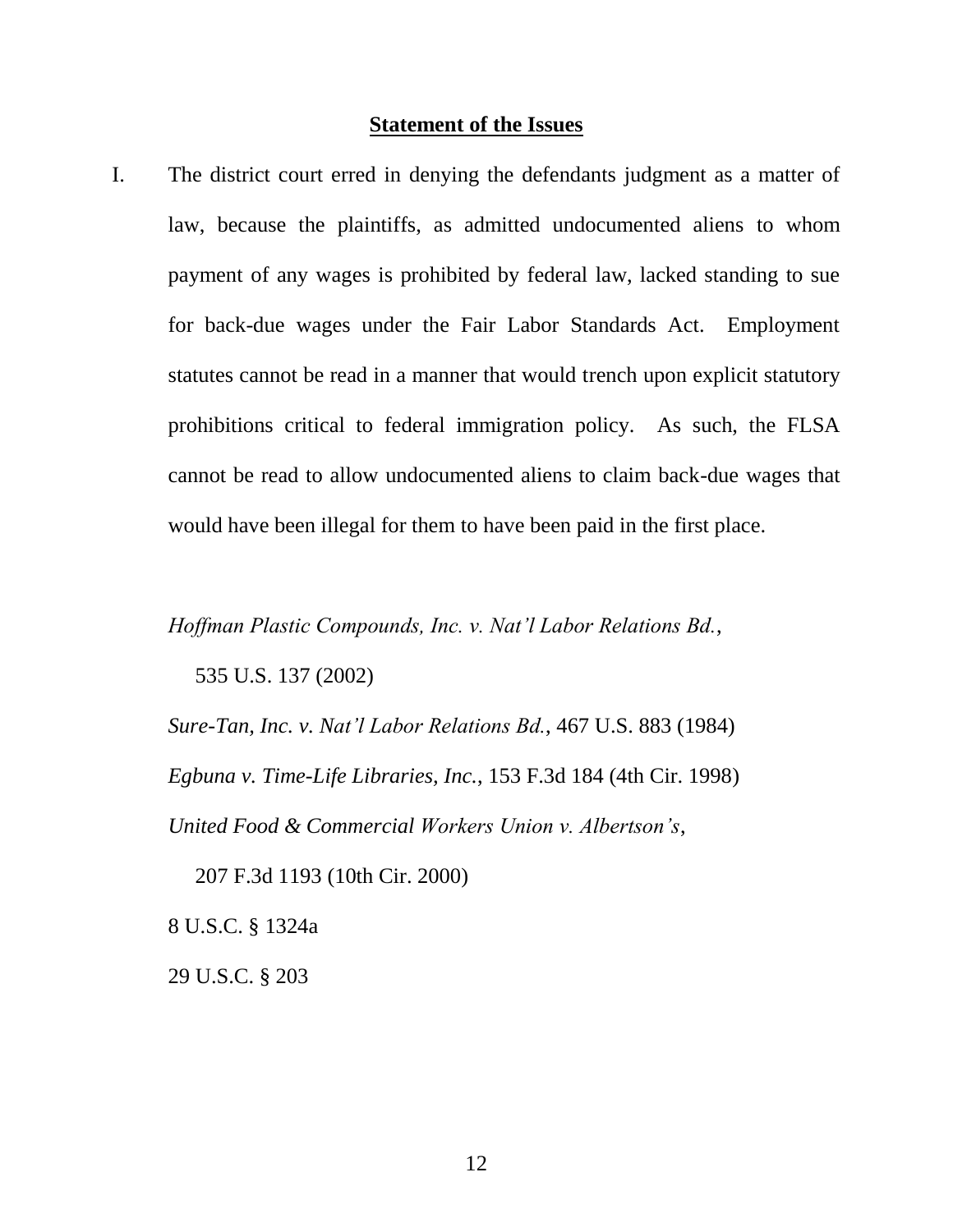II. The district court erred in denying a new trial, because its order in limine barring any mention of the plaintiffs' unlawful immigration status was prejudicial error. The plaintiffs' immigration status was relevant both to the defendants' ability to contest the plaintiffs' right to recover and to the defense the defendants desired to present: that they did not employ the plaintiffs because the plaintiffs were undocumented aliens.

*Brobst v. Columbus Servs. Int'l*, 761 F.2d 148 (3d Cir. 1985) *Sperberg v. Goodyear Tire & Rubber Co.*, 519 F.2d 708 (6th Cir. 1975) *Rodrick v. Wal-Mart Stores E., L.P.*, 666 F.3d 1093 (8th Cir. 2012) *Elmahdi v. Marriott Hotel Servs., Inc.*, 339 F.3d 645 (8th Cir. 2003) Fed. R. Evid. 401 Fed. R. Evid. 403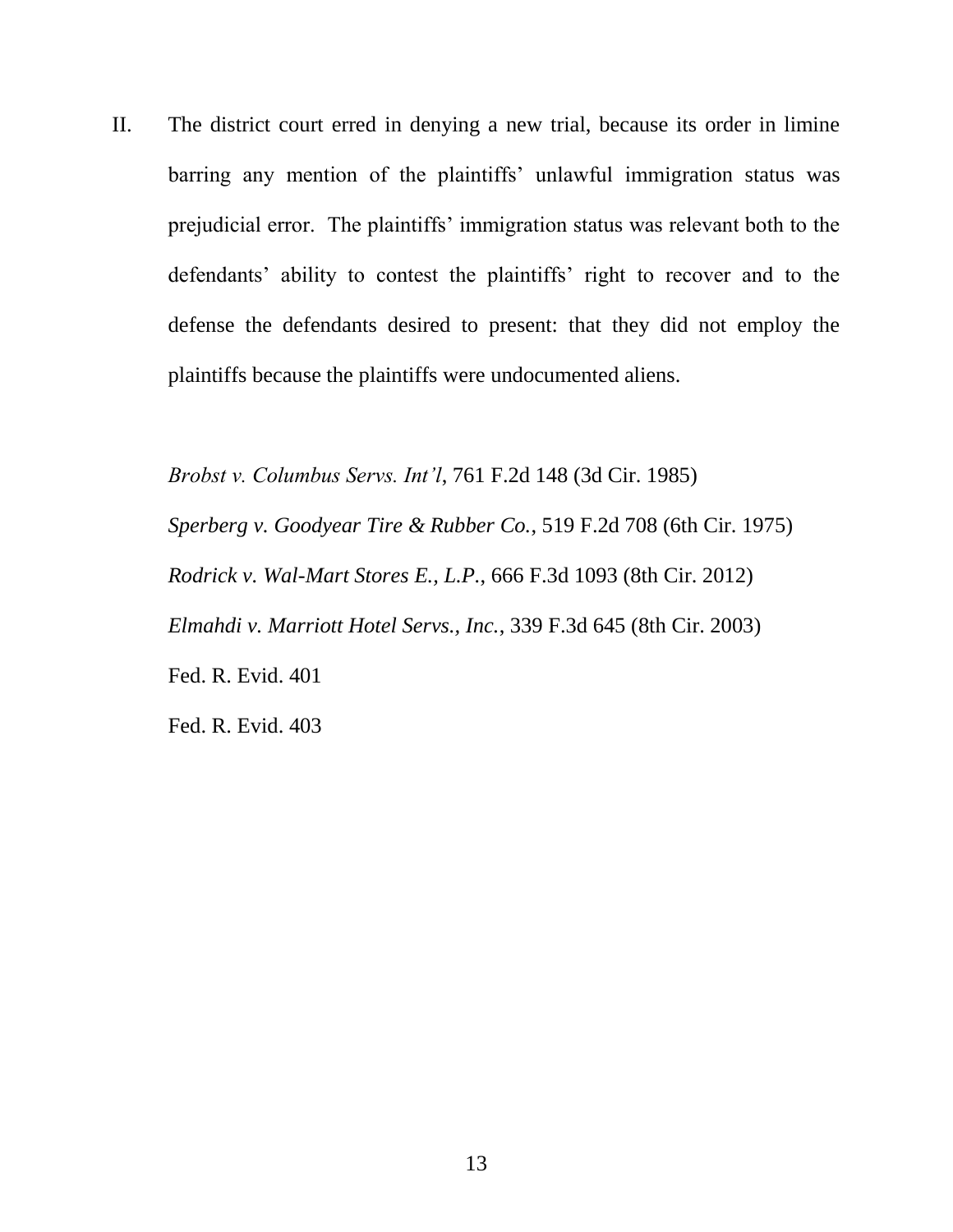#### **Statement of the Case**

Plaintiffs Elmer Lucas, Margarito Rodas, Gonzalo Leal, Feliciano Macario, Bernabe Villavicencio, and Esvin Lucas are Guatemalan nationals who live in the United States as undocumented aliens. Defendant Jerusalem Cafe, LLC, was a Missouri company operating three food service establishments in Kansas City. Its owner was Defendant Farid Azzeh. The plaintiffs claimed Defendant Adel Alazzeh was its "manager," though he said he was merely a part-time caterer.

In 2010, the plaintiffs filed an action against the defendants under the Fair Labor Standards Act of 1938 ("FLSA") in the United States District Court for the Western District of Missouri, alleging that, between 2007 and 2010, they had been "employed" by Jerusalem Cafe, Mr. Azzeh, and Mr. Alazzeh and had not been paid the minimum wage or overtime the FLSA required, which they sought to recover. Mr. Azzeh and Mr. Alazzeh denied they had employed the plaintiffs.

Before trial, the court issued an order in limine barring any mention of the plaintiffs' immigration status. The case was tried before a jury over four days in November 2011. Toward the end of testimony, the court dissolved the order in limine. The jury returned verdicts for all plaintiffs against all defendants and found the defendants' alleged FLSA violations were willful. The court awarded the plaintiffs \$283,728.08 in actual and liquidated wages and \$157,188.63 in attorney fees and expenses. The defendants timely appealed to this Court.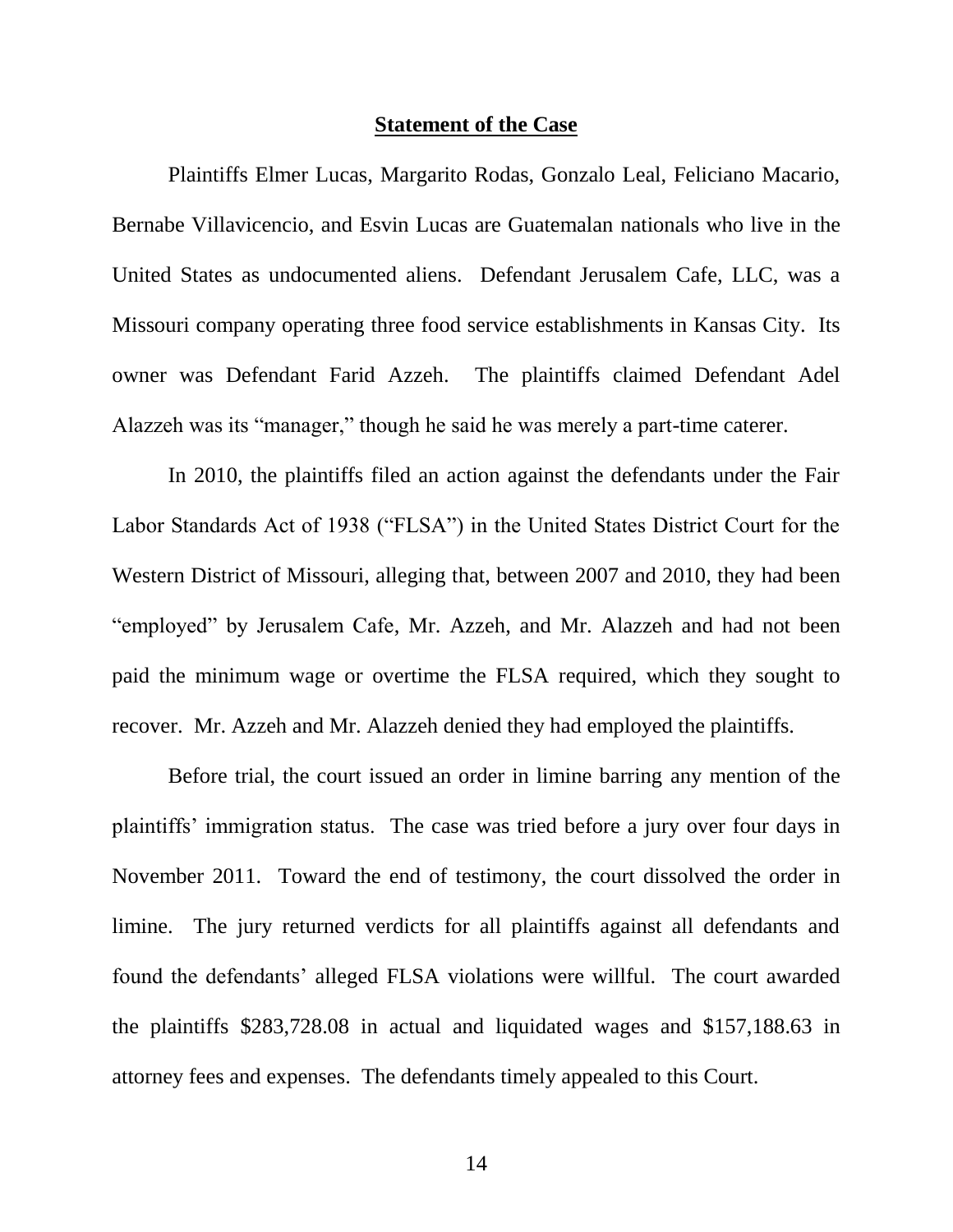#### **Statement of Facts**

#### **A. The Plaintiffs and their Background**

Plaintiffs Elmer Lucas, Margarito Rodas, Gonzalo Leal, Feliciano Macario, Bernabe Villavicencio, and Esvin Lucas all are from Guatemala, where they hold citizenship, and "are family and friends" who "spend time together" (Transcript 51, 218, 304-05, 398).

Elmer and Esvin Lucas are brothers (Tr. 34, 101, 303). Mr. Villavicencio and Mr. Rodas are the Lucases' brothers-in-law, married to two of the Lucases' sisters (Tr. 101-02, 303, 397). Mr. Leal grew up with the Lucases in the same village in Guatemala, where they also knew Mr. Rodas (Tr. 103, 218, 304, 397).

In 2001, Esvin Lucas became the first of the six plaintiffs to come to the United States, settling in Kansas City, Missouri (Tr. 104). He then brought Elmer Lucas, who was followed in turn by Mr. Villavicencio, Mr. Rodas, and Mr. Leal (Tr. 218, 469-70). Later, Elmer Lucas met and shared an apartment with Mr. Macario in the United States, whereupon Mr. Macario became the others' friend (Tr. 102, 304, 338).

All the "[p]laintiffs are undocumented" aliens; as Mr. Rodas put it in his "testi[mony] about their immigration status," they are "illegals" (Appendix 219, 243, 249; Tr. 403, 592). They admitted that anyone employing them in the United States would be engaging in an "unlawful employment relationship[]" (Appx.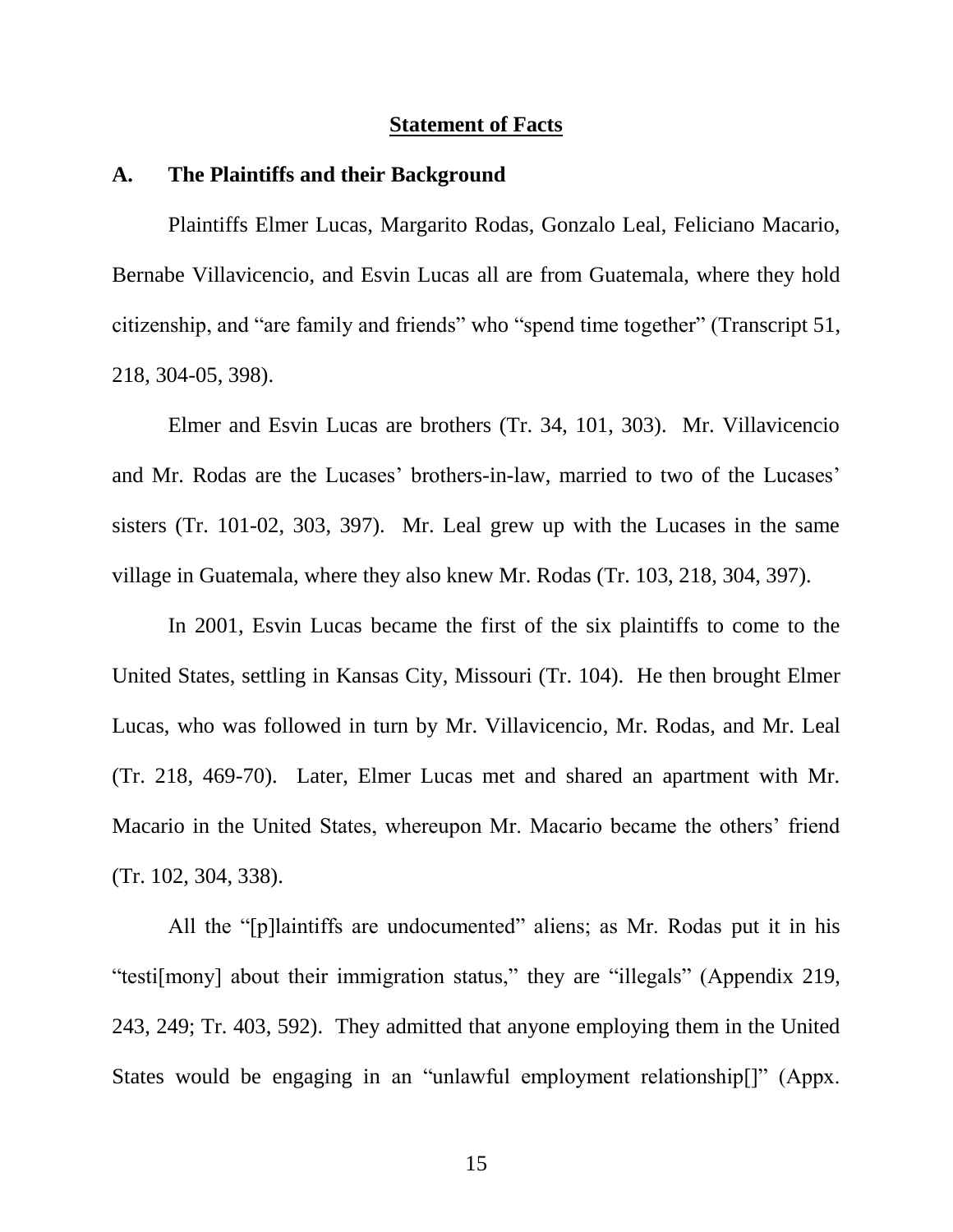249). For this reason, Esvin Lucas also went by the name "Luis Ramos," "a fictitious name" (Tr. 63, 100-01). Esvin Lucas never paid any taxes in the United States (Tr. 108). Similarly, Elmer Lucas's fictitious name was "Alex Ramos" (Tr. 239, 265). Mr. Leal had a bank account that he "never used" (Tr. 226-29).

#### **B. The Defendants and their Background**

Defendant Jerusalem Cafe, LLC, was a Missouri limited liability company operating as a Middle Eastern food company in Kansas City, Missouri; during the subject period of this case, 2007-2010, it operated in three locations: a restaurant and separate bakery, both in the Westport neighborhood, as well as another restaurant on 39th Street (Tr. 37-38, 461, 480, 536). Between 2004 and February 2007, Jerusalem Cafe also leased a warehouse in downtown Kansas City to produce foodstuffs for the company, especially pita bread (Tr. 523-24).

Jerusalem Cafe is "a family business of the Azzeh" family (Tr. 305). Besides Jerusalem Cafe, LLC, the other two defendants in this case are Farid Azzeh and his brother-in-law, Adel Alazzeh (Tr. 468).

Both Mr. Azzeh and Mr. Alazzeh are legal immigrants and naturalized American citizens (Tr. 449, 504). Mr. Azzeh immigrated to Kansas City from Jerusalem in 1978, where he originally worked as a civil engineer (Tr. 504. 506). Because he had experience working in restaurants during college, in 1992, when engineering work was slow, he opened a restaurant in Westport that eventually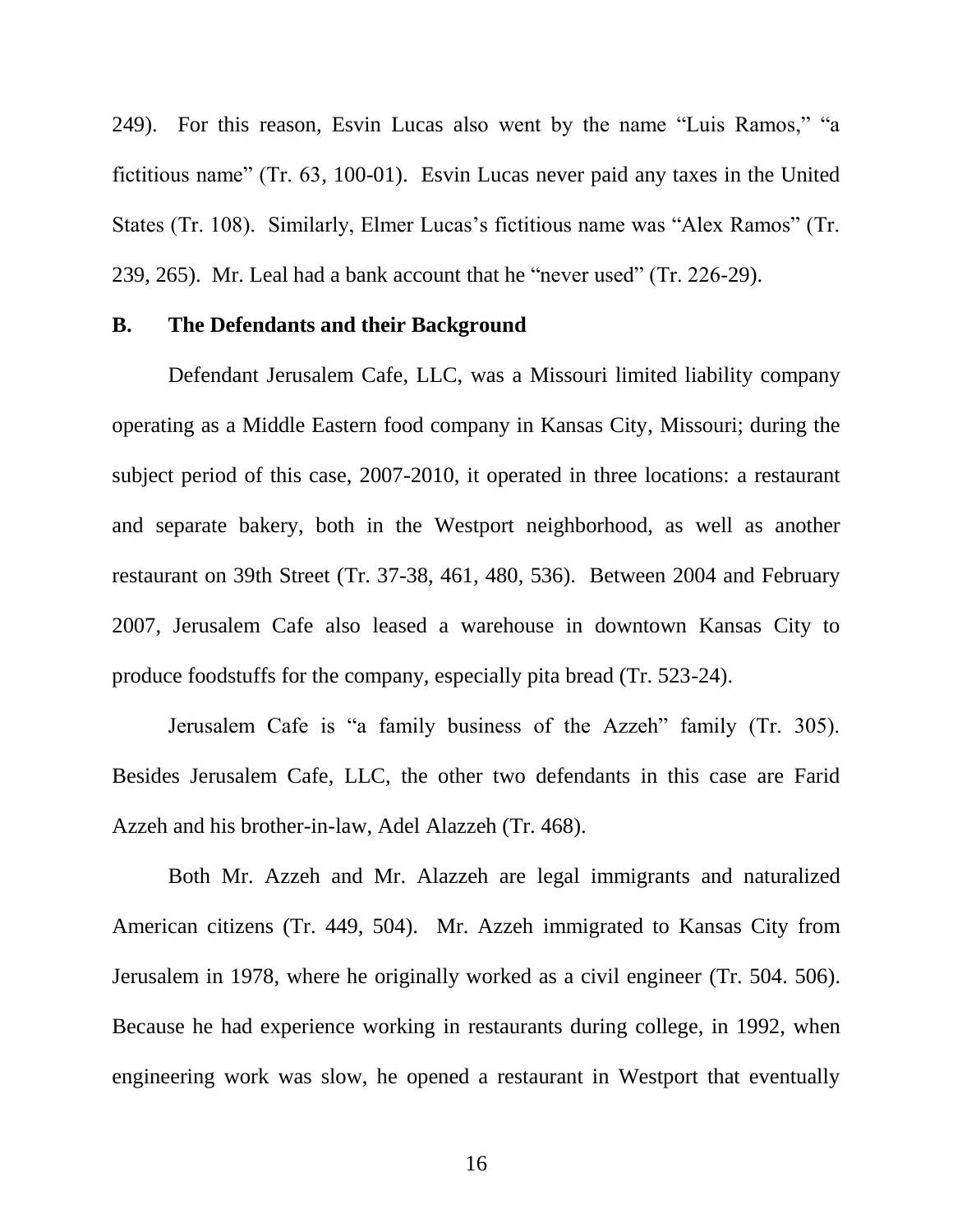became the Jerusalem Cafe (Tr. 506). Before this case, Mr. Azzeh and his business never had been the subject of any legal proceedings (Tr. 508).

Mr. Alazzeh immigrated to Kansas City in 1997 (Tr. 449). Between 2007 and 2010, he was employed full-time at two car dealerships, one of which he eventually owned, as well as part-time at the Jerusalem Cafe's Westport restaurant (Tr. 450, 458). His full-time jobs and main source of income were the car dealerships, where he worked as a salesman on commission selling used cars or, later, as the owner (Tr. 463-65, 475-76).

Conversely, Mr. Alazzeh was "just an employee" at Jerusalem Cafe and did not have the authority to determine pay, to hire and fire, or to determine work schedules (Tr. 457, 507, 530). Between 2007 and 2010, he only worked at Jerusalem Cafe for Mr. Azzeh between 15 and 60 hours per month handling catering, the volume of which varied, though he also occasionally went there to visit Mr. Azzeh (Tr. 458-59, 468, 507). Whereas he made more than \$40,000 per year selling cars, his income from Jerusalem Cafe was less than \$5,000 per year (Tr. 465). He never was involved in keeping Jerusalem Cafe's payroll or tax information (Tr. 510, 533). He never had "any responsibility with day-to-day operations in the management of any of the employees" (Tr. 508). Mr. Azzeh paid him every two weeks by check, never cash (Tr. 460). He had nothing to do with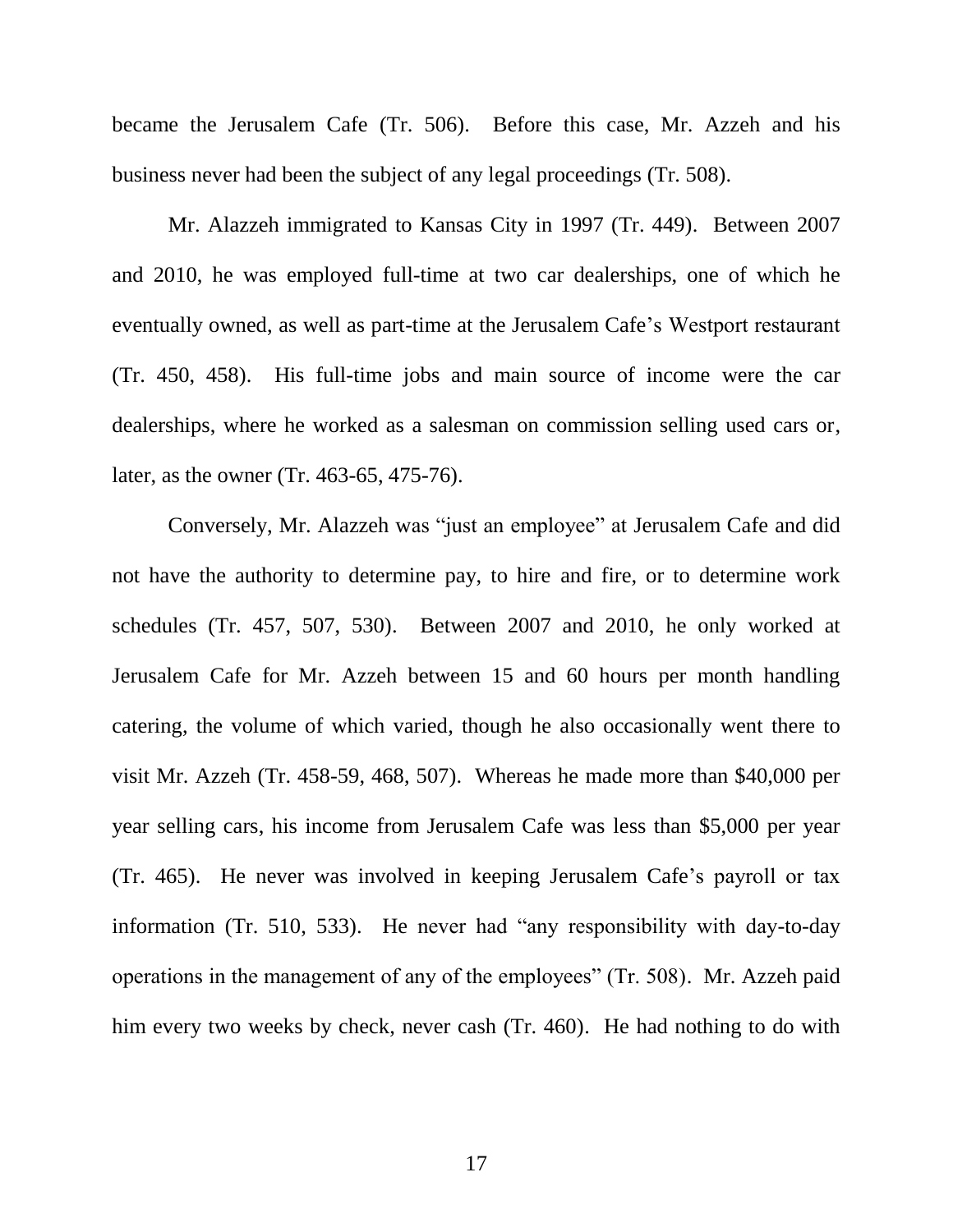the Jerusalem Cafe bakery location (Tr. 461-62). He had no contact with or choice in Jerusalem Cafe's vendors (Tr. 535).

Mr. Azzeh, rather than Mr. Alazzeh, was the exclusive owner of Jerusalem Cafe between 2007 and 2010 (Appx. 38; Tr. 444-45, 507). It was he who exercised all management responsibilities, directing "the day-to-day activity of employees" (Tr. 444-45). He was "always" at Jerusalem Cafe (Tr. 510). He was the company's exclusive selector of and contact with vendors (Tr. 535). He exclusively hired, trained, set the work schedules of, and fired employees (Tr. 445, 507, 537). It was he who decided on the employees' rates of pay (Tr. 522).

For payroll, Mr. Azzeh tracked employee hours in a handwritten report, which he translated into payroll reports based on the employees' respective pay rates and then sent to his accountant, who would cut and deliver paychecks for him to hand out to the employees (Tr. 509-10). At trial, Mr. Azzeh identified and explained these detailed time sheets and payroll reports from January 2010 (Tr. 514-21). Based on those reports, Mr. Azzeh's accountant also prepared Jerusalem Cafe's tax returns, which Mr. Azzeh additionally identified at trial (Tr. 530-32). He paid the accountant \$160 per Jerusalem Cafe location per month (Tr. 509).

Mr. Azzeh knew of the Fair Labor Standards Act of 1938 ("FLSA"), including its minimum wage requirements and its requirement that work over 40 hours per week had to be paid by time-and-a-half (Tr. 445-46). Indeed, a poster on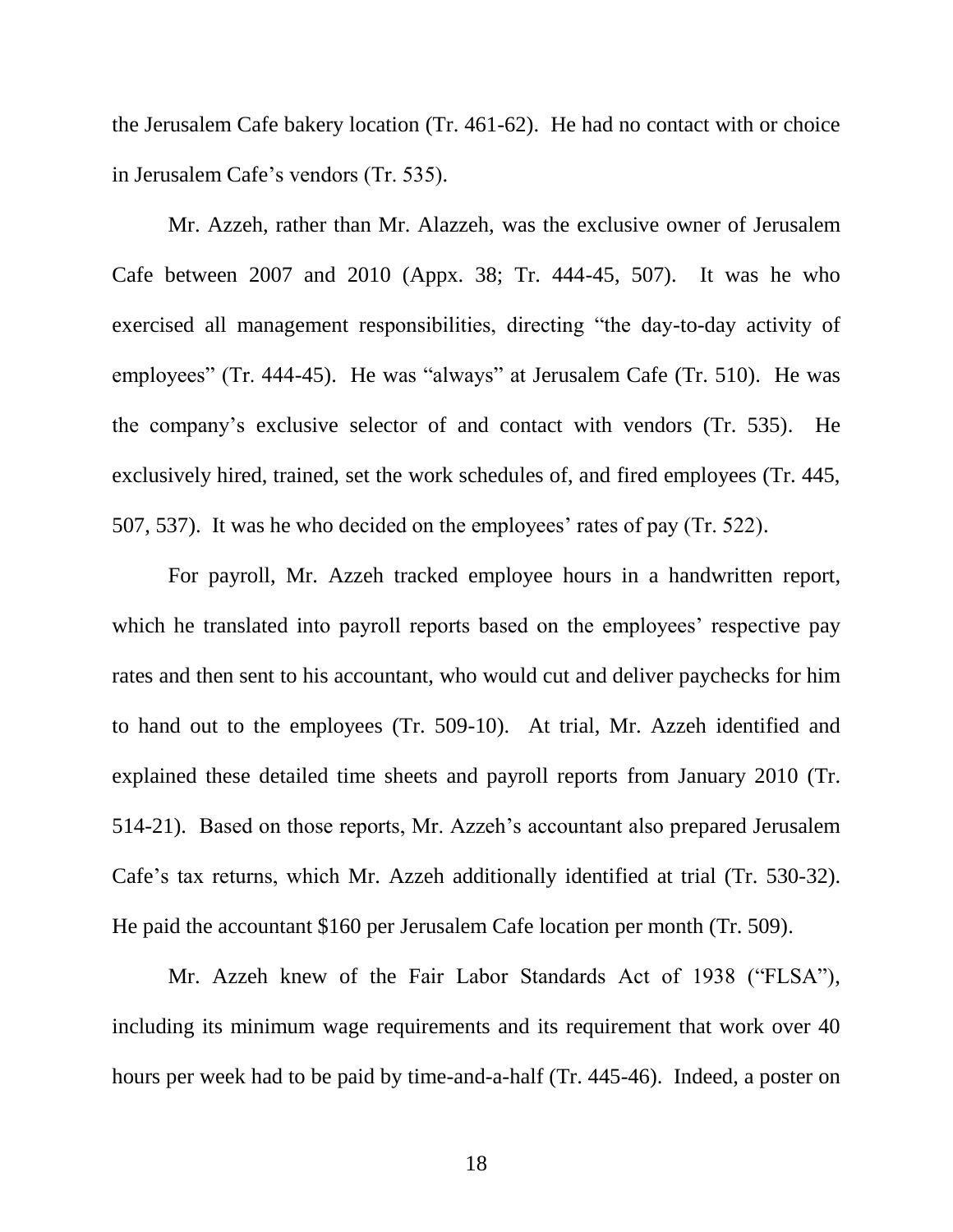the wall at Jerusalem Cafe explained this for the employees (Tr. 446). The Missouri Department of Labor once inquired into Jerusalem Cafe's payroll practices, but Mr. Azzeh "handed [the inquiry] to [his] lawyer to take care of" and never heard about it again (Tr. 446-47, 508). He explained he never paid overtime wages to anyone because none of his employees ever worked overtime (Tr. 447).

#### **C. The Plaintiffs' and Defendants' Relationship**

Mr. Alazzeh knew all the plaintiffs, first meeting Esvin Lucas under his assumed name, "Luis Ramos" (Tr. 450-51). Mr. Alazzeh did not know Mr. Lucas's real name until the proceedings below (Tr. 483-84). He met Mr. Lucas through other friends who cleaned his house and tried to help Mr. Lucas by referring him for construction work (Tr. 452). He also socialized with Mr. Lucas and helped him learn some English; once, he even got Mr. Lucas a lawyer to bond out of jail after an arrest (Tr. 452-54). Esvin Lucas admitted Mr. Alazzeh both had bonded him out of jail and had helped him get an apartment, even putting his utilities in Mr. Alazzeh's name (Tr. 123-24, 161, 456).

Thereafter, Mr. Alazzeh got to know the other plaintiffs through Mr. Lucas in the order they came to Kansas City (Tr. 470-71). On occasion, he helped them, too, with apartments, furniture, and utilities, and gave them gifts (Tr. 472-73). The only one of the plaintiffs Mr. Alazzeh said he did not know well was Mr. Macario (Tr. 471).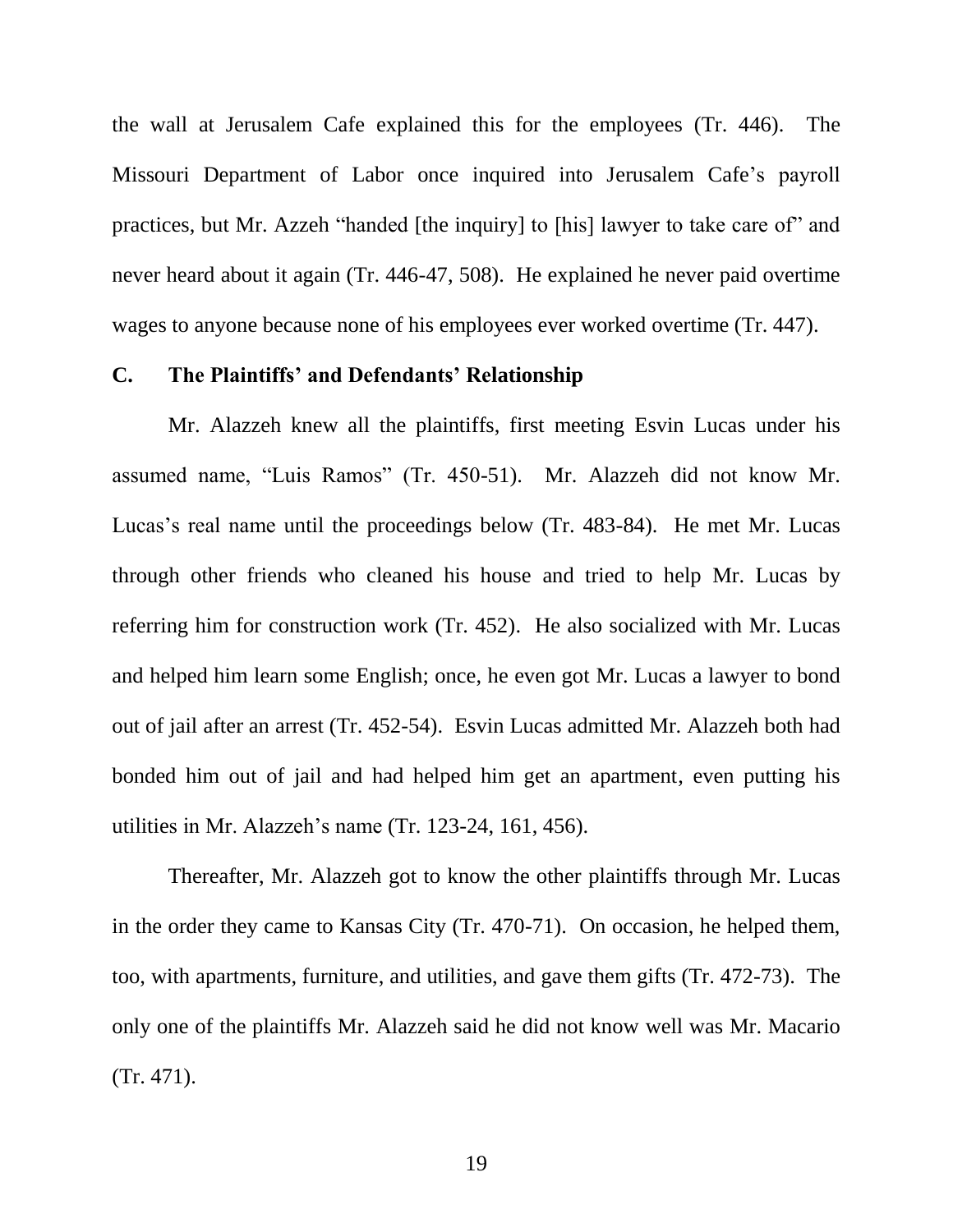Mr. Azzeh met the Lucases, Mr. Villavicencio, Mr. Leal, and Mr. Rodas through Mr. Alazzeh and then, too, became "good friends" with them (Tr. 540). Mr. Azzeh knew they were all undocumented aliens (Tr. 592-93). Mr. Leal admitted he and Mr. Azzeh and Mr. Alazzeh socialized, including going to casinos and racetracks at night (Tr. 225).

Mr. Azzeh said he taught Esvin Lucas various construction skills (Tr. 540). He recommended Mr. Lucas's and the others' (except Mr. Macario's) construction and remodeling services to his relatives (Tr. 541-42). Esvin Lucas admitted he performed home maintenance work for Mr. Azzeh and his family (Tr. 114-15). Mr. Azzeh also knew the plaintiffs socially, spent holidays with them, and gave them gifts (Tr. 542). He also gave them interest-free loans and helped them store cars they bought to ship home to Guatemala (Tr. 542).

Esvin Lucas testified the plaintiffs bought cars from Mr. Alazzeh's dealership (Tr. 66, 125-36). He purchased two from Mr. Alazzeh between 2007 and 2008, one of which he bought used for \$9,700 (Tr. 125, 130, 161, 469, 473). Elmer Lucas also bought a used car from Mr. Alazzeh, paying \$2,000 up front followed by \$1,200 per month (Tr. 133, 302). Mr. Villavicencio also bought a car from Mr. Alazzeh (Tr. 134, 431-32). Esvin Lucas initially said none of the plaintiffs ever paid for the cars, but rather the money was "discounted" from their work at Jerusalem Cafe (Tr. 67). Then, however, he admitted he paid Mr.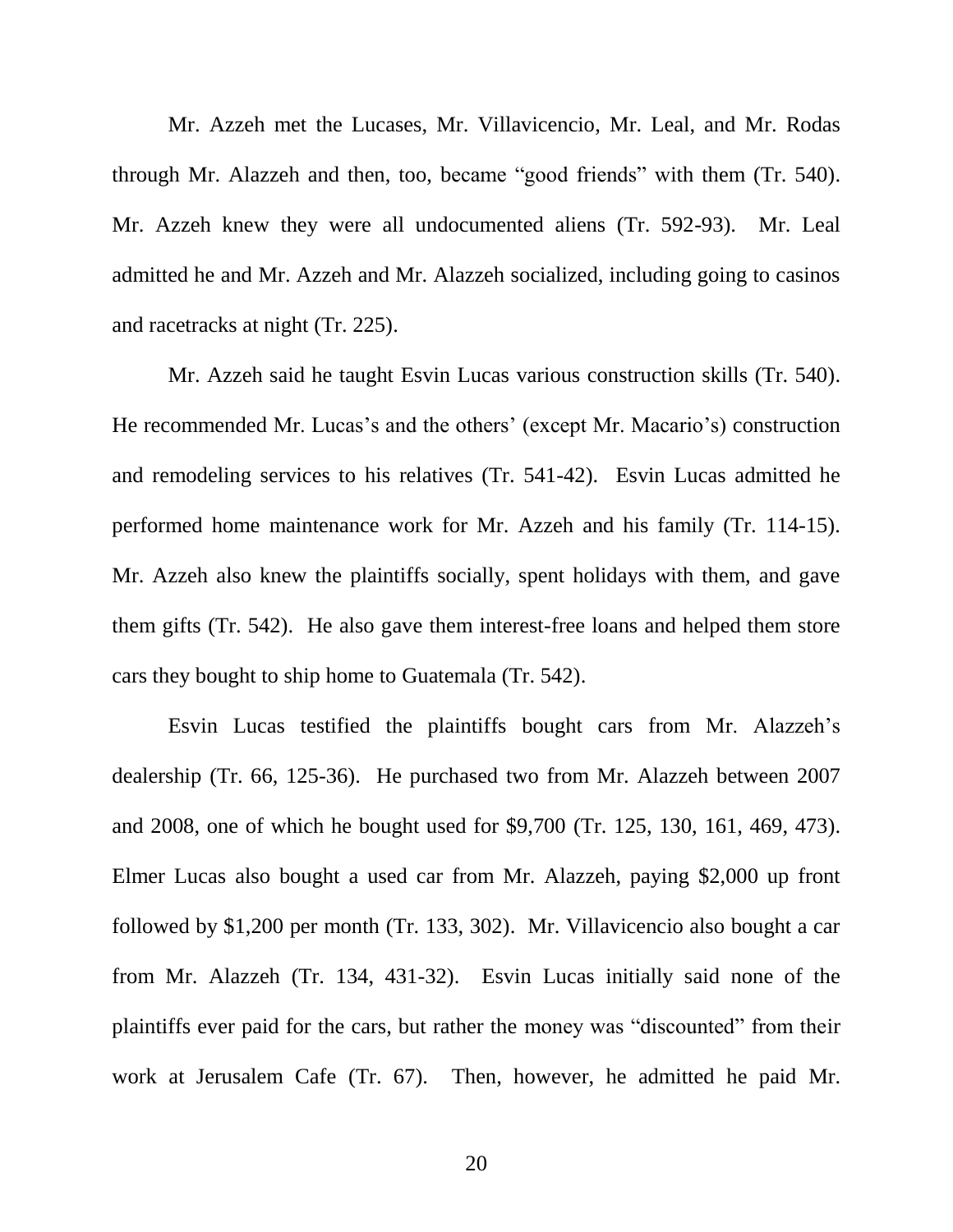Alazzeh's dealership \$3,000 as a down payment followed by \$1,000 per month until it was paid off (Tr. 136). Mr. Alazzeh also once co-signed on a loan for another car for Esvin Lucas (Tr. 468-69).

Jerusalem Cafe never paid anyone in cash except Mr. Macario; Mr. Azzeh admitted Mr. Macario was an employee of Jerusalem Cafe for three weeks in January 2010, pointing to Mr. Macario's entries on the company's January 2010 time sheets (Tr. 520, 539, 569). Mr. Macario's entries were last in order on the reports because he had been Mr. Azzeh's most recent hire on the list (Tr. 570).

Unlike all the other employees, however, Mr. Macario was not on the January 2010 payroll report (Tr. 579-81). Mr. Azzeh explained that this was because Mr. Macario was paid in cash, as he did not have a "legal Social Security or green card" – he was not a "U.S. citizen or legal alien" (Tr. 582-83).

## **D. The Plaintiffs' Allegations about Work at Jerusalem Cafe**

#### **1. Esvin Lucas**

Esvin Lucas said Mr. Alazzeh hired him to work at Jerusalem Cafe beginning in November 2001 (Tr. 64). He said that, during 2007-2010, he worked at the bakery as a cook, preparing all the food sold there as well as some for the other locations (Tr. 64-65). He said he worked 9:00 a.m. to 9:00 p.m., Monday to Friday, plus Saturday from 9:00 a.m. to 3:00 p.m., for a total of 66 hours per week (Tr. 67). He said he also cooked for himself and the other employees (Tr. 84).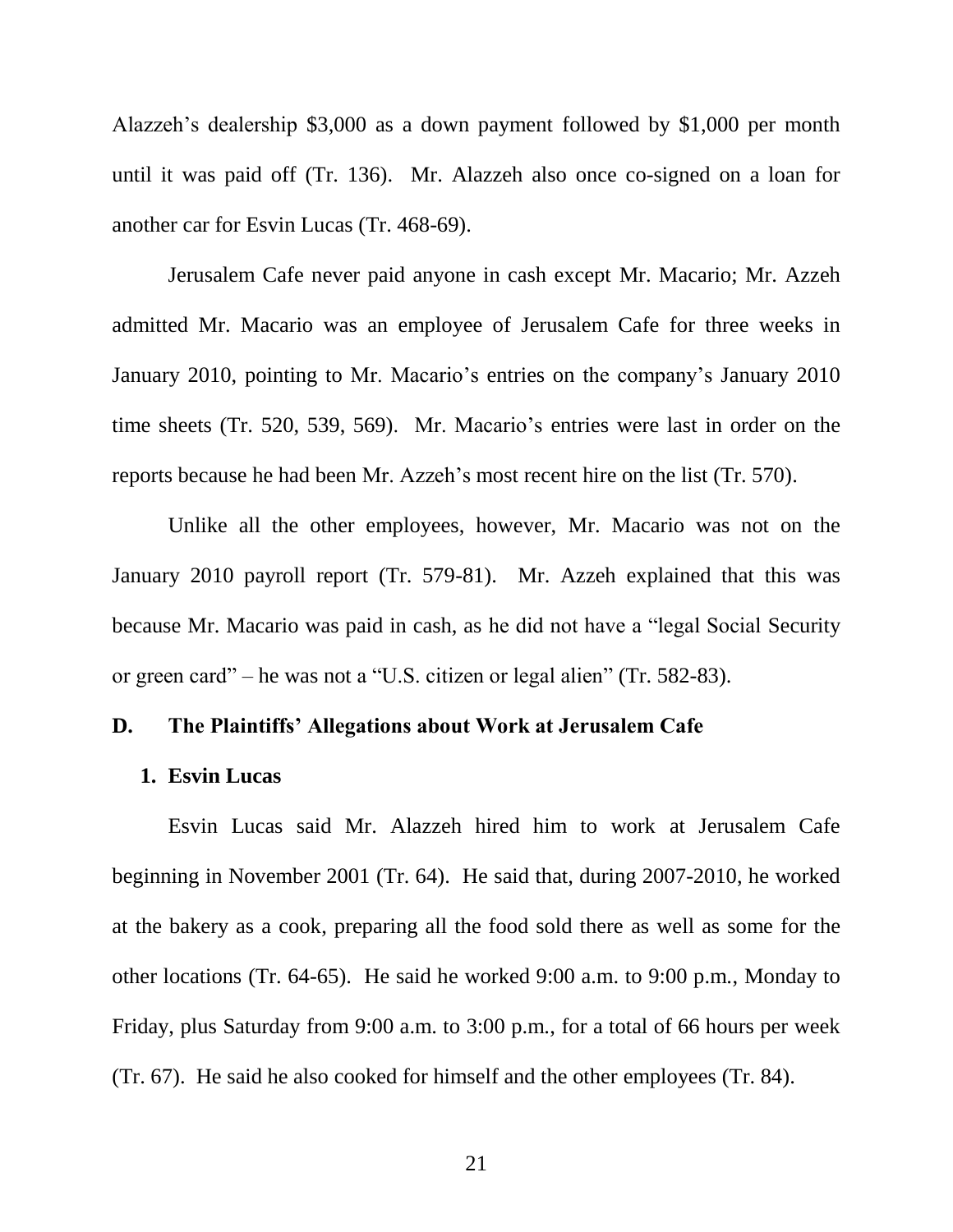Mr. Lucas identified what he said were photographs of him working there, wearing an apron and a Jerusalem Cafe t-shirt (Tr. 79-82). Mr. Alazzeh was not in any of the photographs (Tr. 143). Mr. Azzeh said the photograph did not show Mr. Lucas working as an employee, but rather it was possible Mr. Lucas was visiting the restaurant, posing for a photo, or just helping out (Tr. 556).

Mr. Lucas also identified a video he said he made to show his family in Guatemala about his life in the United States, including where he worked (Tr. 86- 88). Mr. Alazzeh was not in the video, though it showed Mr. Azzeh on the phone (Tr. 143, 547). Mr. Azzeh said he remembered this event: Mr. Lucas only had been helping out because Mr. Azzeh was busy with remodeling (Tr. 547).

Mr. Lucas identified a Kansas City Health Department ID with an issue date of April 2008 that noted he worked at Jerusalem Cafe, which he said was posted with all the other employees' Health Department IDs at the bakery (Tr. 82-84). Mr. Azzeh said anyone in the kitchen had to have one of these "food cards," even his own relatives and people like Mr. Lucas who were just temporary volunteers (Tr. 548, 560-62).

According to Mr. Lucas, he was paid \$550 for 66 hours of work for the first 135 weeks he worked at Jerusalem Cafe in 2007-2010, and then \$500 per week for 60 hours of work for the final nine weeks, all always in cash by Mr. Alazzeh (Tr.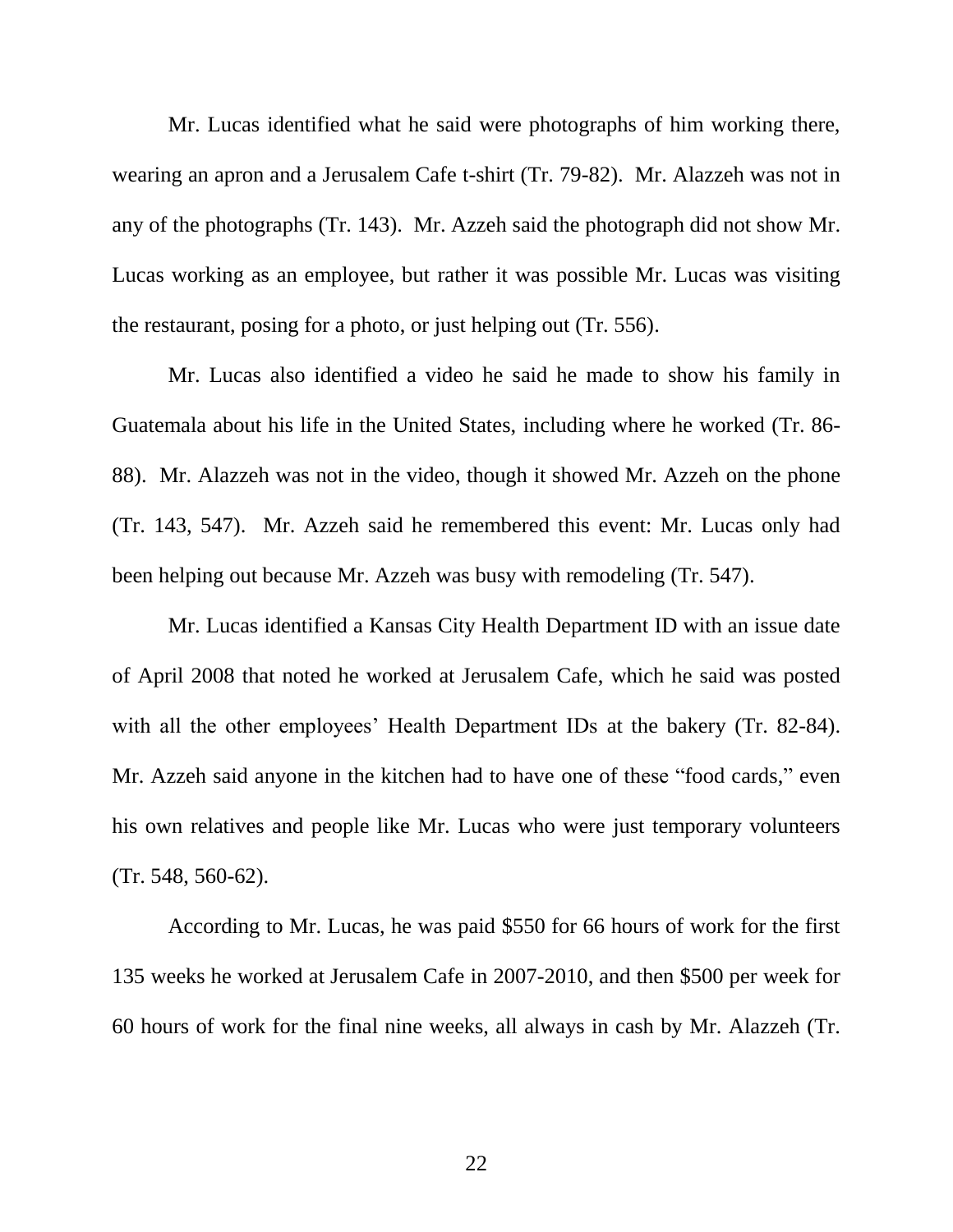65-66, 68-69). He said he was refused raises and was never paid overtime (Tr. 69). He said he never took any vacations and was never ill (Tr. 105).

#### **2. Gonzalo Leal**

Mr. Leal said Mr. Azzeh hired him to work at Jerusalem Cafe beginning in November 2005 (Tr. 204-05). He said he first washed dishes at the restaurant, then in early 2006 was moved to the bakery and warehouse where he made pita bread (Tr. 205-06, 216, 221, 233-34). He identified what he said were photographs of him and Mr. Rodas working at the bakery (Tr. 215-16). He said he never had a Kansas City Health Department "food handler card" because it was not required for his job (Tr. 229-30, 234).

Mr. Leal said his hours were from 3:00 a.m. to 3:30 p.m., Monday through Friday, plus 1:00 a.m. to 4:30 p.m. on Saturday, for a total of 78 hours per week (Tr. 208-10). He said he was paid \$420 per week from 2005-2008, then \$500 per week from 2008 onward, always paid in cash with no paycheck or pay stub (Tr. 206, 225). He said Mr. Azzeh and Mr. Alazzeh together decided his rate of pay (Tr. 212). He said he never was paid overtime (Tr. 212).

#### **3. Elmer Lucas**

Elmer Lucas said he went to work at Jerusalem Cafe in 2004, though he said he once falsely had claimed to have started working there in 2001 (Tr. 239, 285).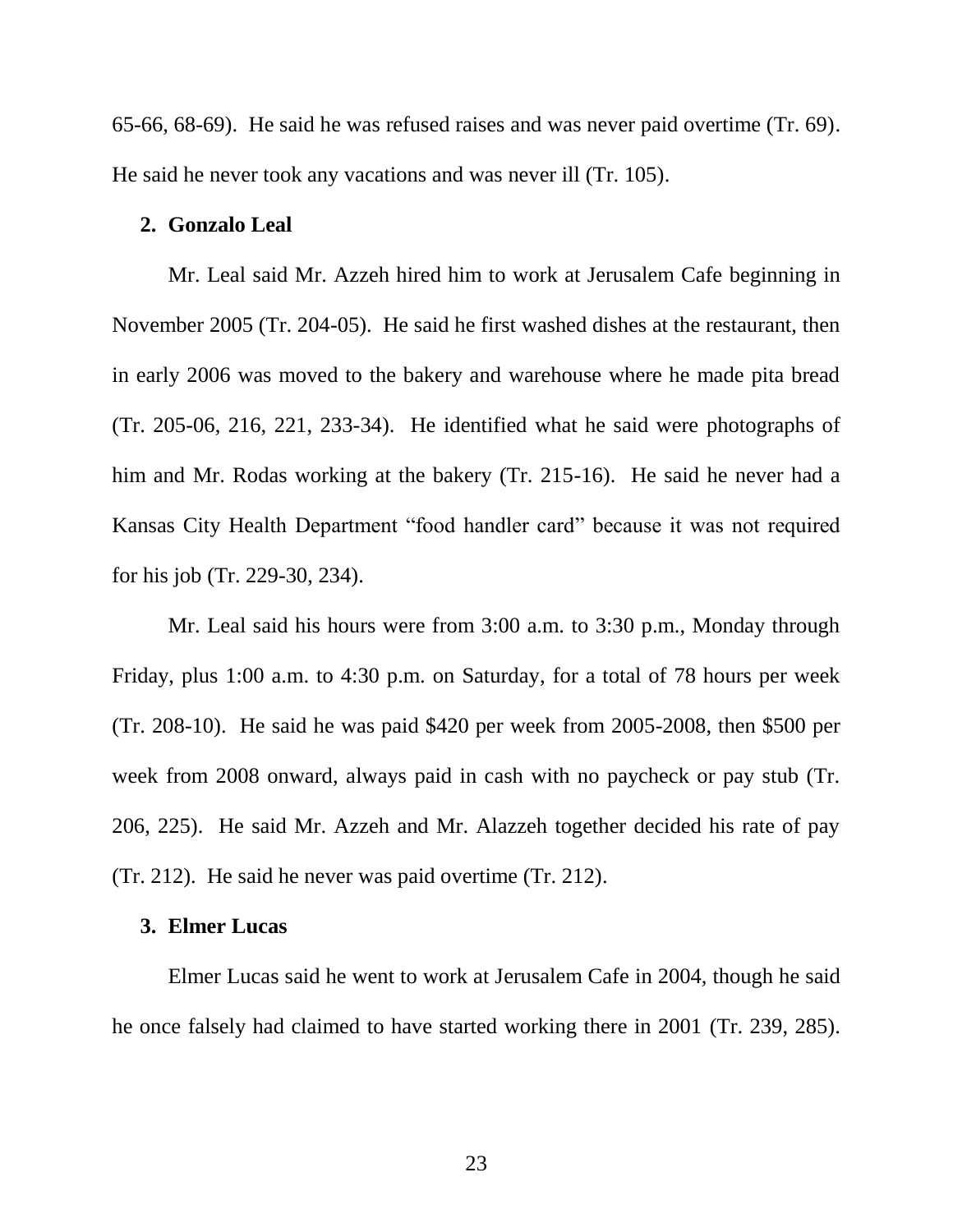He said that, from 2004-2007, he baked pita bread, after which he washed dishes at the Westport restaurant (Tr. 240-42).

Mr. Lucas identified what he said were photographs he had sent to his family in Guatemala of him and Mr. Villavicencio working at the Westport restaurant (Tr. 261-64). Mr. Azzeh, however, said the photographs did not depict them working, but rather he often had let Mr. Lucas and Mr. Villavicencio come to Jerusalem Cafe and eat for free through the years, and occasionally they volunteered to fill in for a sick worker (Tr. 544, 554-55, 557-58). He said these particular photographs appeared to be of Mr. Lucas posing for fun (Tr. 558).

Mr. Lucas identified a Kansas City Health Department food handler card from 2008 noting Jerusalem Cafe as his employer, as well as his application for it, which he said Mr. Azzeh and Mr. Alazzeh had asked him to get in order to work there (Tr. 264-66). He admitted he wrote all the information on the application himself, and that no one from Jerusalem Cafe had signed it (Tr. 320).

Mr. Lucas also identified what he said were two letters from Mr. Azzeh on Jerusalem Cafe letterhead certifying for Medicaid purposes that he was employed there, one of which, from 2008, was notarized and featured Mr. Alazzeh's name on a fax machine signature (Tr. 268-71). Mr. Alazzeh denied this, explaining he never had the phone number in the fax signature and also pointing out that, while his printed name was on the letter, his signature was not (Tr. 498-500, 501). Mr.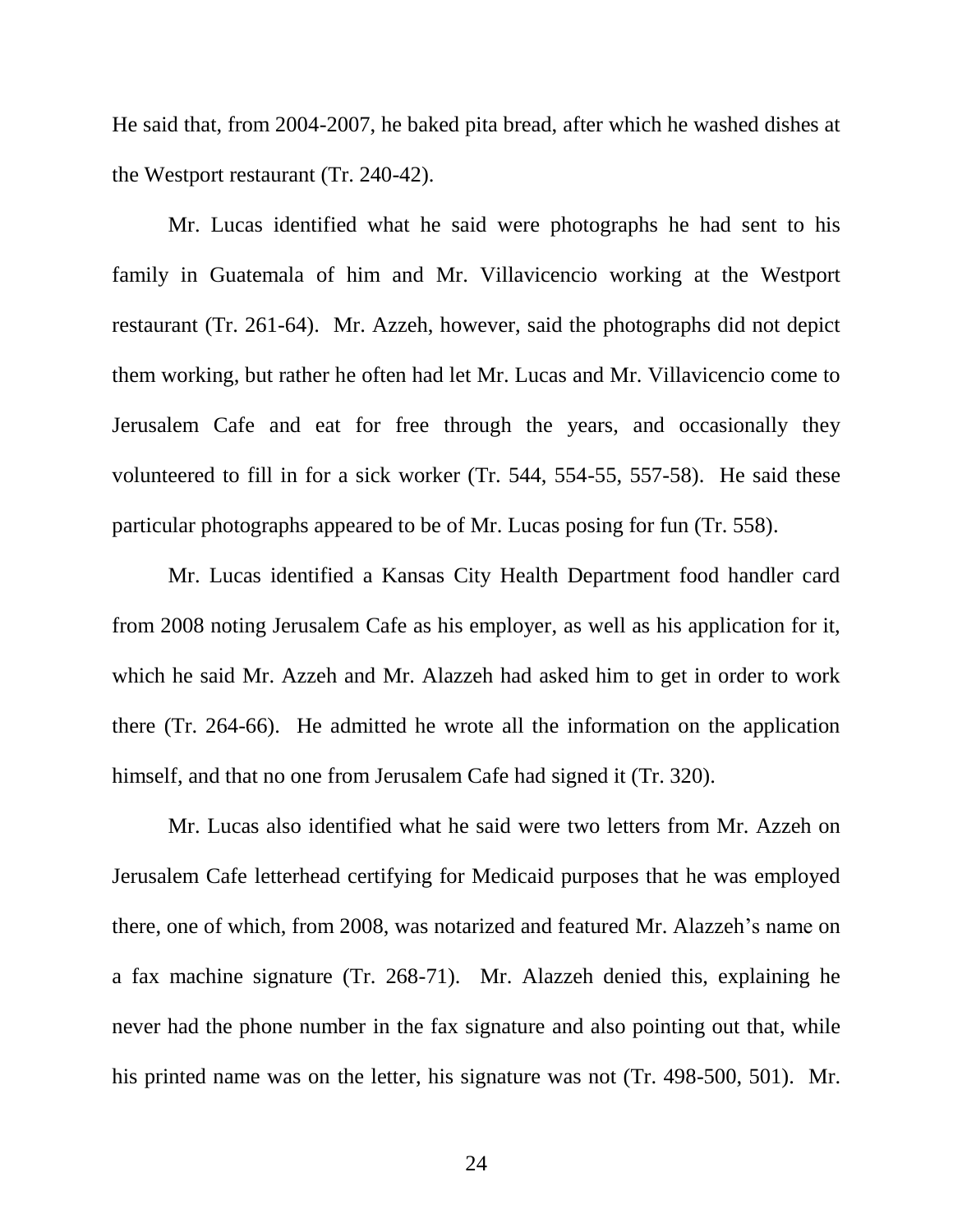Azzeh denied signing any such letter and said his purported signatures on the letters were not his actual signature (Tr. 565-66, 589).

Mr. Lucas said the notary to whom he had brought the letters, Gilbert Valle, did not actually see Mr. Azzeh or Mr. Alazzeh sign the letters, but instead took his word for it (Tr. 294-95, 589). Mr. Valle, however, testified this could not possibly be (Tr. 366). He explained that, when notarizing documents, he always checked the signer's ID, the signer had to sign the document in front of him, and only then would he notarize it (Tr. 366). He testified he never had done this any other way during his 17 years as a notary (Tr. 366-67). Mr. Azzeh and Mr. Alazzeh said they never had seen Mr. Valle before (Tr. 501-02, 589).

Mr. Lucas identified what he said were other letters that also attested to his employment at Jerusalem Cafe, though they all were unsigned (Tr. 288). He admitted the letters misrepresented downward the amount of money he earlier had testified he had made per month, claiming he made only \$1,000 (Tr. 297-98).

Mr. Lucas said that, between 2007 and March 2008, his hours were 2:00 a.m. to 4:30 p.m., Monday through Thursday, and then from 12:00 a.m. Friday to 6:30 p.m. on Saturday, for a total of 95 hours per week (Tr. 244-46). He said that, between March 2008 and March 2010, he worked 10:00 a.m. to 10:00 p.m., Monday through Thursday, and then from 10:00 a.m. on Friday to 12:45 a.m. on Saturday, plus 10:00 a.m. to 8:00 p.m. on Sunday, for a total of 77 hours per week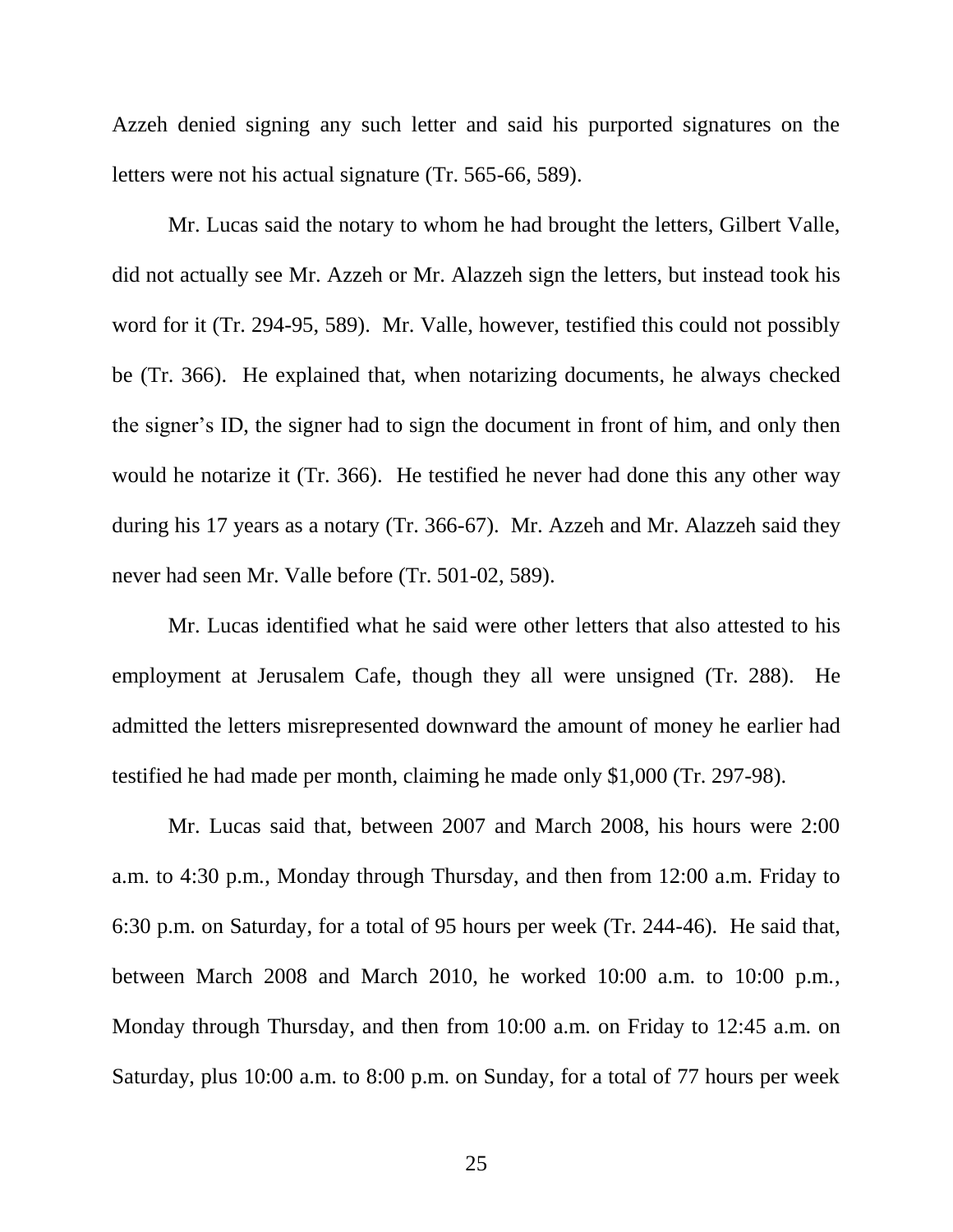(Tr. 247-49). He said he was paid \$360 per week between 2007 and March 2008 and \$480 per week thereafter, always in cash by Mr. Alazzeh with no paycheck or pay stub (Tr. 243, 249-51).

#### **4. Feliciano Macario**

Mr. Macario said Mr. Azzeh hired him to work for Jerusalem Cafe beginning in January 2007 (Tr. 324). He said he worked at the Westport restaurant first as a dishwasher and then later as cook (Tr. 325). He identified what he said were photos and a video of himself, Mr. Villavicencio, and Esvin Lucas working at the restaurant in 2008 (Tr. 330-32, 334-37). Mr. Azzeh said that, though he briefly had employed Mr. Macario in January 2010, the 2008 photograph most likely showed Mr. Macario working once to return a favor (Tr. 556-57). Mr. Macario also identified what he said was a 2008 Kansas City Health Department food handler permit that he said Mr. Azzeh told him to obtain, as well as a handwritten application for it stating he worked at Jerusalem Cafe (Tr. 332-34).

Mr. Macario said his hours were 10:00 a.m. to 10:00 p.m., Monday through Saturday, plus 10:00 a.m. to 8:00 p.m. on Sunday, for a total of 82 hours per week (Tr. 327-28). He said he was paid \$300 per week, always in cash by Mr. Alazzeh and with no paycheck or pay stub (Tr. 325, 328, 330).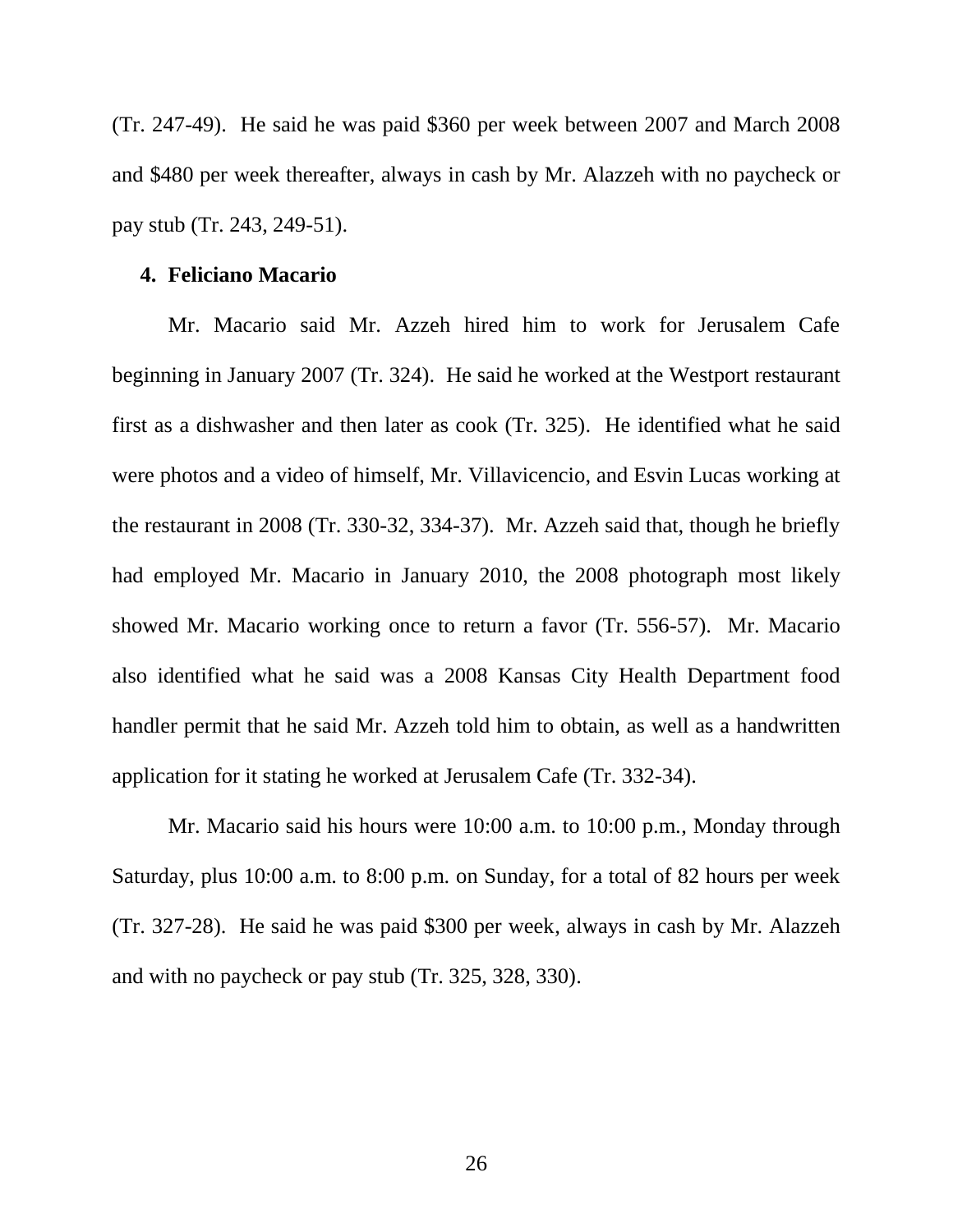#### **5. Margarito Rodas**

Mr. Rodas said Mr. Azzeh hired him to work at Jerusalem Cafe beginning in July 2005 (Tr. 368). He said he worked at the bakery making pita bread alongside Mr. Leal (Tr. 374, 380, 389). He identified what he said was a photo of him working there (Tr. 387). He said he never had a "food handler's license" because he did not need one (Tr. 409).

Mr. Rodas said his hours were 3:00 a.m. to 3:30 p.m., Monday through Friday, plus 1:00 a.m. to 4:00 p.m. on Saturday, for a total of 77 hours per week (Tr. 381-82). He said he was paid \$420 per week from 2007 to September 2008 and \$500 per week thereafter, always in cash by Mr. Alazzeh and with no paycheck or pay stub (Tr. 369, 382-83). He said he never was paid any overtime (Tr. 401).

#### **6. Bernabe Villavicencio**

Mr. Villavicencio said Mr. Azzeh hired him to work for Jerusalem Cafe in August 2002 (Tr. 412). He said he worked as a cook at the Westport restaurant, where he also gathered money in the evenings, which Mr. Alazzeh would collect on Sundays (Tr. 412, 414). He identified what he said was a 2007 Kansas City Health Department "food handler" ID card in his name noting he worked at Jerusalem Cafe (Tr. 425).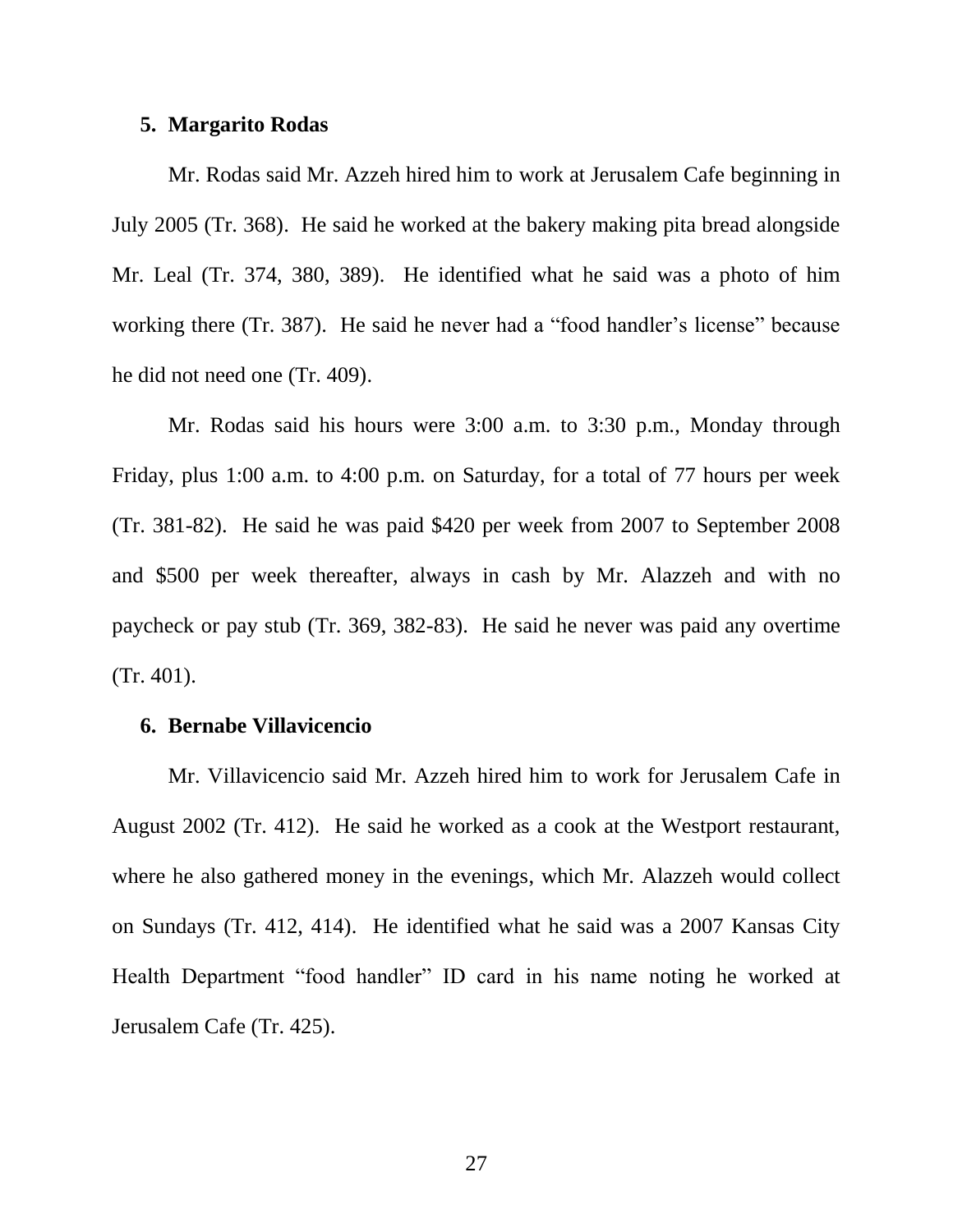Mr. Villavicencio also identified what he said were photographs of him, Elmer Lucas, and Mr. Macario working together at the restaurant in 2008 (Tr. 423- 24). He also identified himself and Mr. Macario working at Jerusalem Cafe on Esvin Lucas's video (Tr. 425-27, 565). Mr. Azzeh said they were not working, but rather were returning favors to him, "volunteering" because he had been busy remodeling for a Health Department inspection (Tr. 545). Mr. Azzeh said that, on occasion, the plaintiffs would volunteer in return for favors and also so he could teach them to cook (Tr. 554).

Mr. Villavicencio said his hours were 10:00 a.m. to 12:00 a.m., Monday through Thursday, 10:00 a.m. Friday to 5:00 a.m. Saturday, 10:00 a.m. to 5:00 p.m. on Saturday, plus 10:00 a.m. to 8:00 p.m. on Sunday, for a total of 104 hours per week (Tr. 415-16). He said they decreased to 90 hours per week beginning in July 2009 (Tr. 417-18, 419). He said he was paid \$700 per week, always in cash by Mr. Alazzeh and without any paycheck or pay stub (Tr. 413, 415). He said he never was paid overtime (Tr. 421).

Unlike the others, Mr. Villavicencio claimed Mr. Azzeh forced him into labor against his will (Tr. 439). He claimed that, if he requested a day off, Mr. Azzeh would tell him, "[I]f you want a day off I'll take you off three, four days" (Tr. 439). Then, however, Mr. Villavicencio claimed it was actually Mr. Alazzeh who did this (Tr. 441).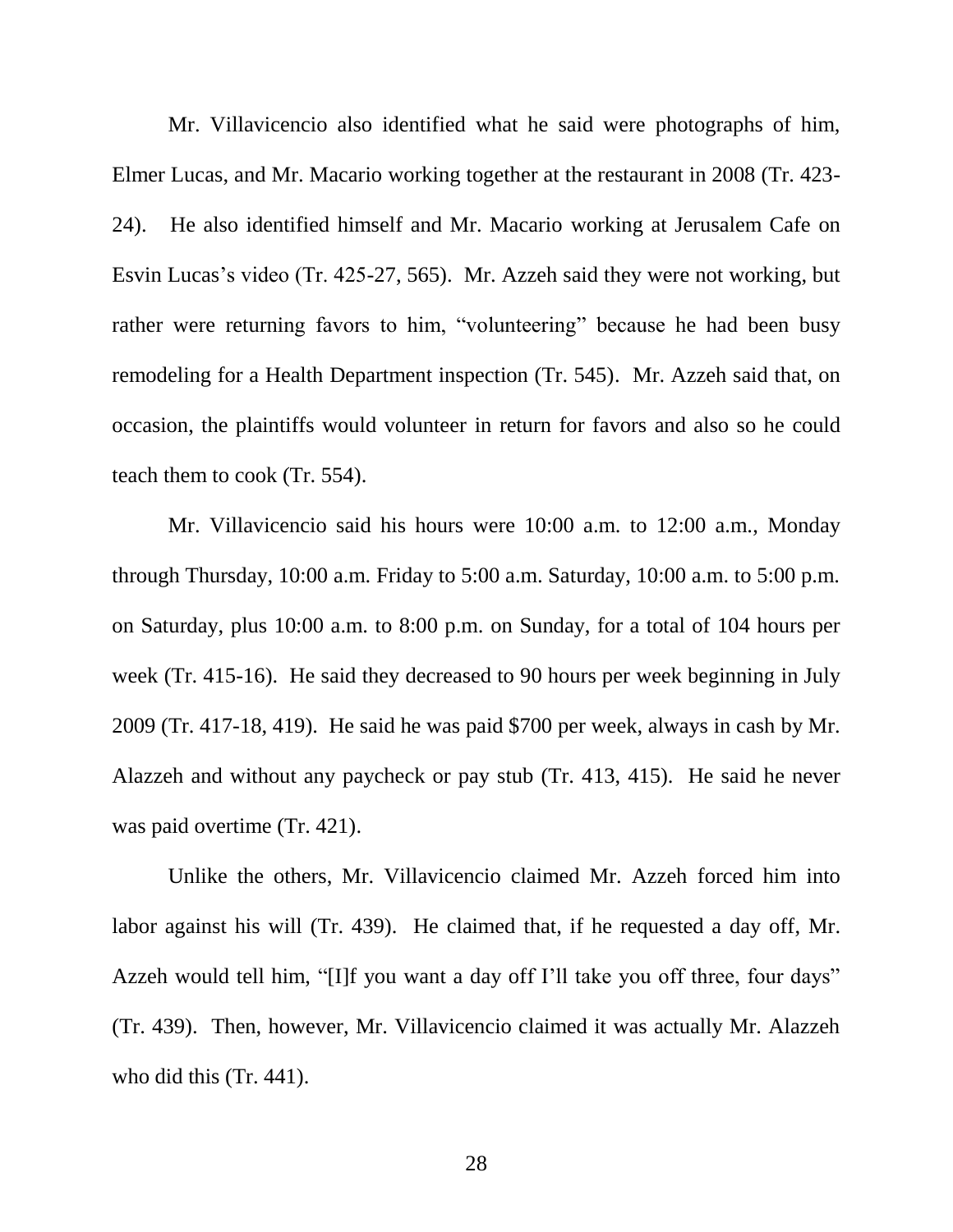#### **7. Farid Azzeh's Response to the Allegations**

Mr. Azzeh explained that, monetarily, these stories made no sense: Jerusalem Cafe's average gross annual income was only \$445,000, and if he paid "\$500 for each [of the plaintiffs], that comes to \$3,000 a week … times four weeks, that's 120,000. 120,000 plus my payroll in 2007 that's another 102,000. How can I do that? 445,000, the sales, I have to pay 50 percent in labor," which was "impossible" (Tr. 592). While Jerusalem Cafe did "some cash" business, which Mr. Azzeh used "to buy inventory and buy goods for the restaurant," "85%" "of the business [was] … based on credit card" (Tr. 594).

Mr. Azzeh said Jerusalem Cafe never employed Esvin Lucas, Elmer Lucas, Mr. Villavicencio, Mr. Leal, or Mr. Rodas: they were never on the payroll and he never paid them in cash (Tr. 524, 539, 554). He knew they all were undocumented aliens and, as such, he could not hire them and did not "because I cannot hire illegals. I have to have documents to have on a payroll" (Tr. 592-93). He knew hiring undocumented aliens could result in civil and criminal penalties (Tr. 592- 93).

#### **8. Allegations About Adel Alazzeh's Role at Jerusalem Cafe**

According to Esvin Lucas, Mr. Azzeh was the owner of Jerusalem Cafe, but Mr. Alazzeh "was the general supervisor," "resolved problems," and managed the work schedules (Tr. 67-68). He said Mr. Azzeh and Mr. Alazzeh "were always in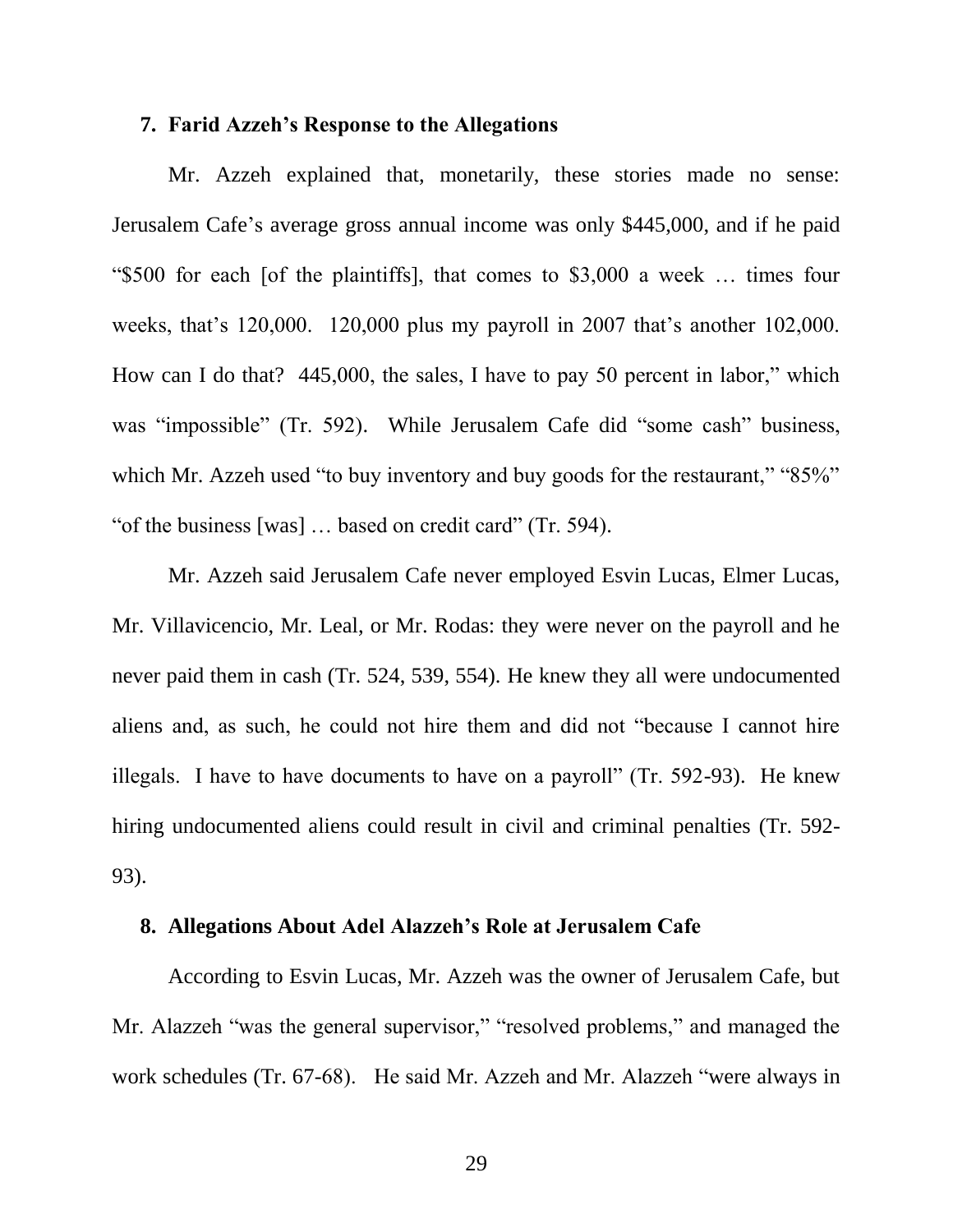touch with each other" (Tr. 68). Then, however, he claimed there were up to four other managers and that Mr. Alazzeh operated his car dealership during the day, only coming to the restaurant at 5:00 p.m. "to see what was going on" (Tr. 125-26, 136, 141). Moreover, Esvin Lucas stated that, on one occasion, he represented in a letter that *he, himself*, was the manager of the Jerusalem Cafe (Tr. 145). Elmer Lucas claimed Mr. Azzeh had written the letter to help him obtain welfare benefits (Tr. 284, 286).

Mr. Leal said Mr. Azzeh was the owner of Jerusalem Cafe and Mr. Alazzeh was the manager (Tr. 207). But he also said another person was the manager of the bakery (Tr. 208). Elmer Lucas said Mr. Azzeh and Mr. Alazzeh both owned Jerusalem Cafe (Tr. 242). Then, however, he said Mr. Alazzeh was "the administrator" at the Westport restaurant and "the manager" or "general manager" of the other locations (Tr. 242-43). He also identified others as "managers" of the restaurant and bakery (Tr. 299). Mr. Macario said Mr. Azzeh was the owner of Jerusalem Cafe and Mr. Alazzeh was the manager (Tr. 326). He said both Mr. Azzeh and Mr. Alazzeh determined work schedules and calculated rates of pay (Tr. 330). Mr. Rodas said both Mr. Azzeh and Mr. Alazzeh owned the Jerusalem Cafe (Tr. 370). But then he said Mr. Alazzeh was the manager (Tr. 371, 374, 380). He stated, however, that Mr. Alazzeh was not actually the one who told workers what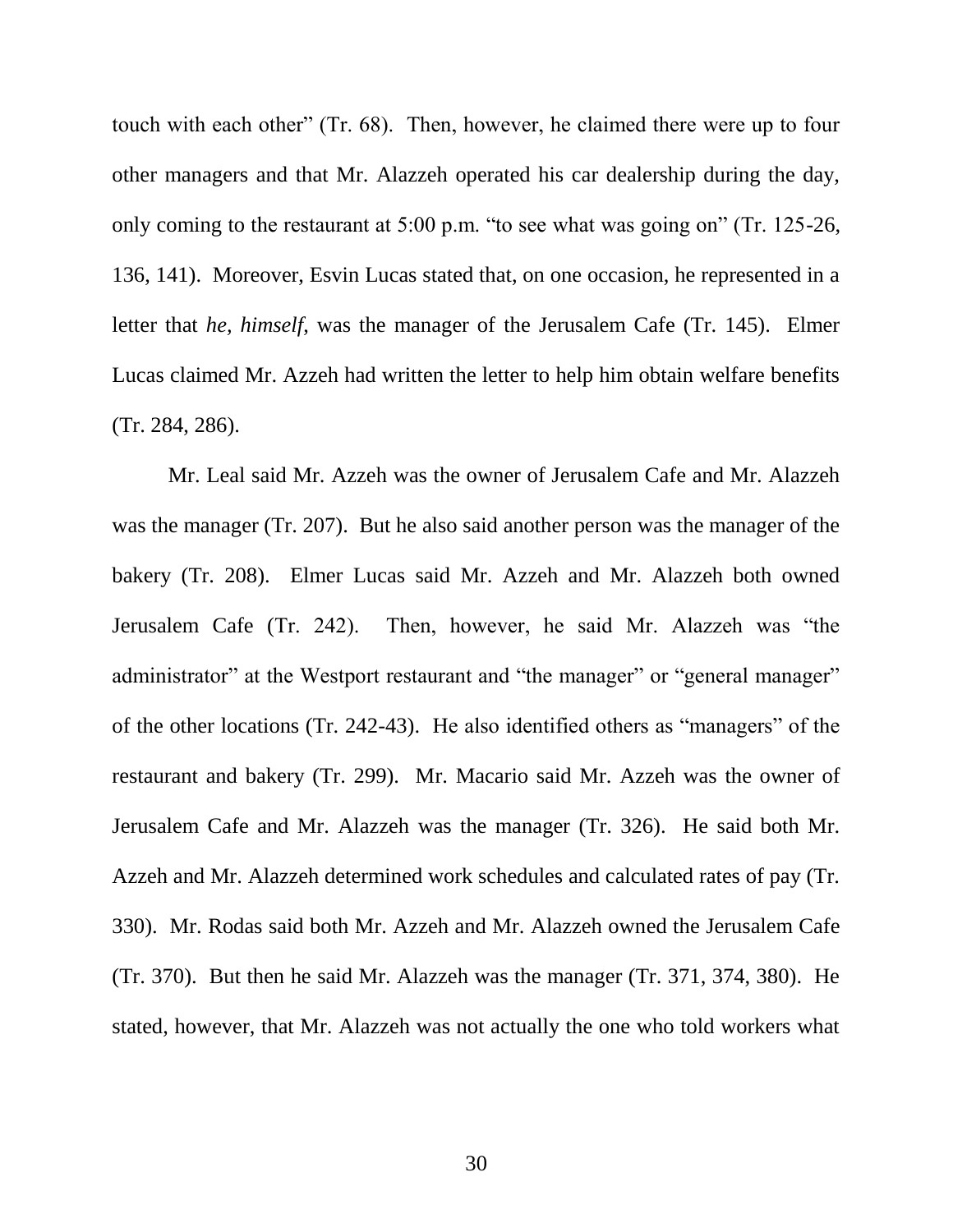time to show up (Tr. 396). He said another person was the actual manager at the bakery (Tr. 396).

Mr. Villavicencio said Mr. Azzeh was Jerusalem Cafe's owner and Mr. Alazzeh was the "general manager" (Tr. 413). He said this meant each Jerusalem Cafe location had an individual person in charge and Mr. Azzeh was their superior (Tr. 413-14). Then, however, he said Mr. Alazzeh only occasionally would come in to ask, "'Is everything okay? Everything is in order? Everything under control?,' and we would say 'Yes,' and then he would leave" (Tr. 433).

Mr. Azzeh said all the plaintiffs who testified Mr. Alazzeh had a role in "managing" Jerusalem Cafe were "not telling the truth" (Tr. 553-54).

#### **E. Events Leading to the Proceedings Below**

Elmer Lucas, Mr. Rodas, Mr. Villavicencio, and Mr. Macario said that, on January 23, 2010, a nephew of Mr. Azzeh and Mr. Alazzeh who worked at Jerusalem Cafe hit Mr. Macario, leading Mr. Macario to call the police, whereupon Mr. Azzeh and Mr. Alazzeh together fired Mr. Macario (Tr. 306, 325-26, 403, 429- 30, 569). Elmer Lucas said Mr. Azzeh and Mr. Alazzeh "were worried that … the police would get involved and start investigating and wondering why they were just paying employees in cash and why there were so many of them" (Tr. 306). Mr. Rodas said this was because Mr. Azzeh "knew he would get in trouble" if the police found out he had "hired illegals like us" (Tr. 403).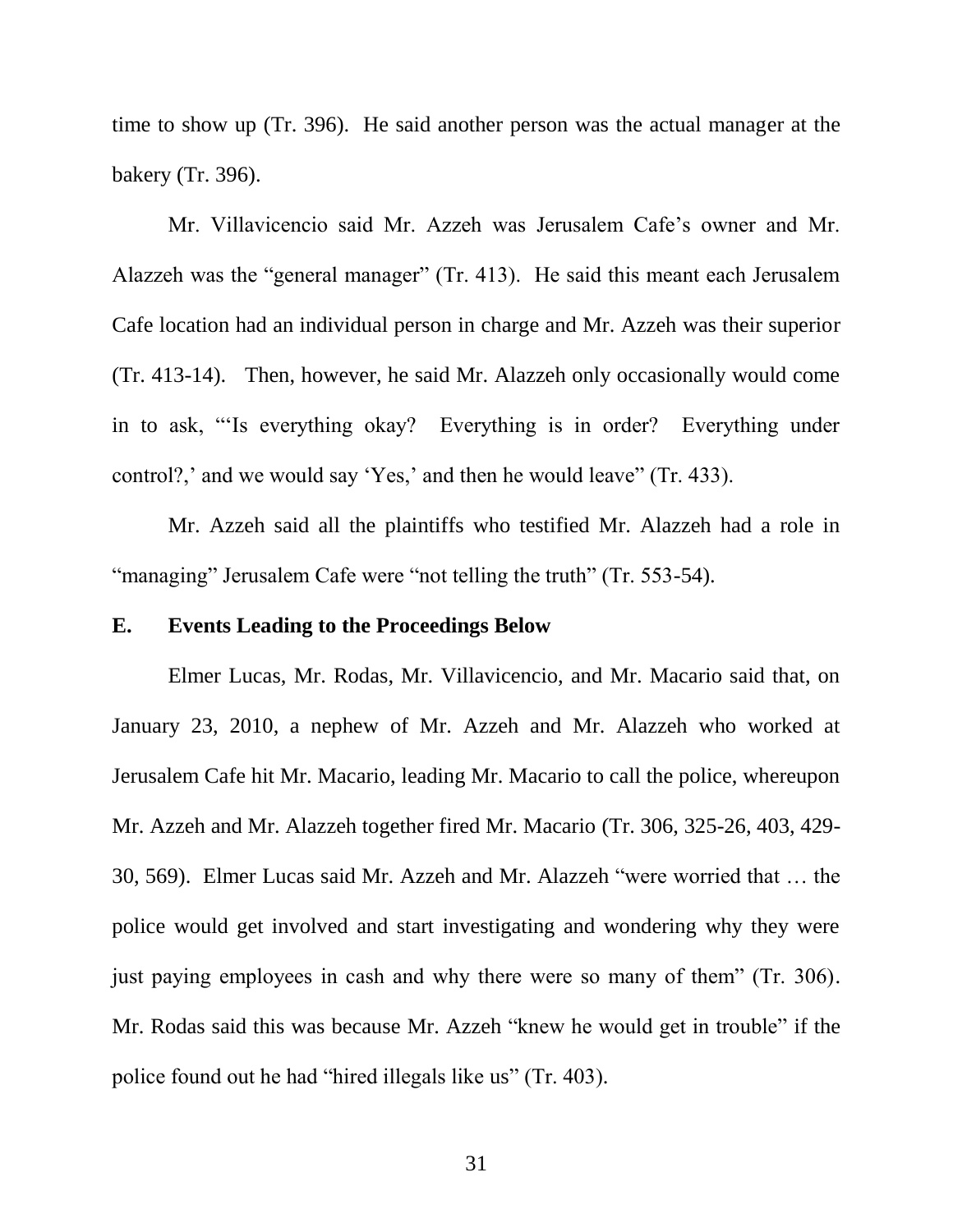Elmer Lucas said Mr. Azzeh also offered Mr. Macario \$500 to drop the charges against their nephew and come back to work (Tr. 307). Mr. Azzeh said this was untrue; rather, he paid Mr. Macario cash – the only cash payment he ever made to any employee – because Mr. Macario wanted his money "quickly" after he had been fired (Tr. 520, 540). Elmer Lucas and Mr. Macario said that, after this, the plaintiffs and their families no longer got along with Mr. Azzeh, Mr. Alazzeh, and their families (Tr. 307, 345).

Mr. Azzeh said this story was untrue: rather, Mr. Macario became angry at his nephew, called the police, and made up a story about having been hit, which "shocked" Mr. Azzeh (Tr. 549-551, 569). He said he did not fire Mr. Macario, but rather told Mr. Macario to rest and come back to work when he was ready (Tr. 551). Mr. Azzeh said that, shortly thereafter, Esvin Lucas called him and said Mr. Macario demanded \$2,000 to drop the case against the nephew, which Mr. Azzeh refused to pay (Tr. 551-52). He said the plaintiffs then no longer wanted to socialize with him or Mr. Alazzeh (Tr. 552). Mr. Azzeh said the matter ultimately "was resolved through the police and the court" (Tr. 551). Mr. Macario admitted the nephew was prosecuted and tried for the fight, and was found not guilty (Tr. 342).

The Lucases, Mr. Rodas, Mr. Leal, and Mr. Villavicencio claimed that, at this point, in March 2010, they were demanded "to sign a job application with a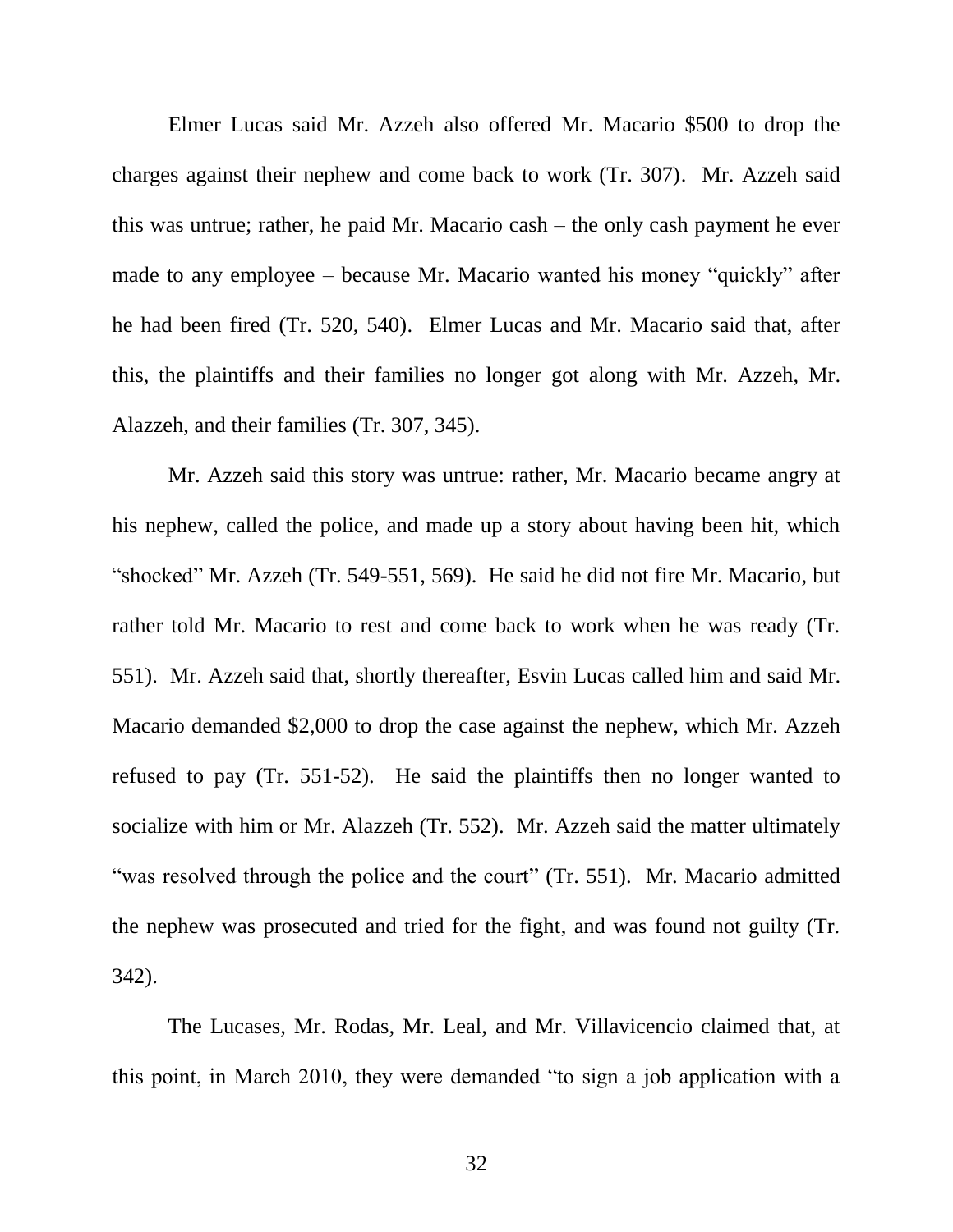recent date," as opposed to their purported earlier start dates with Jerusalem Cafe (Tr. 65-66, 206-07, 241, 306, 369-70, 403, 413). Esvin Lucas claimed Mr. Alazzeh had made the demand (Tr. 65-66, 68). Conversely, Mr. Leal and Mr. Villavicencio claimed Mr. Azzeh had made the demand (Tr. 206-07, 413). Esvin Lucas, Elmer Lucas, Mr. Leal, and Mr. Villavicencio claimed they were not paid for their final week of work (Tr. 72, 212, 242, 422). Esvin Lucas blamed this on Mr. Alazzeh (Tr. 72). Thereafter, the Lucases, Mr. Leal, Mr. Villavicencio, and Mr. Rodas said all the plaintiffs except Mr. Macario sought assistance from "community leaders," who got them "in touch with an attorney" and "in touch with the police" (Tr. 73, 212-13, 257, 383-84, 399, 421-22, 434-35).

Officer Matthew Tomasic of the Kansas City Police Department is stationed with the KCPD's "Community Action Network," which handles neighborhood crime prevention efforts including enforcement of Kansas City's "no pay law" or "theft of service" ordinance, rather than traditional law enforcement (Tr. 163-64). He recalled receiving a referral some years before the trial below that "a group of guys had worked and their employment was terminated;" "they had yet to receive their last week's wages," but it "was kind of gray" (Tr. 165, 182). He did not look beyond "their last week's wages" (Tr. 165).

Officer Tomasic said there were six complainants; he directed them to contact him, whereupon five eventually came by and spoke with Officer Octavio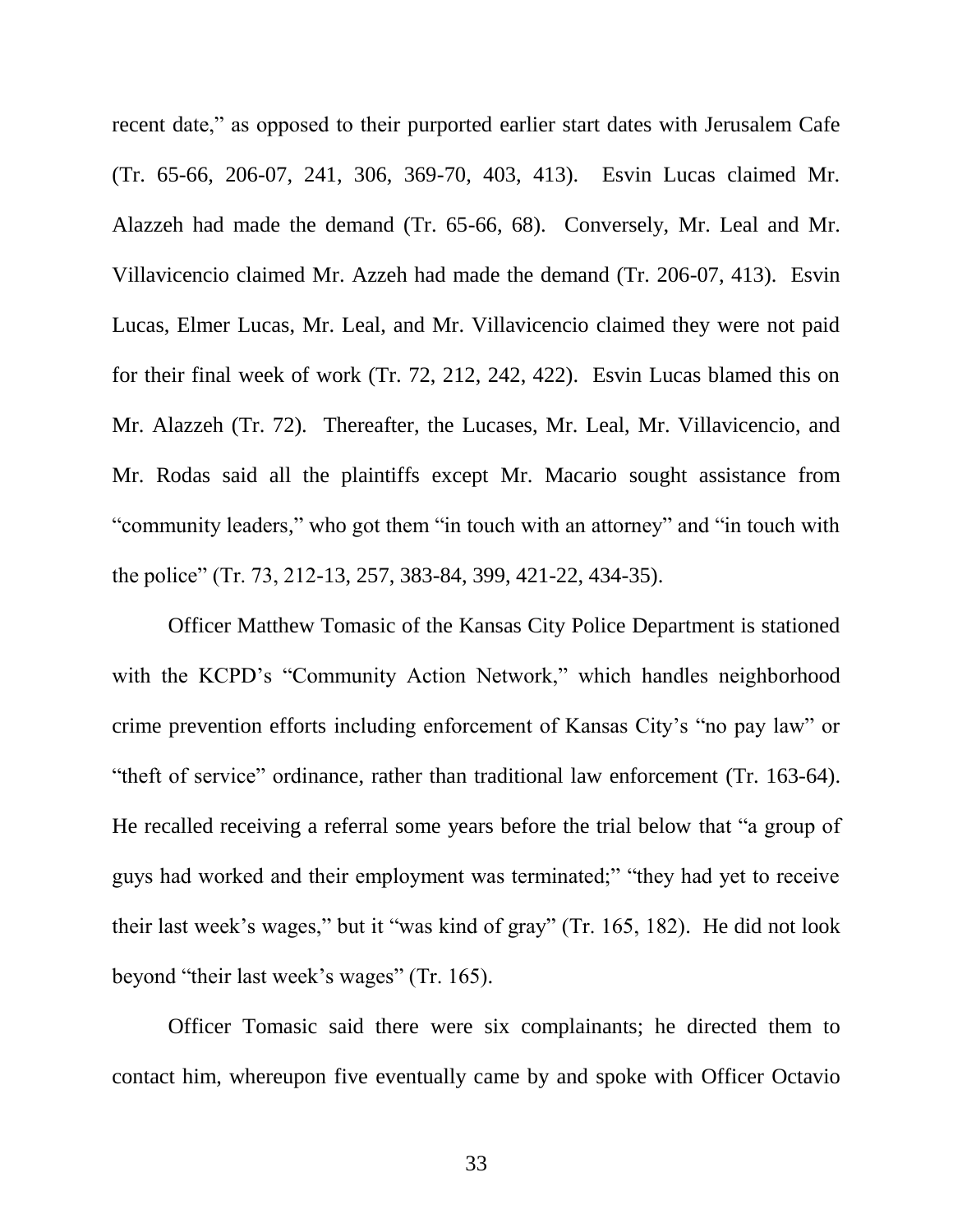Villalobos, a native Spanish speaker (Tr. 166-67, 180). Officers Tomasic and Villalobos did not know or remember the complainants' names, except that they were Hispanic and Officer Villalobos said they were from Guatemala (Tr. 172, 181-82, 187). Officer Tomasic never met them (Tr. 173). Officer Villalobos was not sure the complainants were the plaintiffs (Tr. 188).

The officers testified that, thereafter, they went to the Jerusalem Cafe bakery location and met with Mr. Azzeh (Appx. 38; Tr. 167, 173, 183, 258). They said Mr. Azzeh agreed he owed the complainants money but they had refused to sign the receipt he had wanted acknowledging he owed them no more money; the officers took no report, and the complainants later reported they were paid (Tr. 169-70, 183-84, 192). The officers said Mr. Azzeh did not deny the men on their list worked for him (Tr. 171, 186).

Mr. Azzeh recalled the meeting, but said Officer Villalobos did not read or give him a list of any complainants' names (Tr. 566, 589-90). He said he had fired six people in the past while for being late or for not doing their work, including Mr. Macario but not any of the other plaintiffs (Tr. 567, 591). Rather, he said the five others he had fired were "Hanan," "Abdul Karim," "Sari Hajmahmoud," "Nisreen Alazzeh," and "Elham Alazzeh" (Tr. 595-96).

The Lucases, Mr. Leal, Mr. Villavicencio, and Mr. Rodas said they met with Officer Villalobos (Tr. 75, 213, 257, 383-84, 421-22). Mr. Macario said all the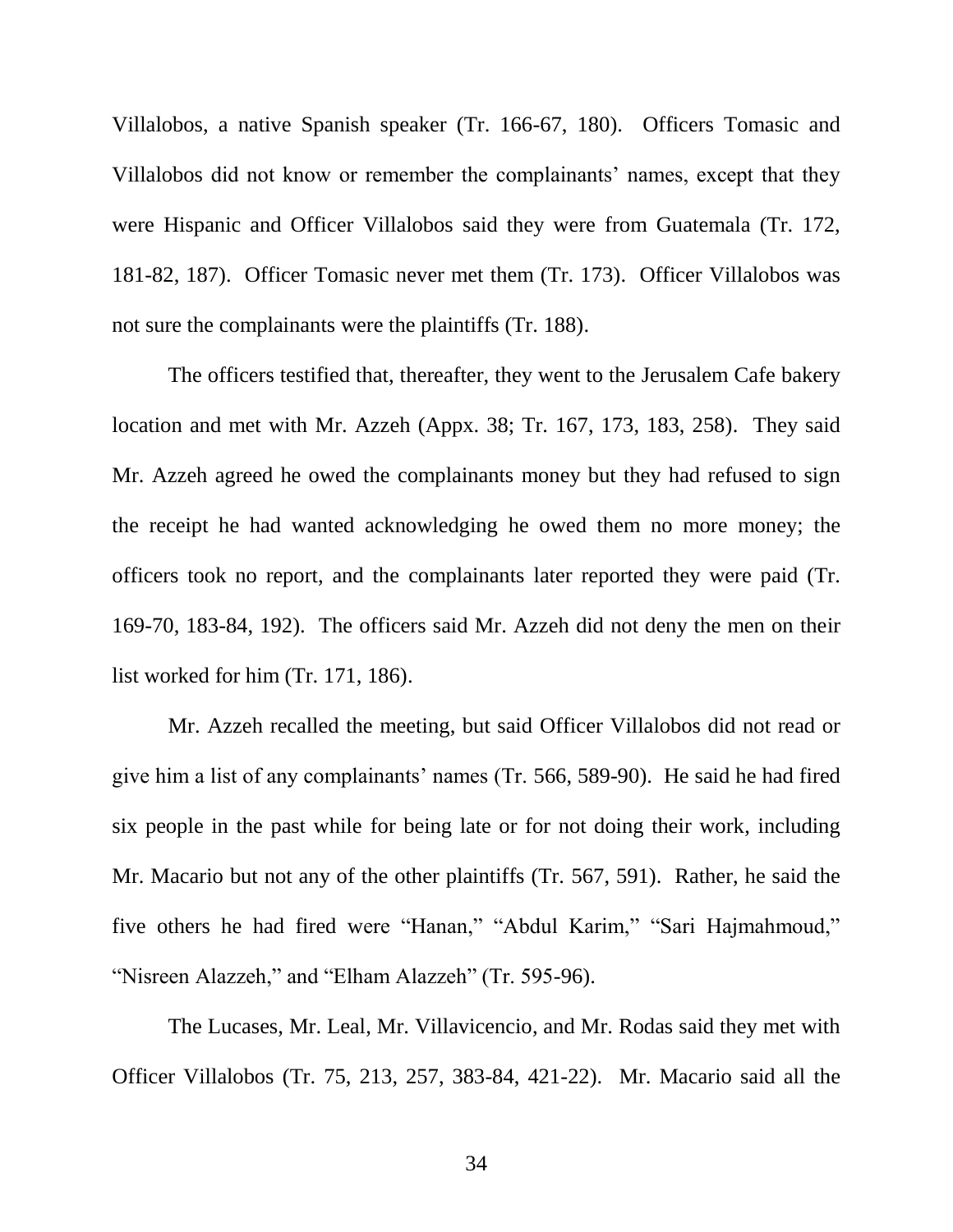plaintiffs except him did so (Tr. 347). Elmer Lucas said they directed the police to Mr. Azzeh, not Mr. Alazzeh (Tr. 308-09). Esvin Lucas said the police took all the plaintiffs' names and spoke with Mr. Azzeh, who then agreed to pay them the money they were owed (Tr. 75).

The Lucases and Mr. Rodas said they then went back to the Jerusalem Cafe to pick up their money, whereupon Mr. Alazzeh requested them to sign a blank paper and, when they would not, still refused to pay them (Tr. 75, 258, 384). Mr. Leal and Mr. Villavicencio said the same, but testified the requester was Mr. Azzeh (Tr. 214, 422).

The Lucases, Mr. Leal, and Mr. Rodas said Mr. Azzeh later gave them a Spanish-language document saying Jerusalem Cafe did not owe them any more money and they were responsible for "all the taxes that [it] hadn't paid for" them, but they again refused to sign (Tr. 76, 214, 258, 384). The Lucases, Mr. Villavicencio, and Mr. Rodas said that, after the police went back to Mr. Azzeh again, all of them but Mr. Macario went to see Mr. Azzeh, who eventually gave them the final payment plus a carbon copy of a receipt (Tr. 77-78, 259, 307-08, 384-85, 422-23).

Esvin Lucas admitted, however, that he wrote his alleged receipt himself: it was unsigned and in Spanish (Tr. 144). Elmer Lucas identified his signature on one that said "for the last week of work" in Spanish (Tr. 260). Mr. Leal and Elmer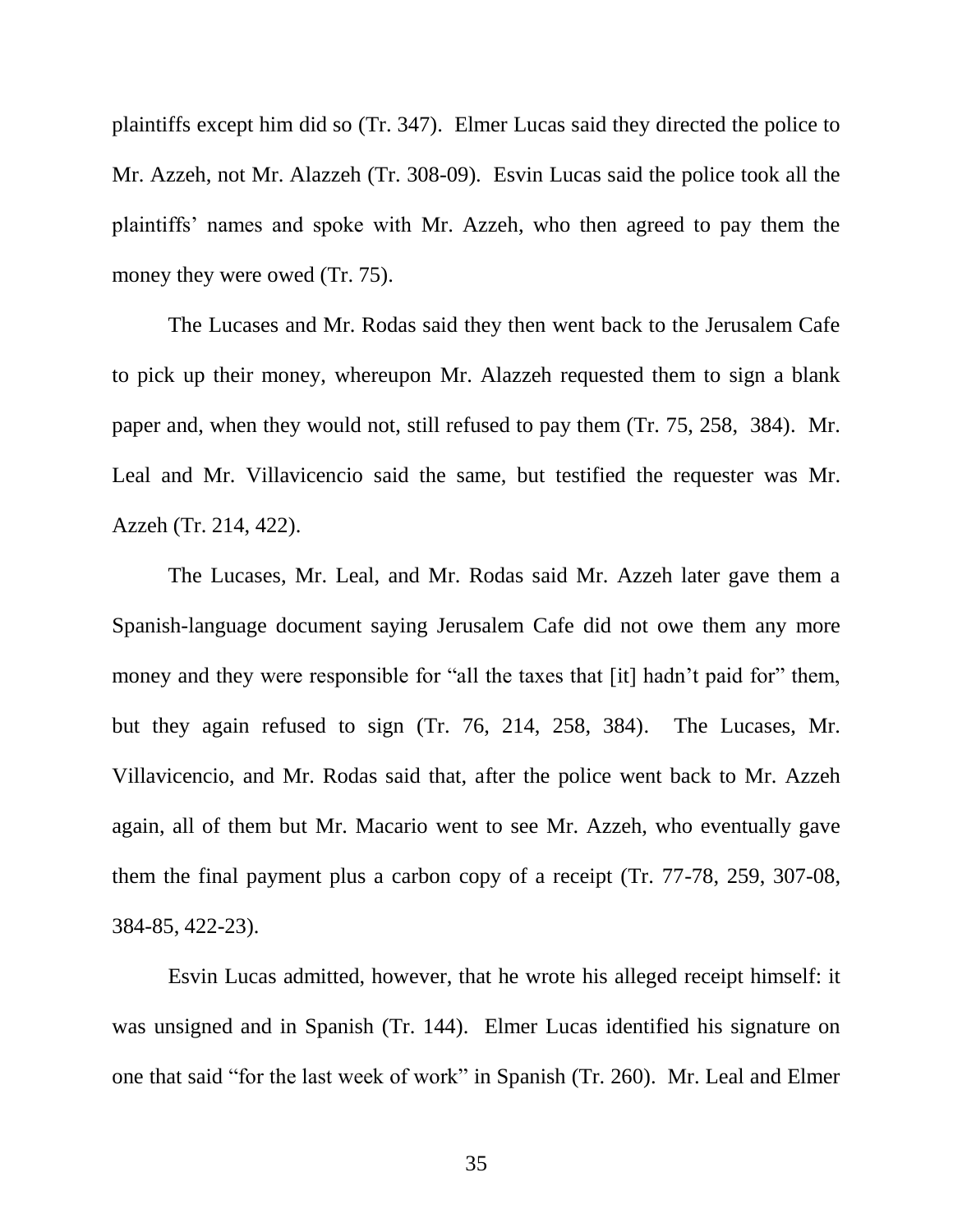Lucas said Mr. Azzeh agreed to sign the receipt they had written and then paid them as requested (Tr. 214-15, 259-60). Mr. Leal claimed he had lost his alleged receipt (Tr. 230, 235). Mr. Rodas and Mr. Villavicencio identified receipts with their respective signatures on them (Tr. 385, 422-23). Mr. Macario said he went to Mr. Azzeh to pick up his money separately, with a friend (Tr. 347). Mr. Azzeh said he never issued or signed any such receipt (Tr. 566).

Mr. Leal said that, a few weeks later, Mr. Azzeh called him and asked him to come back to work, but he did not because he "was tired of working so much" and believed he "was being exploited" (Tr. 217).

On March 25, 2010, Mr. Azzeh received a letter from the plaintiffs' counsel below stating "certain employees" would be seeking compensation for their last week of work (Tr. 447, 552). On April 6, 2010, Mr. Alazzeh bought the Jerusalem Cafe from Mr. Azzeh for \$25,000, though he said they had been discussing doing this for some time (Tr. 447-48, 476-47). Before that, Mr. Alazzeh had not owned any part of the company (Tr. 476-78).

## **F. Proceedings Below**

On June 9, 2010, the plaintiffs filed a complaint against the defendants in the United States District Court for the Western District of Missouri (Appx. 2). They stated two claims under the FLSA: (1) unpaid overtime wages between 2007 and March 2010; and (2) nonpayment of minimum wage between 2007 and March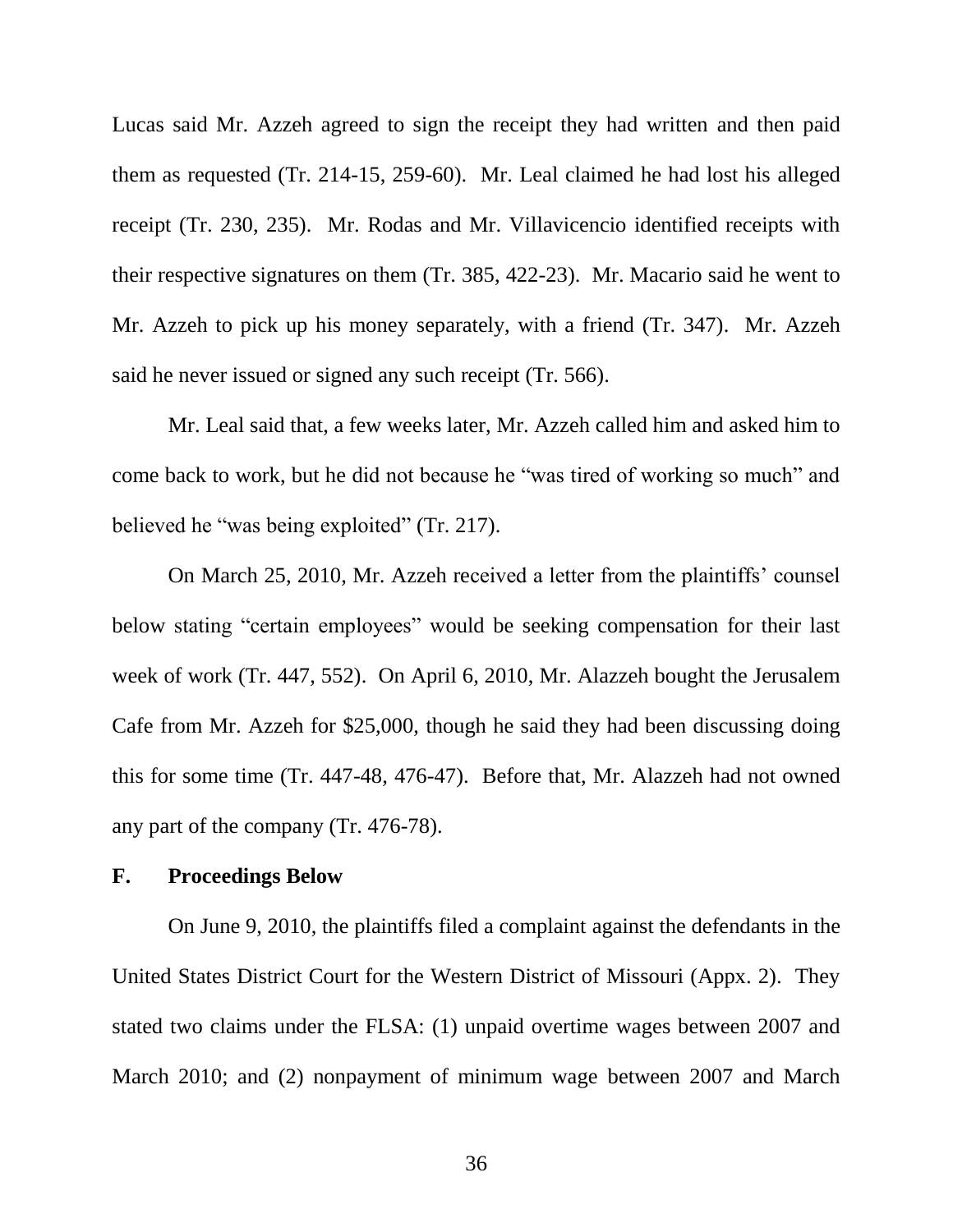2010 (Appx. 15-17). The only relief they sought was recovery of those alleged unpaid wages, both actual and liquidated, plus attorney fees, expenses, and interest (Appx. 18).

Two months before trial, the plaintiffs moved for an order in limine prohibiting the introduction into evidence of "any mention of the[ir] immigration status," arguing this was "irrelevant" under the FLSA and its "prejudicial impact would substantially outweigh its probative value" (Appx. 25-26). The defendants opposed this, arguing the plaintiffs' immigration status was "relevant and probative" because "Defendants have testified adamantly under oath that the Plaintiffs were not employees of Jerusalem Café, LLC due to their illegal immigration status," which was "the sole reason Defendants could not and did not employ Plaintiffs at Jerusalem Café" (Appx. 30). They explained that suppressing this rendered them "defenseless against [the plaintiffs' FLSA claims] without the ability to explain why employment was not granted to Plaintiffs," as "Defendants have no other reason to deny Plaintiffs employment except this crucial fact" (Appx. 30-31). They sought to introduce the evidence "for the sole purpose of explaining why Defendants' [*sic*] refused to employ Plaintiffs" (Appx. 31).

The district court granted the plaintiffs' motion (Appx. 41; Addendum A12- 13). It held "their immigration status is irrelevant," as "[i]llegal aliens have a right to recover unpaid wages under the FLSA" (Appx. 41; Add. A12). It held, "[E]ven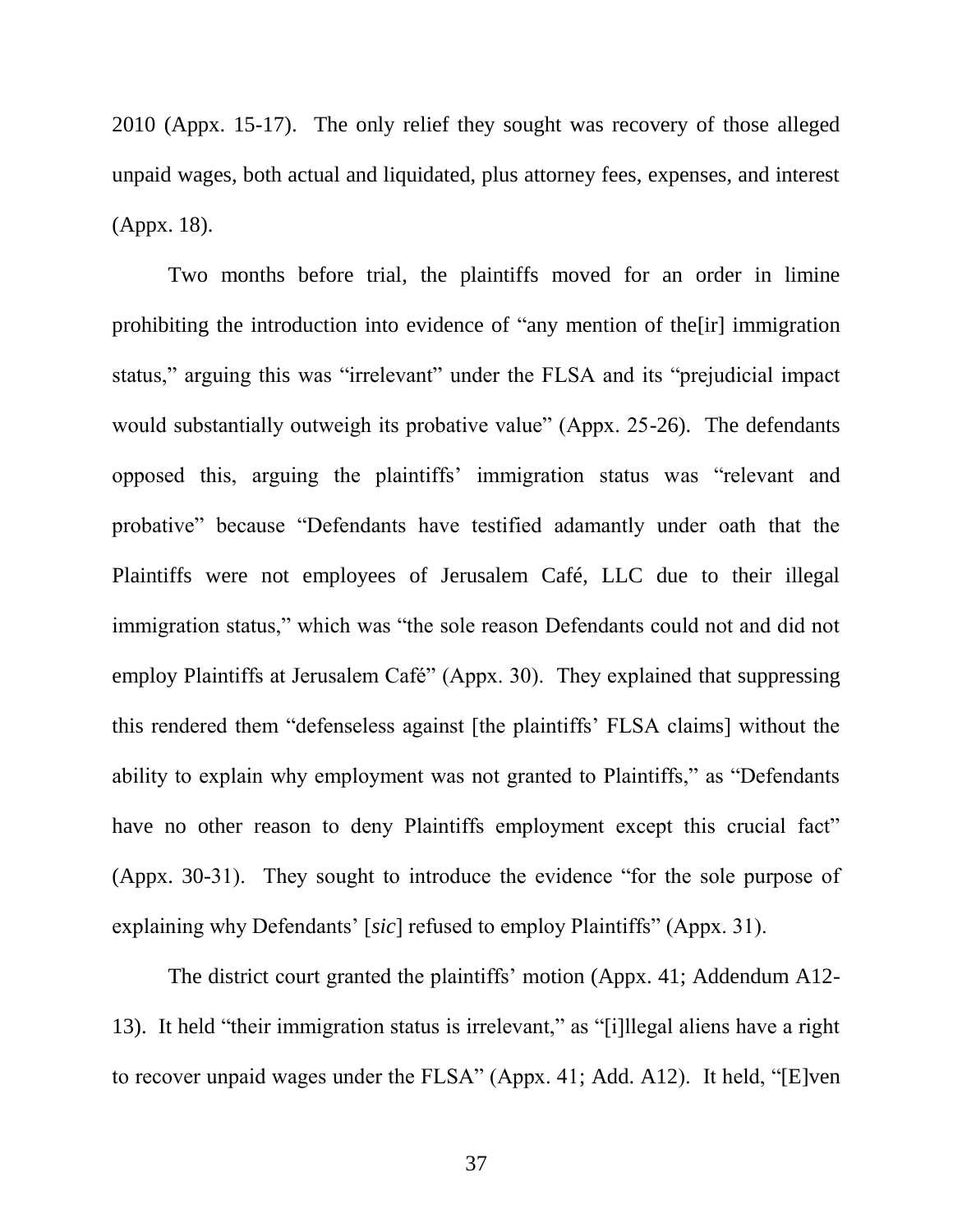if Plaintiffs' immigration status were relevant, its prejudicial impact would substantially outweigh its probative value" (Appx. 41; Add. A12).

The case was tried before a jury over four days in November 2011 (Tr. 1, 149, 355, 601). During the third day of trial, at the end of the plaintiffs' case-inchief, Mr. Rodas let slip that the plaintiffs all were "illegals" (Tr. 403). The defendants' attorney immediately sought a bench conference, explaining Mr. Rodas had "opened the door" to the previously excluded evidence (Tr. 403). The plaintiffs' counsel objected that Mr. Rodas's admission the plaintiffs were undocumented aliens was "prejudicial," "not probative," and "not relevant" (Tr. 403-04). The court proposed and issued a curative instruction, directing the jury to disregard Mr. Rodas's admission (Tr. 404-06).

Later that day, when the plaintiffs' counsel was cross-examining Mr. Azzeh about why Mr. Macario's hours were on Jerusalem Cafe's January 2010 time sheet but not its payroll record, the court called a recess on the defendants' request (Tr. 570). Defense counsel explained Mr. Azzeh's response had to be he could not "I-9" Mr. Macario because Mr. Macario "didn't have paper," so either the order in limine had to be broken or the plaintiffs could not inquire about that (Tr. 570-71).

The court stated, "You know, we may need to let this – let this illegal or legal thing out of the bag here," because "It kind of already is," and the plaintiffs agreed (Tr. 571). As such, the court proposed to allow the evidence in but instruct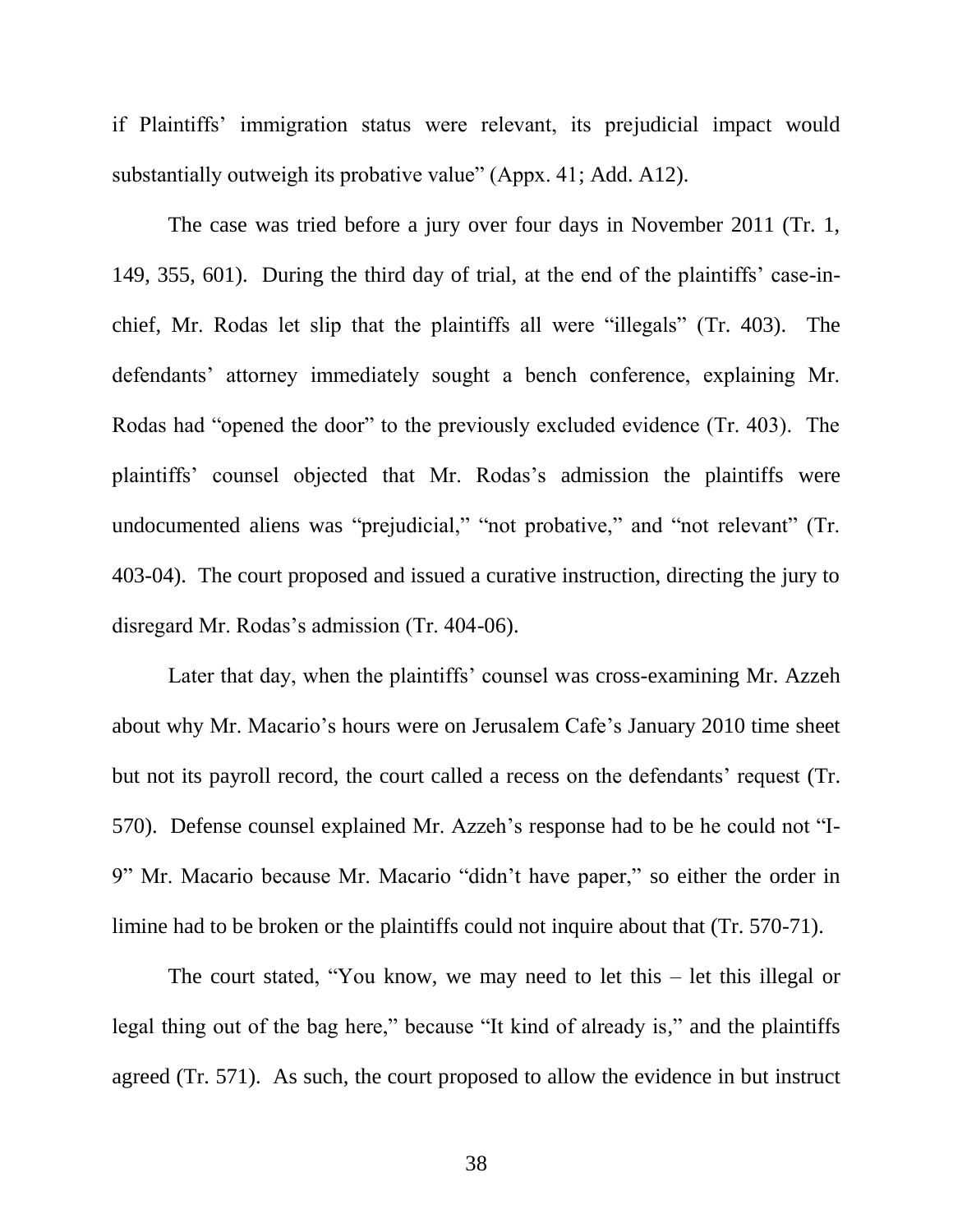the jury that the plaintiffs' immigration status did not bear on whether they were entitled to wages (Tr. 571-72). Defense counsel objected, explaining,

I opposed their motion in limine because I wanted to through the trial to be able to use it because that explains a lot of reason why they weren't employees. And so at this point now  $I - I$  don't think it's appropriate because I wanted to let it out of the bag earlier. My defense would have been completely different. … [W]hy aren't these guys on the payroll? Because Farid didn't want to put illegals on his payroll. Everybody that's on his payroll was legal.

(Tr. 572).

The plaintiffs' counsel objected she was concerned "about making a record one way or another about the document and status of these individuals, having a formal public record about their documented status" (Tr. 573). The court admonished this, stating, "You-all brought this suit, and … this explains a lot, and it's consistent with [the plaintiffs'] theory of the case and consistent with [the defendants'] case," and directed the parties to decide what to do (Tr. 573). The plaintiffs agreed they would disregard the order in limine, they would ask Mr. Azzeh the question regarding Mr. Macario, and he could answer how he wished (Tr. 575). At this, defense counsel requested to dissolve the order in limine completely, and the court agreed, stating, "[W]e're going to bring this information about immigration status out" (Tr. 576).

The court then called the jury back in and retracted its earlier curative instruction: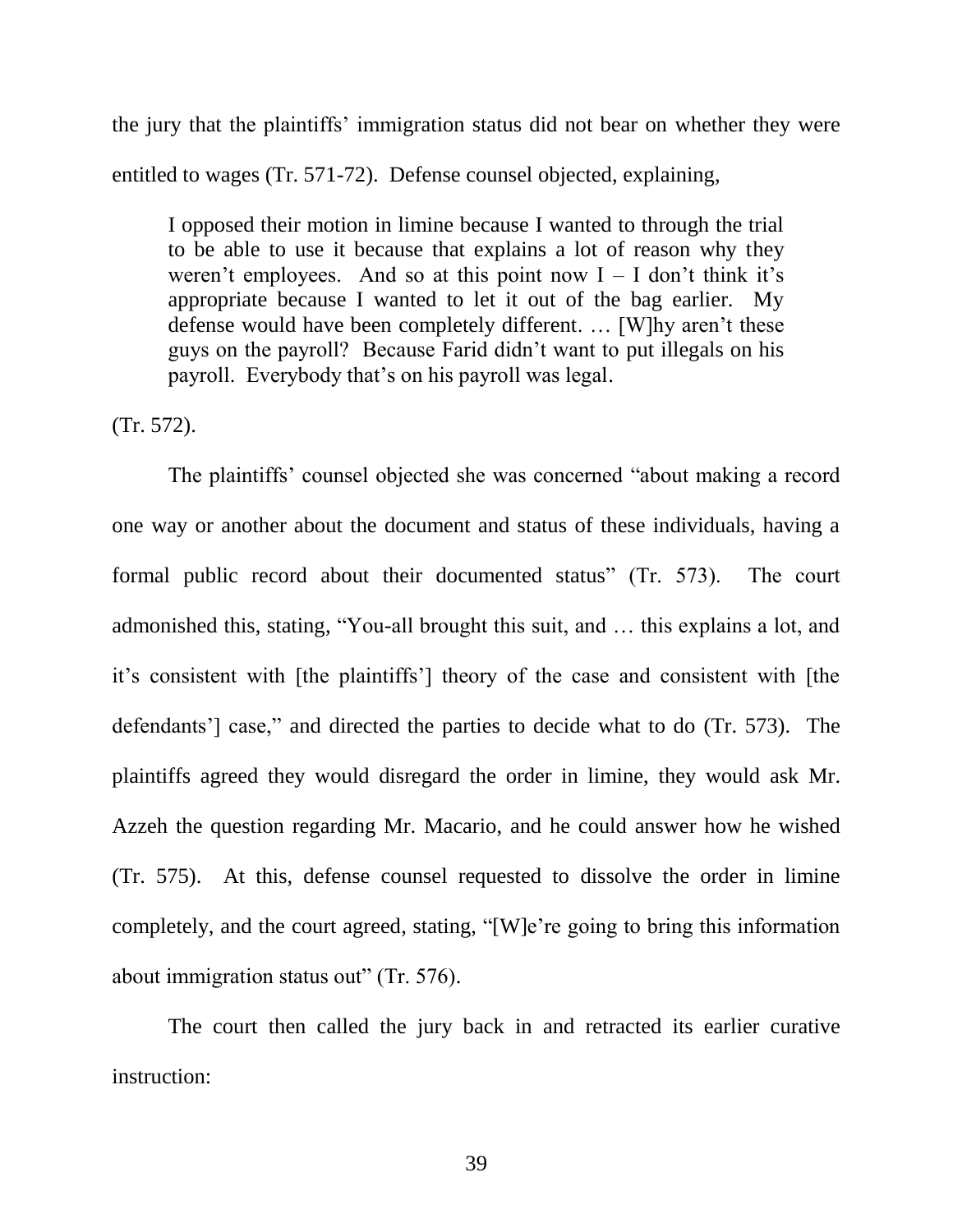[E]arlier today there was a statement made by a witness about immigration status of the plaintiffs. And I directed you to disregard that. This Court has earlier made an order about whether or not that would be part of this case. But in order to give you a clearer picture of what's transpired here, I have changed that order. So the lawyers will now be able to ask questions, which may lead to answers related to the immigration status of the plaintiffs.

(Tr. 579).

After deliberating for about 2.5 hours, the jury found each plaintiff was employed by all three defendants, at least one defendant failed to pay each of the plaintiffs overtime, and all failure to pay was willful (Appx. 180-92; Tr. 653-63). It found the amounts of each of the plaintiffs' individual hours worked and the money previously paid to each plaintiff (Tr. 657-62). The court then directed the parties to submit briefing on the calculation of damages (Tr. 670).

Based on the jury's findings, the plaintiffs requested \$141,864.04 in actual damages for back-due wages and overtime and another \$141,864.04 in liquidated damages for the finding of willfulness, for a total of \$283,728.08 (Appx. 197-203). The defendants did not contest the calculation of actual damages, but challenged any award of liquidated damages, arguing that, as the plaintiffs were undocumented aliens, paying them any wages would be unlawful, negating a failure to pay a "lawful wage" requiring liquidated damages (Appx. 211-14). The court granted the plaintiffs' requested damages, awarding a total of \$283,728.08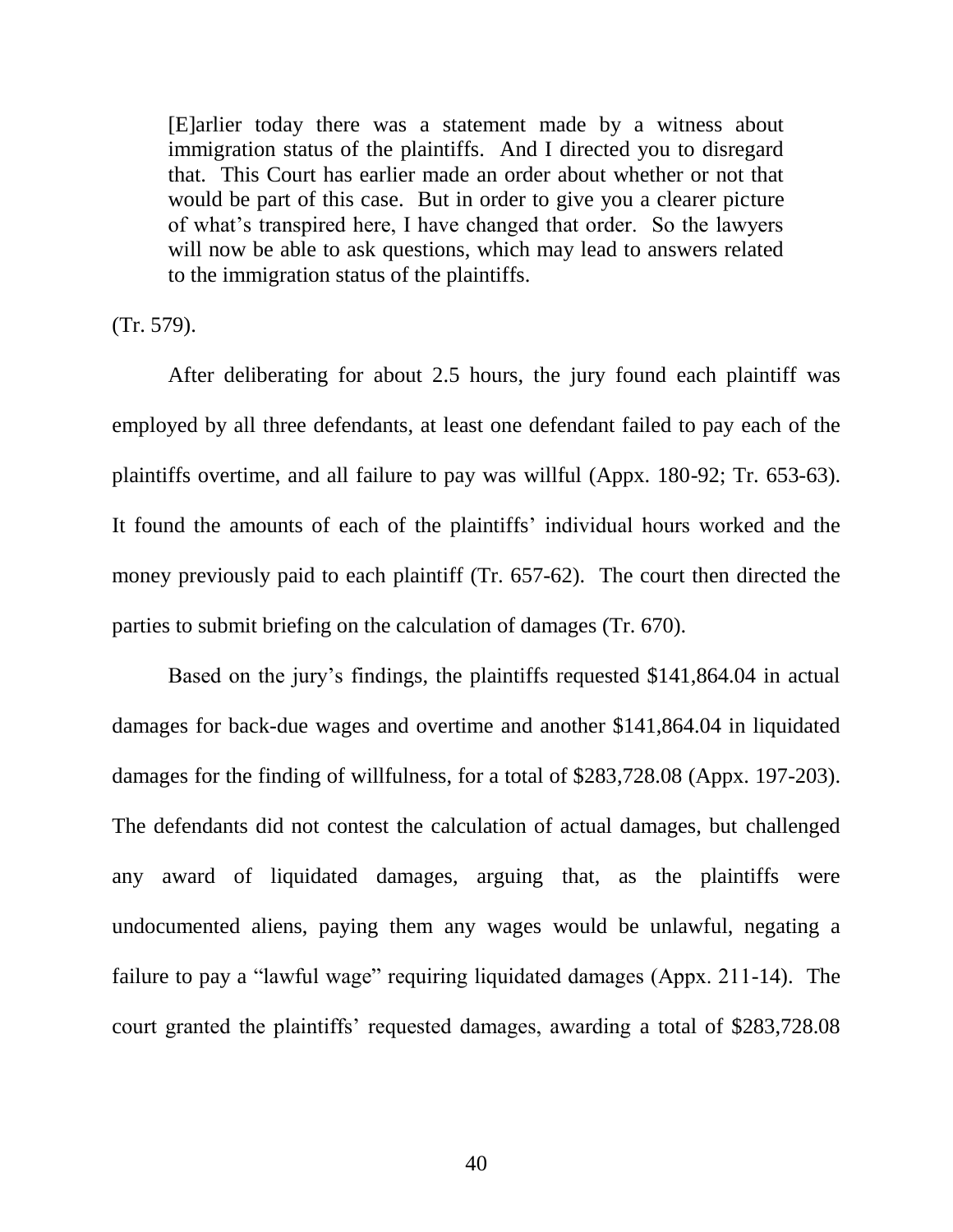(Appx. 222-25, 230; Add. A2, A5-10). It later awarded the plaintiffs' counsel \$157,188.63 in attorney fees and expenses (Appx. 273; Add. A11).

The defendants timely moved for judgment as a matter of law or, alternatively, a new trial (Appx. 231). They argued the plaintiffs, as undocumented aliens prohibited by federal law from being paid any wages, lacked standing to sue as "employees" to collect back-due minimum wage and overtime under the FLSA (Appx. 231, 232-38). They also argued the order in limine was error, because evidence that the plaintiffs were undocumented aliens was relevant both to standing and to the defendants' desired defense, and the order prejudiced their ability to make their best defense (Appx. 231, 238-39).

On May 10, 2012, the district court denied the defendants' motion (Appx. 263). The defendants immediately appealed to this Court (Appx. 270).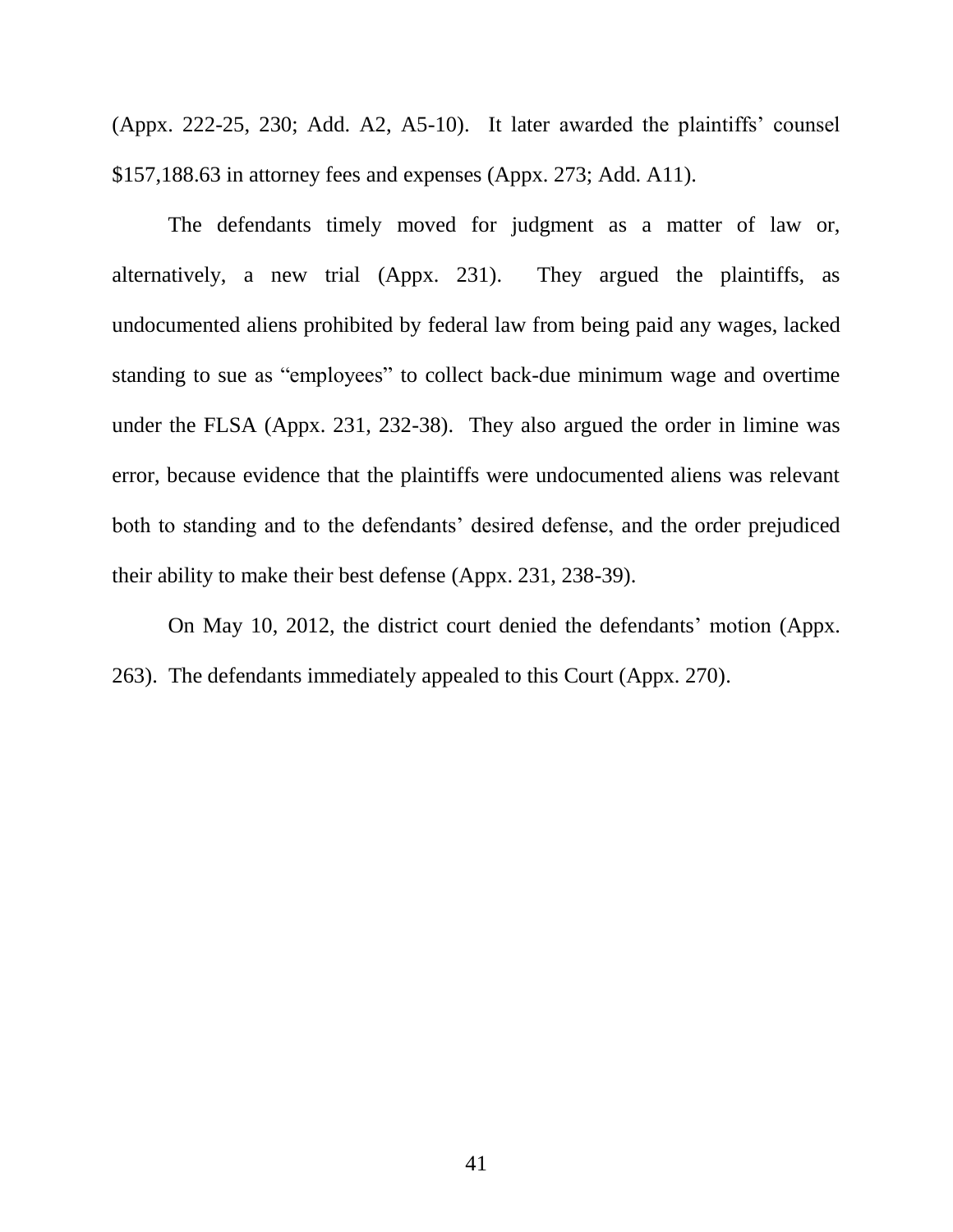#### **Summary of the Argument**

The district court erred in denying the defendants judgment as a matter of law because the plaintiffs, admitted undocumented aliens, lacked standing to claim allegedly back-due wages under the Fair Labor Standards Act ("FLSA"). In *Hoffman Plastic Compounds, Inc. v. Nat'l Labor Relations Bd.*, 535 U.S. 137 (2002), the Supreme Court held federal employment statutes may not be applied so as to "unduly trench upon explicit statutory prohibitions critical to federal immigration policy, as expressed in" the Immigration Reform and Control Act, which absolutely prohibits undocumented aliens from being employed in the United States or being paid any wages. As undocumented aliens, under *Hoffman* the plaintiffs in this case had no standing to claim allegedly back-due wages under the FLSA, because it would have been unlawful for them to have been paid those wages in the first place. This is an issue of first impression in this Court.

The district court also erred in denying a new trial, because it had erred in issuing an order in limine excluding any evidence of the plaintiffs' unlawful immigration status. Not only was this evidence relevant to the plaintiffs' legal ability to recover under the Fair Labor Standards Act, but it also denied the defendants the ability fully to put on their best defense: that they had not employed the plaintiffs because the plaintiffs were undocumented aliens. The district court's lifting of the order toward the very end of trial did not mitigate this prejudice.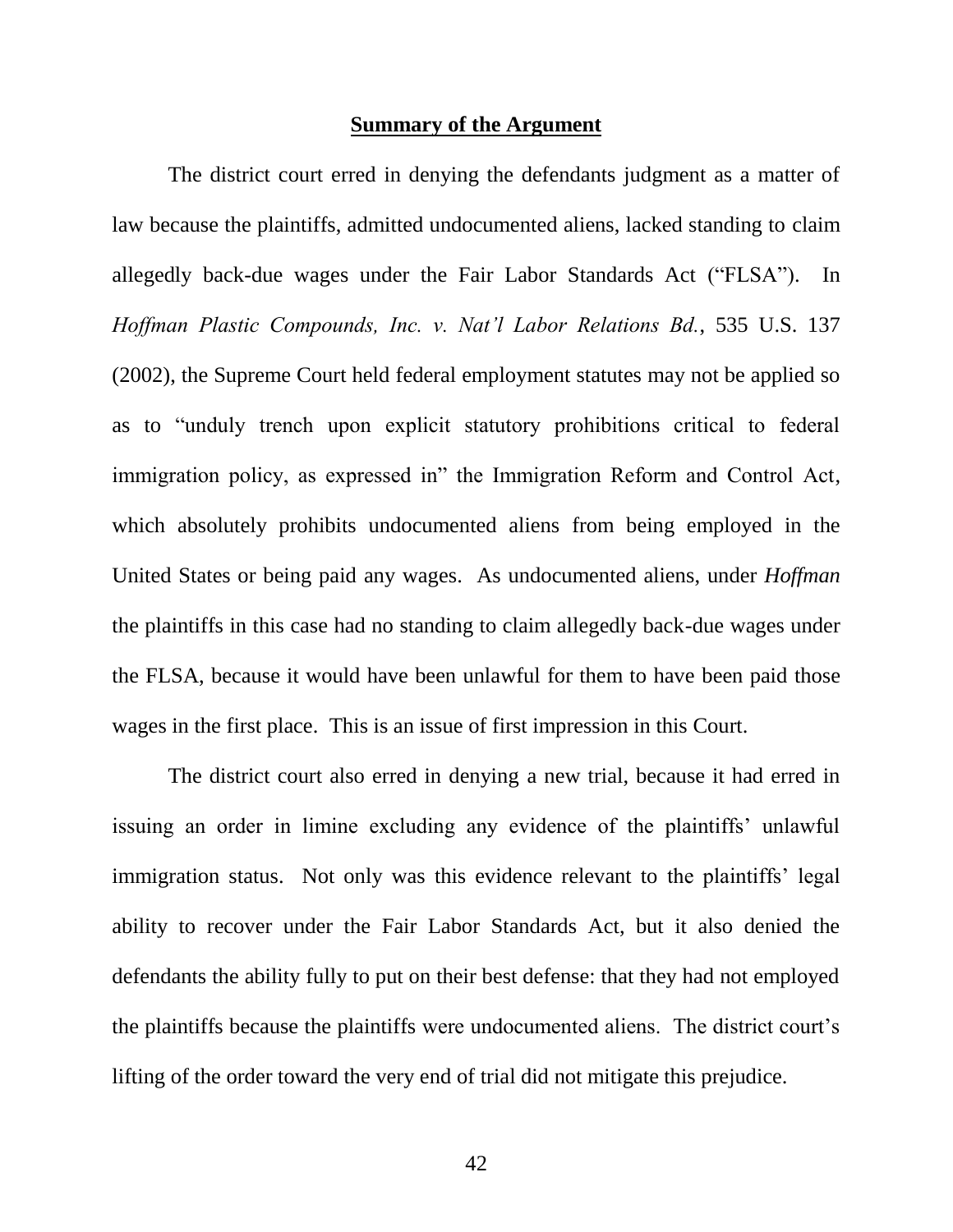#### **Argument**

I. The district court erred in denying the defendants judgment as a matter of law, because the plaintiffs, as admitted undocumented aliens to whom payment of any wages is prohibited by federal law, lacked standing to sue for back-due wages under the Fair Labor Standards Act. Employment statutes cannot be read in a manner that would trench upon explicit statutory prohibitions critical to federal immigration policy. As such, the FLSA cannot be read to allow undocumented aliens to claim back-due wages that would have been illegal for them to have been paid in the first place.

#### Standard of Review

This Court "reviews de novo a denial of a motion for judgment as a matter of law." *Weitz Co. v. MacKenzie House, LLC*, 665 F.3d 970, 974 (8th Cir. 2012), *cert. denied*, \_\_\_ S.Ct. \_\_\_ (2012). This Court also "review[s] *de novo* a district court's determination of whether a plaintiff has standing." *Hargis v. Access Capital Funding, LLC*, 674 F.3d 783, 790 (8th Cir. 2012).

\* \* \*

To have standing to sue for relief under an act of Congress, a plaintiff's claim must fall within the "zone of interests" the act protects. The Supreme Court has directed that federal employment statutes may not be applied to trench upon explicit statutory prohibitions in federal immigration policy. The Immigration Reform and Control Act prohibits undocumented aliens from being employed or paid any wages. Do undocumented aliens who nonetheless broke this law and worked unlawfully have standing under the Fair Labor Standards Act to sue for allegedly back-due wages they could not legally have been paid in the first place?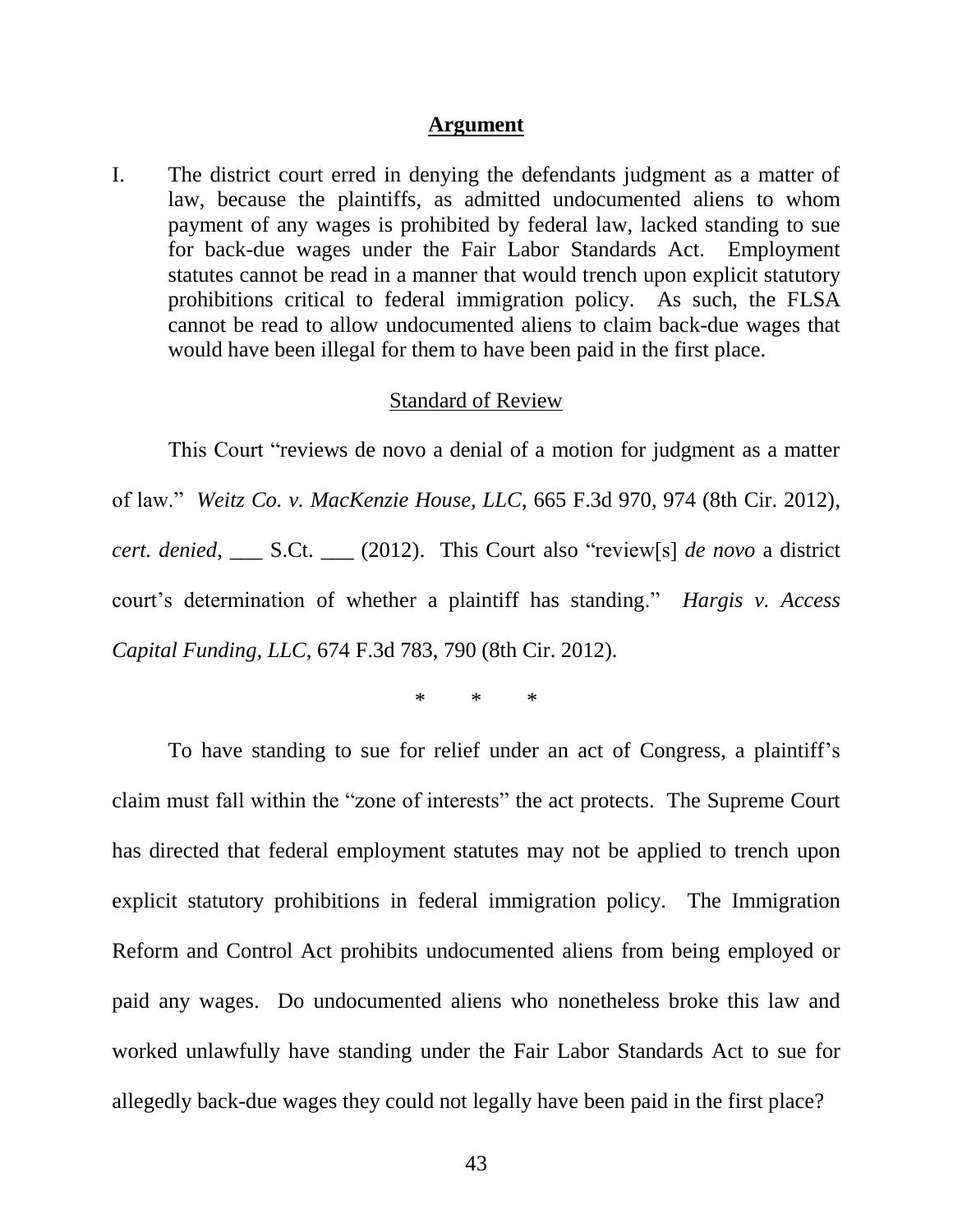In *Hoffman Plastic Compounds, Inc. v. Nat'l Labor Relations Bd.*, 535 U.S. 137, 151 (2002), the Supreme Court held federal employment statutes may not be read to apply in a manner that "would unduly trench upon explicit statutory prohibitions critical to federal immigration policy, as expressed in" the Immigration Reform and Control Act of 1986 ("IRCA"), 8 U.S.C. § 1324a. The Court reversed an award of allegedly back-due wages under the National Labor Relations Act of 1935 ("NLRA") to an "to an undocumented alien who has never been legally authorized to work in the United States," holding "such relief is foreclosed by federal immigration policy, as expressed by Congress in the" IRCA. *Hoffman*, 535 U.S. at 140.

In this case, the plaintiffs admitted during their case-in-chief that they are undocumented Guatemalan aliens who never lawfully entered into the United States or were authorized to work in this country; as they termed it, they were "illegals" (Transcript 403). They re-admitted this in post-judgment proceedings (Appendix 219, 243, 249). The law of the United States is that, as a result of this status, the plaintiffs cannot have suffered by reason of not having been paid a lawful wage under the Fair Labor Standards Act of 1938 ("FLSA"), 29 U.S.C. § 201, *et seq.*, because paying them *any* wages is manifestly *unlawful*. *Hoffman*, 535 U.S. at 140. As such, the FLSA cannot be read to confer standing on the plaintiffs to sue for recovery of such wages.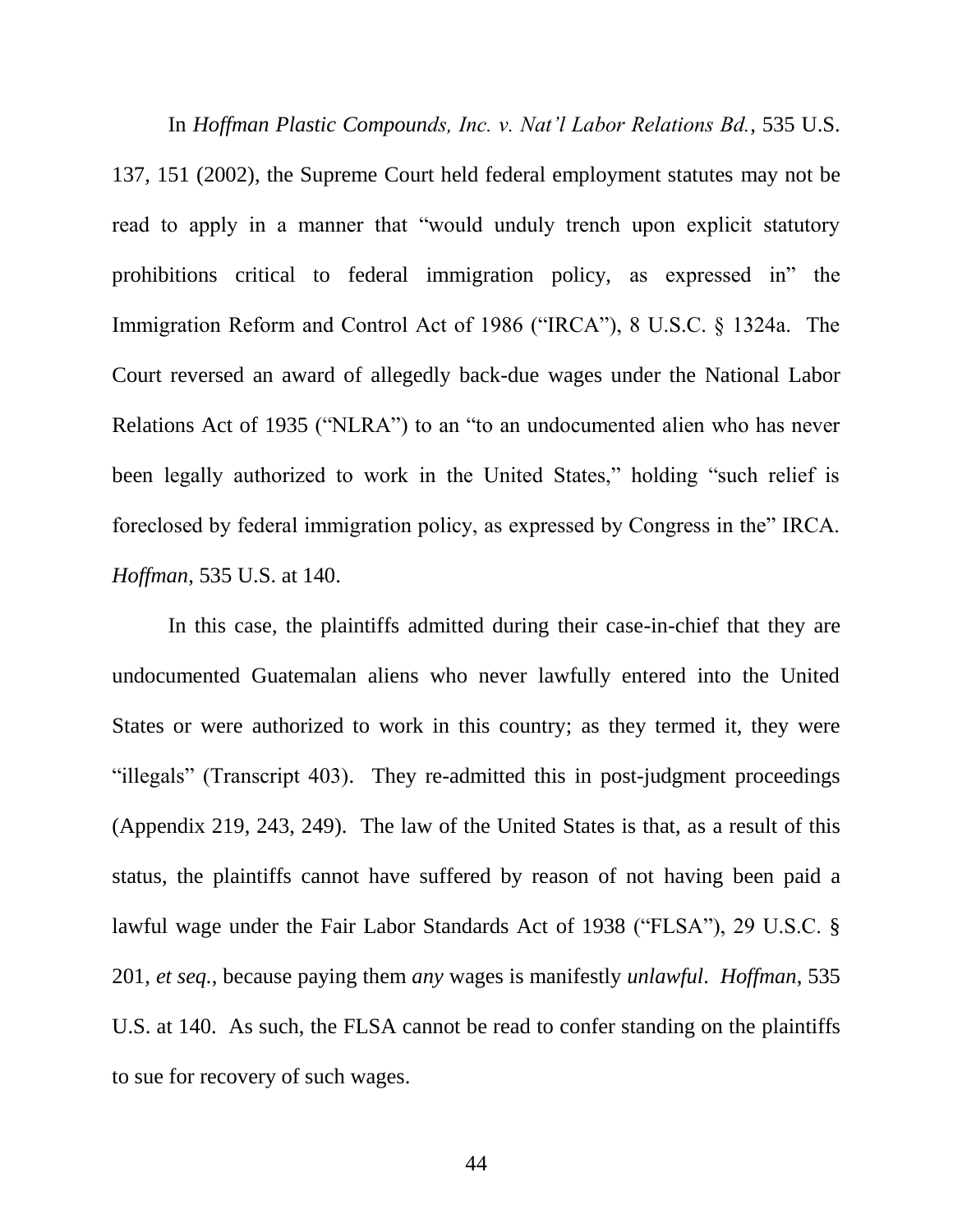As explained below, *infra* 56-59, the defendants recognize that another federal appellate court 25 years ago (and a few district courts over the years) have held that, despite the IRCA's prohibitions, undocumented aliens qualify as "employees" under the FLSA so as to have standing to sue to recover allegedly back-due wages. In this Court, however, this is an issue of first impression.

Especially after the Supreme Court's clarification in *Hoffman*, these other decisions simply cannot be squared with the history, language, or intent of the IRCA. Rather, *Hoffman* binds this Court not to apply the FLSA in a manner that "would unduly trench upon explicit statutory prohibitions critical to federal immigration policy, as expressed in" the IRCA. 535 U.S. at 151. Heeding this mandate, the undocumented alien plaintiffs in this case did not have standing to claim back-due wages under the FLSA. The Court should reverse the judgment below and remand this case with instructions to dismiss the plaintiffs' complaint.

## **A. To have standing to sue under an act of Congress, a plaintiff's claim must fall within the "zone of interests" protectable under the act.**

To establish standing to sue by invoking an act of Congress, a plaintiff must establish both of two levels of standing: (1) "minimum constitutional requirements" to make out a "case or controversy" under U.S. Const. art. III sufficient to open the courthouse doors; and (2) "the prudential standing requirement" that his alleged injury "fall[s] within the zone of interests protected or regulated by the statutory provision … invoked in the suit." *South Dakota v.*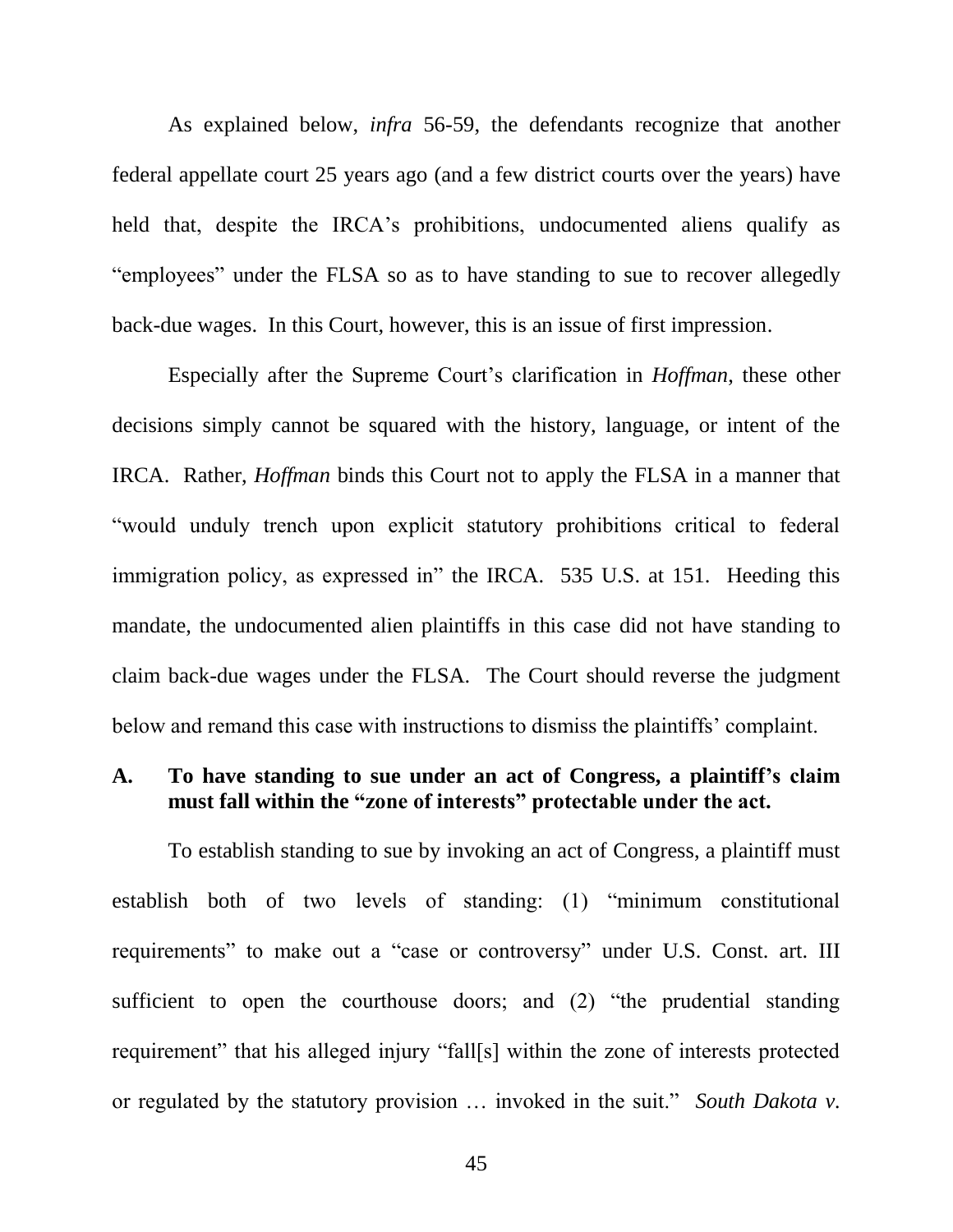*U.S. Dep't of the Interior*, 665 F.3d 986, 989-90 (8th Cir. 2012) (quoting *Bennett v. Spear*, 520 U.S. 154, 162 (1997)). If he fails either one of these two tests, the district court lacks subject matter jurisdiction. *Id.*

In order to "show Article III standing, a plaintiff has the burden of proving: (1) that he or she suffered an injury-in-fact, (2) a causal relationship between the injury and the challenged conduct, and (3) that the injury likely will be redressed by a favorable decision." *Id.* at 989. But "[e]ven if a plaintiff meets the[se] minimal constitutional requirements for standing, there are prudential limits on a court's exercise of jurisdiction" that he additionally must meet. *Ben Oehrleins & Sons & Daughter v. Hennepin Cnty.*, 115 F.3d 1372, 1378 (8th Cir. 1997).

One of these other required tests is that "plaintiffs alleging a violation of a … statutory right must demonstrate that they are within the 'zone of interests' of the particular provision invoked." *Id.* at 1379. "To satisfy this prudential requirement, a plaintiff must show that 'the interest sought to be protected by the complainant is arguably within the zone of interests to be protected or regulated by the statute … in question.'" *Id.* (quoting *Ass'n of Data Processing Serv. Orgs. v. Camp*, 397 U.S. 150, 153 (1970)). If not, he lacks standing. *Id.*

The application of this test "varies according to the provisions of law at issue," as prudential standing requirements can be "modified or abrogated by Congress …." *Bennett*, 520 U.S. at 162-63. That is, if it "cannot reasonably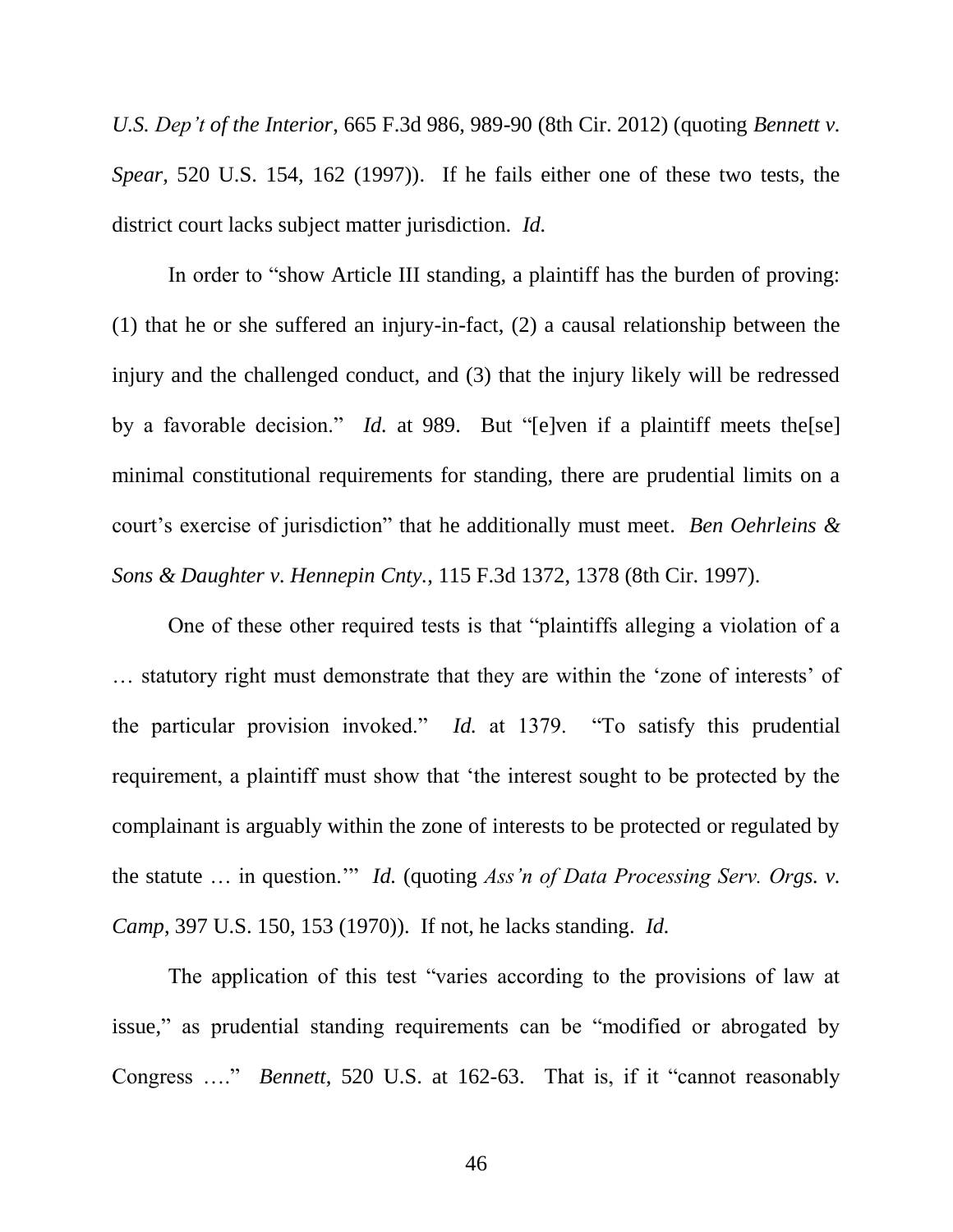assumed that Congress intended to permit the [plaintiff's] suit," he lacks standing. *Air Line Pilots Ass'n Int'l v. Trans States Airlines, LLC*, 638 F.3d 572, 577 (8th Cir. 2011) (quoting *Clarke v. Sec. Indus. Ass'n*, 479 U.S. 388, 399-400 (1987)).

As such, under this test, it is axiomatic that, if a statute says "Xclassification has the right to sue Y-classification for Z-relief," and Congress did not intend a given plaintiff lawfully fits or qualifies for "X-classification" and/or can be entitled to "Z-relief", he lacks standing to sue under that statute. *See, e.g.*:

- *Pichler v. UNITE*, 542 F.3d 380, 390-92 (3d Cir. 2008) (where Driver's Privacy Protection Act gave "the individual" to whom car registration information pertains right to sue improper obtainer of material, person who was not registrant lacked standing to sue under the Act);
- *Holt v. JTM Indus., Inc.*, 89 F.3d 1224, 1225-27 (5th Cir. 1996) (where Age Discrimination in Employment Act gave employees who engaged in a protected activity right to sue employers who retaliated for it, employee who never engaged in a protected activity lacked standing to sue under the Act);
- *ICEE Distribs., Inc. v. J&J Snack Foods Corp.*, 325 F.3d 586, 597-99 (5th Cir. 2003) (where Trademark Dilution Act gave "owners" of trademark right to sue another's commercial use of mark, mere licensee of trademark lacked standing to sue under the Act);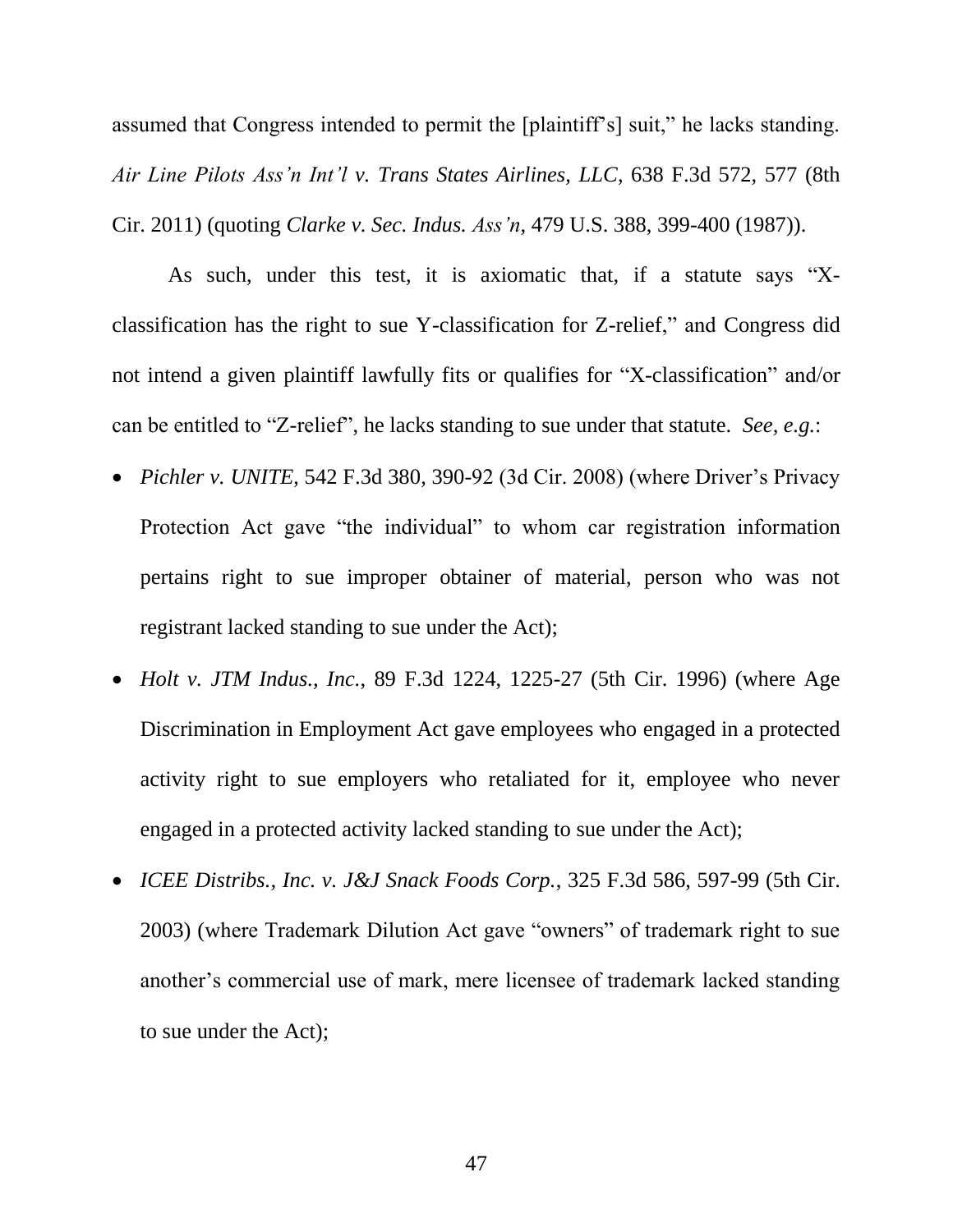- *San Pedro Hotel Co., Inc. v. City of Los Angeles*, 159 F.3d 470, 479 (9th Cir. 1998) (where Civil Rights Act gave people deprived of constitutional right to sue deprivers, person not deprived of constitutional right lacked standing to sue under the Act);
- *Warren v. Fox Family Worldwide, Inc.*, 328 F.3d 1136, 1140-45 (9th Cir. 2003) (where Copyright Act gave "legal or beneficial owners" of a copyright the right to sue infringers of it, creator of a work-for-hire lacked standing to sue under the Act);
- *Gordon v. Virtumundo, Inc.*, 575 F.3d 1040, 1049-57 (9th Cir. 2009) (where CAN-SPAM Act gave "internet access service" providers right to sue e-mail spammers, mere business receiving spam lacked standing to sue under the Act);

This rubric applies to the FLSA just as any other federal statute giving a specific class a right to sue for specific relief under its provisions – in this case, "employees" seeking unpaid wages. 29 U.S.C. § 203(e)(1). In *United Food & Commercial Workers Union v. Albertson's*, 207 F.3d 1193, 1198-1202 (10th Cir. 2000), for example, the Tenth Circuit held that, because "standing" under the FLSA "to pursue an action for liability is statutorily limited to employees only," and a labor union did not qualify as an "employee," while it "might or might not qualify" as to "Article III standing," it did not have standing to sue under the FLSA for violation of that law's specific provisions as to its members. *Id.* at 1201-02.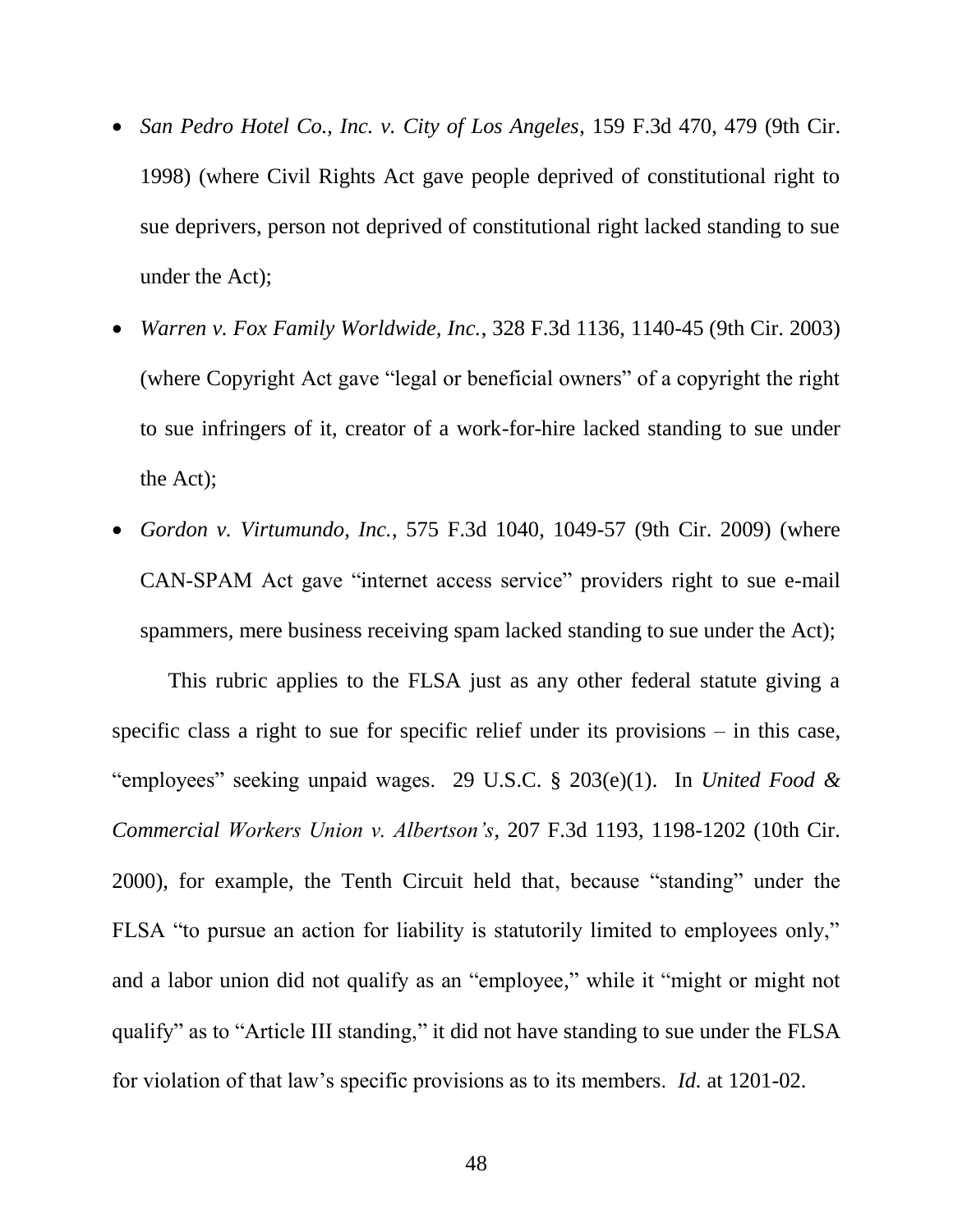Similarly, an entire class of individuals uniformly has been held to lack standing to sue for wages under the FLSA: prisoners laboring in prison work activities. As there is no indication Congress intended the FLSA to encompass them, they cannot seek back-due wages under it. *See, e.g.*, *Miller v. Dukakis*, 961 F.2d 7, 8 (1st Cir. 1992); *Danneskjold v. Hausrath*, 82 F.3d 37, 39 (2nd Cir. 1996); *Tourscher v. McCullough*, 184 F.3d 236, 243 (3rd Cir. 1999); *Harker v. State Use Indus.*, 990 F.2d 131, 133-36 (4th Cir. 1993); *Reimoneng v. Foti*, 72 F.3d 472, 475 (5th Cir. 1996); *Sims v. Parke Davis & Co.*, 453 F.2d 1259, 1259 (6th Cir. 1971) (per curiam); *Vanskike v. Peters*, 974 F.2d 806, 807-08 (7th Cir. 1992); *McMaster v. Minnesota*, 30 F.3d 976, 980 (8th Cir. 1994); *Gilbreath v. Cutter Biological, Inc.*, 931 F.2d 1320, 1323-25 (9th Cir. 1991); *Franks v. Okla. State Indus.*, 7 F.3d 971, 973 (10th Cir. 1993); *Villarreal v. Woodham*, 113 F.3d 202, 207 (11th Cir. 1997); *Henthorn v. Dep't of the Navy*, 29 F.3d 682, 688 (D.C. Cir. 1994).

In this case, the plaintiffs are part of another class of individuals who Congress plainly did not intend to qualify as "employees" under the FLSA or other employment statutes so as to seek relief for allegedly unpaid wages: undocumented aliens whose employment or payment of *any* wages is prohibited by federal law. Given federal immigration law, the FLSA's conferral of a right to sue for wages on "employees" cannot reasonably be read to include persons, like the plaintiffs here, who invoke its protections based upon their blatant commission of a federal crime.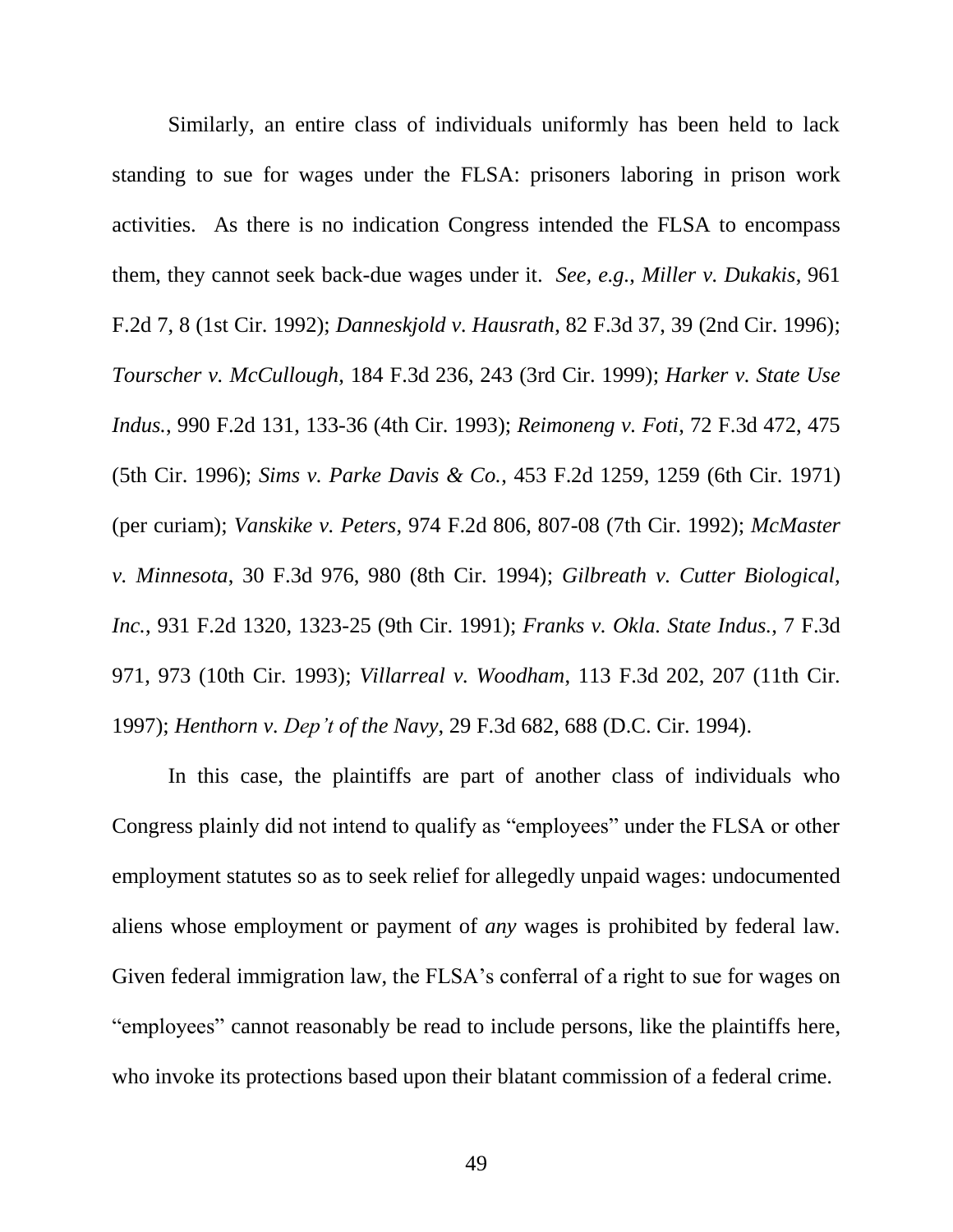**B. Due to the IRCA's explicit prohibitions on employing or paying wages to undocumented aliens, the FLSA cannot be read to include them as "employees" on whom it confers a right to sue for back-due wages.**

The FLSA defines an "employee" as "any individual employed by an employer." 29 U.S.C. § 203(e)(1). While this definition, standing alone, feasibly could be read to include undocumented alien workers (or anyone else similarly committing a crime in exchange for regular payment), after passage of IRCA, *Hoffman* makes abundantly plain that federal immigration law's prohibitions on employing undocumented aliens preclude them from being "employees" for purposes of seeking allegedly back-due wages under federal employment laws.  $\frac{1}{1}$ 

Even before *Hoffman*, the Supreme Court held federal employment statutes must be interpreted in conjunction with the immigration laws. *Sure-Tan, Inc. v. Nat'l Labor Relations Bd.*, 467 U.S. 883, 892-93 (1984). In *Sure-Tan*, decided two years before Congress enacted the IRCA, the Court held undocumented alien workers were "employees" covered by the NLRA's wage provisions because, "[c]ounterintuitive though it may be," the immigration laws as they then stood in 1984 (principally the Immigration and Naturalization Act of 1952, "INA") did not prohibit employment of undocumented aliens. *Id.* at 892.

 $\overline{a}$ 

<sup>&</sup>lt;sup>1</sup> The definition of "employee" under the NLRA, which the Supreme Court held in *Hoffman* could not, by virtue of the IRCA, lawfully be extended to undocumented aliens for wage purposes, is even broader than that in FLSA: "any employee, and shall not be limited to the employees of a particular employer … and shall include any individual …." 29 U.S.C. § 152(3).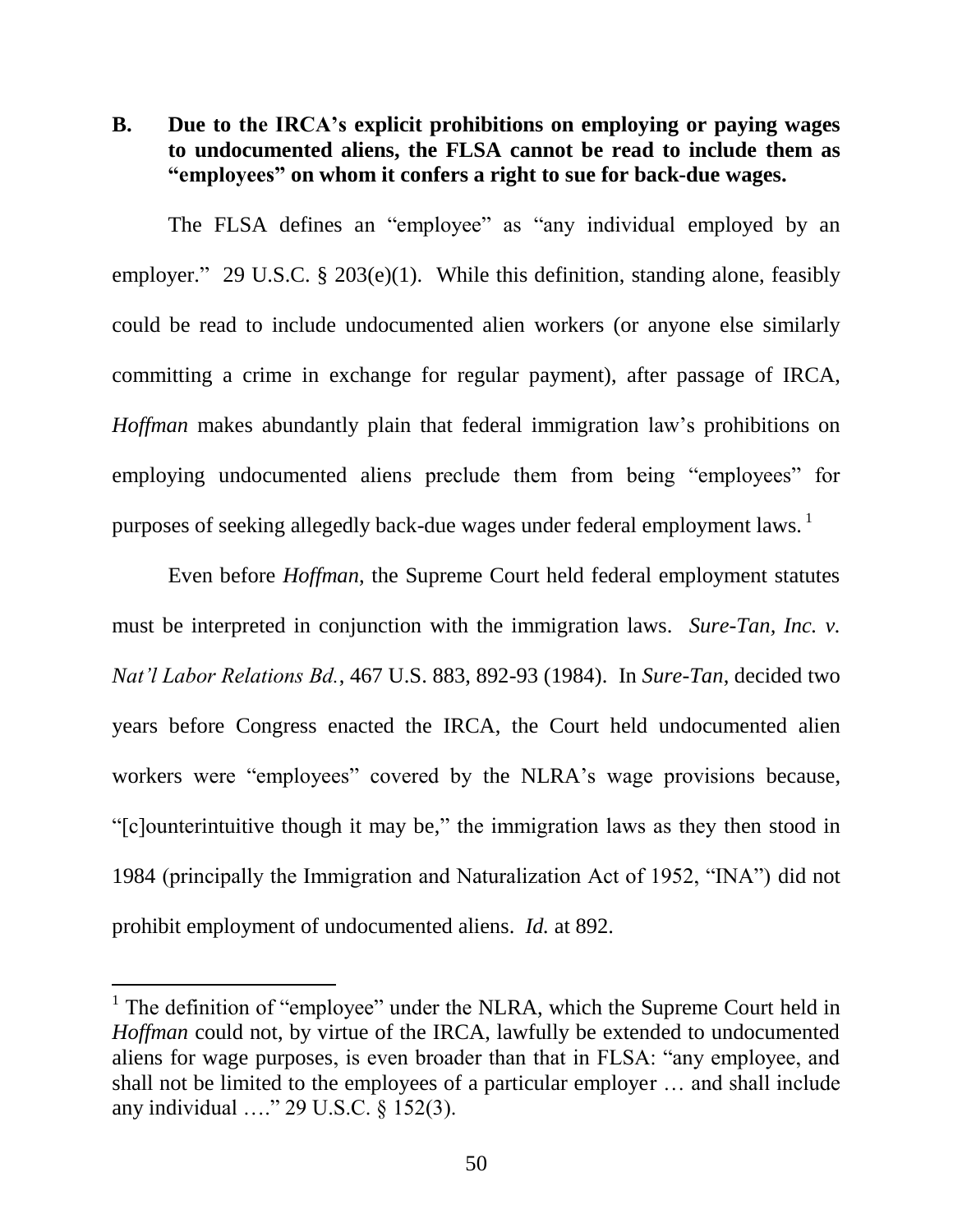The Court stated:

For whatever reason, Congress has not adopted provisions in the INA making it unlawful for an employer to hire an alien who is present or working in the United States without appropriate authorization. … Moreover, Congress has not made it a separate criminal offense for an alien to accept employment after entering this country illegally. *Since the employment relationship between an employer and an undocumented alien is hence not illegal under the INA, there is no reason to conclude that application of the NLRA to employment practices affecting such aliens would necessarily conflict with the terms of the INA.*

*Id.* at 892-93 (emphasis added).<sup>2</sup>

 $\overline{a}$ 

Thus, *Sure-Tan* applied a straightforward analytical framework to determine whether undocumented aliens were "employees": if federal law did not prohibit employment of undocumented aliens, then they could be "employees." Conversely, if federal law prohibited employment of undocumented aliens, as the IRCA does today, those workers could not be "employees."

Two year later, heeding *Sure-Tan*'s framework, Congress clarified its intent and enacted the IRCA. Unlike the previous INA, this landmark legislation

<sup>2</sup> In *Sure-Tan*, Justices Powell and Rehnquist dissented that, even without a statutory prohibition against employing undocumented aliens, it was "unlikely that Congress intended the term 'employee' to include – for purposes of being accorded the benefits of [the NLRA] – persons wanted by the United States for the violation of our criminal laws." 467 U.S. at 913. The majority reasoned, though, that an express prohibition on employment of undocumented aliens was necessary to conclude that undocumented alien workers did not have a right to wages. *Id.* at 892-93. As a result of the IRCA's enactment, however, this prohibition now exists, as Chief Justice Rehnquist explained in the Court's opinion in *Hoffman*.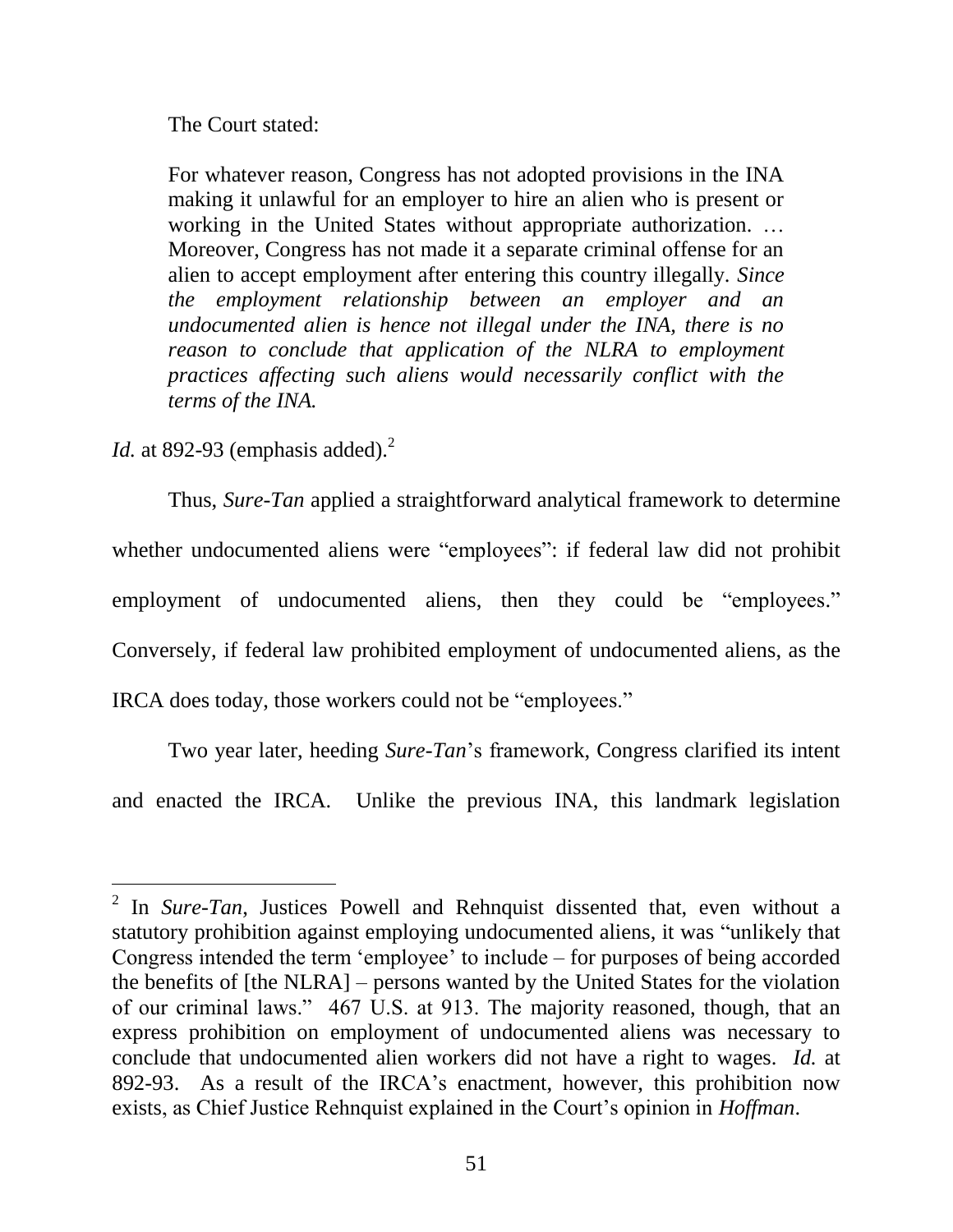"forcefully made combating the employment of illegal aliens central to the policy

of immigration law." *Hoffman*, 535 U.S. at 147.

It did so by establishing an extensive 'employment verification system' designed to deny employment to aliens who (a) are not lawfully present in the United States, or (b) are not lawfully authorized to work in the United States. This verification system is critical to the IRCA regime. To enforce it, IRCA mandates that employers verify the identity and eligibility of all new hires by examining specified documents before they begin work. If an alien applicant is unable to present the required documentation, *the unauthorized alien cannot be hired*.

Similarly, if an employer unknowingly hires an unauthorized alien, or if the alien becomes unauthorized while employed, the employer is compelled to discharge the worker upon discovery of the worker's undocumented status. Employers who violate IRCA are punished by civil fines, and may be subject to criminal prosecution. IRCA also makes it a crime for an unauthorized alien to subvert the employer verification system by tendering fraudulent documents. It thus prohibits aliens from using or attempting to use "any forged, counterfeit, altered, or falsely made document" or "any document lawfully issued to or with respect to a person other than the possessor" for purposes of obtaining employment in the United States. Aliens who use or attempt to use such documents are subject to fines and criminal prosecution. …

*Under the IRCA regime, it is impossible for an undocumented alien to obtain employment in the United States without some party directly contravening explicit congressional policies*. Either the undocumented alien tenders fraudulent identification, which subverts the cornerstone of IRCA's enforcement mechanism, or the employer knowingly hires the undocumented alien in direct contradiction of its IRCA obligations.

*Id.* at 147-48 (emphasis added).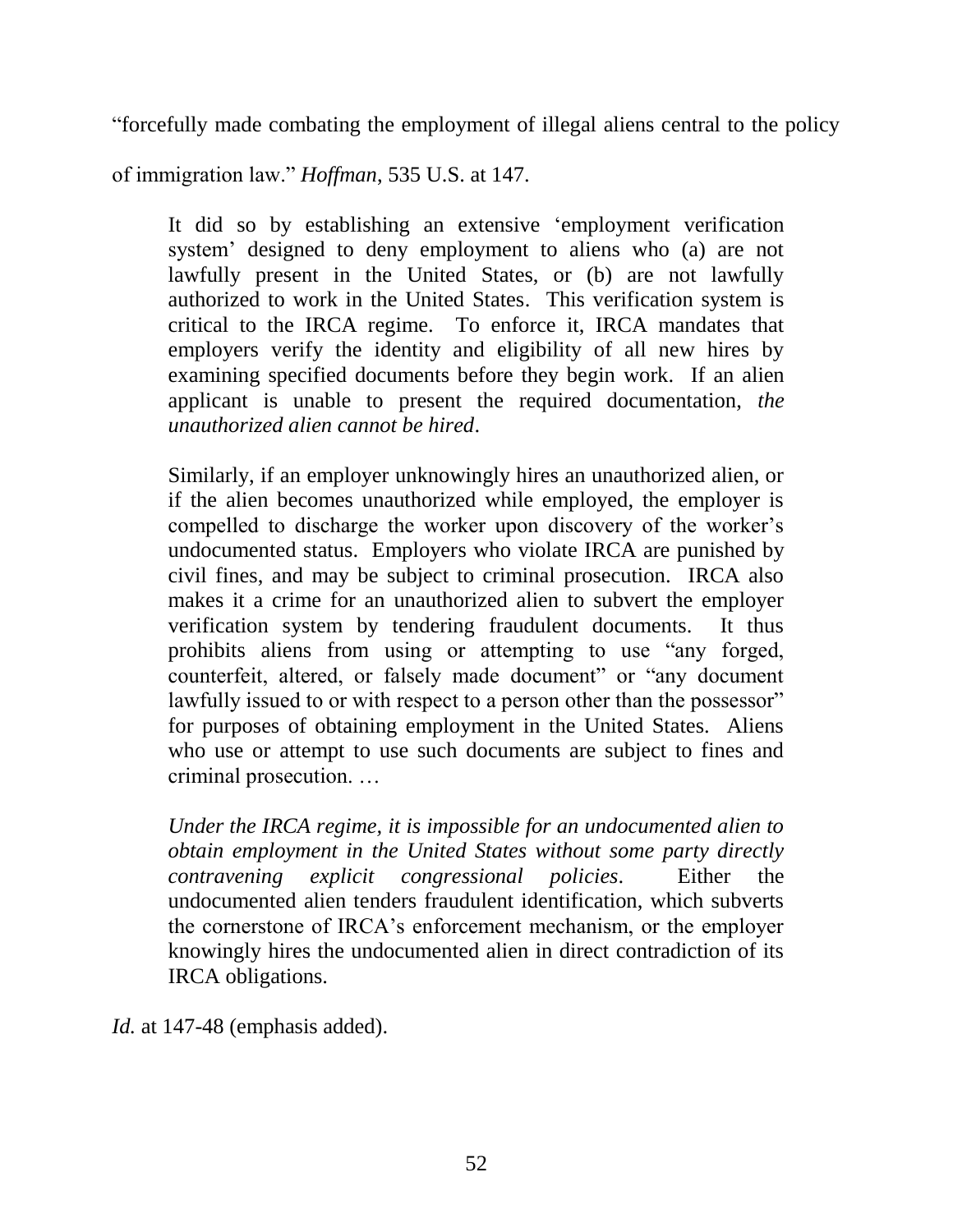Thus, the IRCA "significantly" changed the "legal landscape" that had existed in *Sure-Tan*. *Id.* at 147. Applying the straightforward *Sure-Tan* analysis post-IRCA, it is plain that that an undocumented alien worker cannot be an "employee" under the FLSA for purposes of seeking wages whose payment Congress now has made absolutely illegal.

And, indeed, this is what the Supreme Court held in *Hoffman*, under very similar "backpay" provisions of the NLRA to those in the FLSA at issue in this case. The Court could not "overlook" the IRCA and allow an award of back-due wages "to an illegal alien … for wages that could not lawfully have been earned, and for a job obtained in the first instance by a criminal fraud," because such an award obviously would run "counter to policies underlying IRCA." *Id.* at 148-49. Thus, the ability of an undocumented alien to claim allegedly back-due wages "is foreclosed by federal immigration policy, as expressed by Congress in the [IRCA]." *Id.* at 140. To hold otherwise would "encourage the successful evasion of apprehension by immigration authorities, condone prior violations of the immigration laws, and encourage future violations." *Id.* at 151.<sup>3</sup>

l

<sup>&</sup>lt;sup>3</sup> Similarly, for these reasons, undocumented aliens have been held to lack standing to sue under Title VII of the Civil Rights Act of 1964, 42 U.S.C. § 2000e, *et seq. Egbuna v. Time-Life Libraries, Inc.*, 153 F.3d 184, 187-88 (4th Cir. 1998). "Given Congress' unequivocal declaration that it is illegal to hire unauthorized aliens and its mandate that employers immediately discharge unauthorized aliens upon discovering their undocumented status, we cannot … sanction the formation of a statutorily declared illegal relationship." *Id.*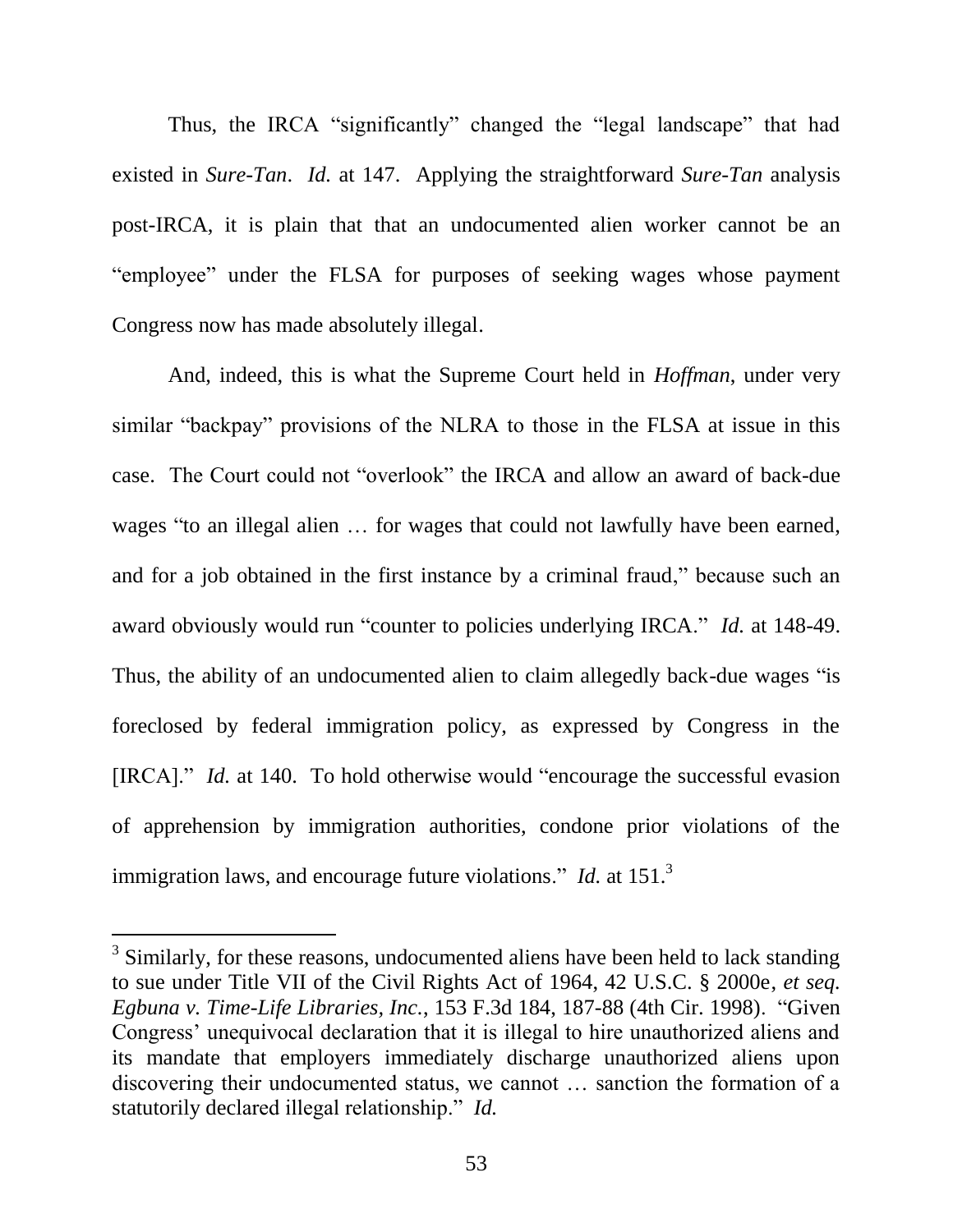The Supreme Court's reasoning obviously applies equally to the FLSA. The NLRA was invoked in *Hoffman*, rather than the FLSA, only because the undocumented alien plaintiff claimed to have been fired (and thus owed back-due wage both for work performed – "backpay" – and unperformed – "frontpay") for having participated in a union organizing activity, an unlawful labor practice specifically addressable under the NLRA by the National Labor Relations Board ("NLRB"), rather than a federal district court. 535 U.S. at 140-41.

The relief of seeking back-due wages under the NLRA, however, is indistinguishable from that under the FLSA. Given the IRCA's express prohibitions, Congress no more could have intended undocumented aliens be able to claim back-due wages under the FLSA than it did in the NLRA. Congress cannot reasonably have intended the FLSA, either, to provide remuneration for that class's unlawful activities. Application of the FLSA, too, plainly cannot "overlook" the IRCA and allow an award of statutory wages "to an illegal alien … *for wages that could not lawfully have been earned*, and for a job obtained in the first instance by a criminal fraud," as such an award plainly would run "counter to policies underlying IRCA." *Hoffman*, 535 U.S. at 148-49 (emphasis added).

In this case, given the plaintiffs' admitted status as undocumented aliens, the "employer-employee" relationship they allege they had with the defendants – and on which their FLSA claims rest – expressly violated the IRCA. *Hoffman*, 535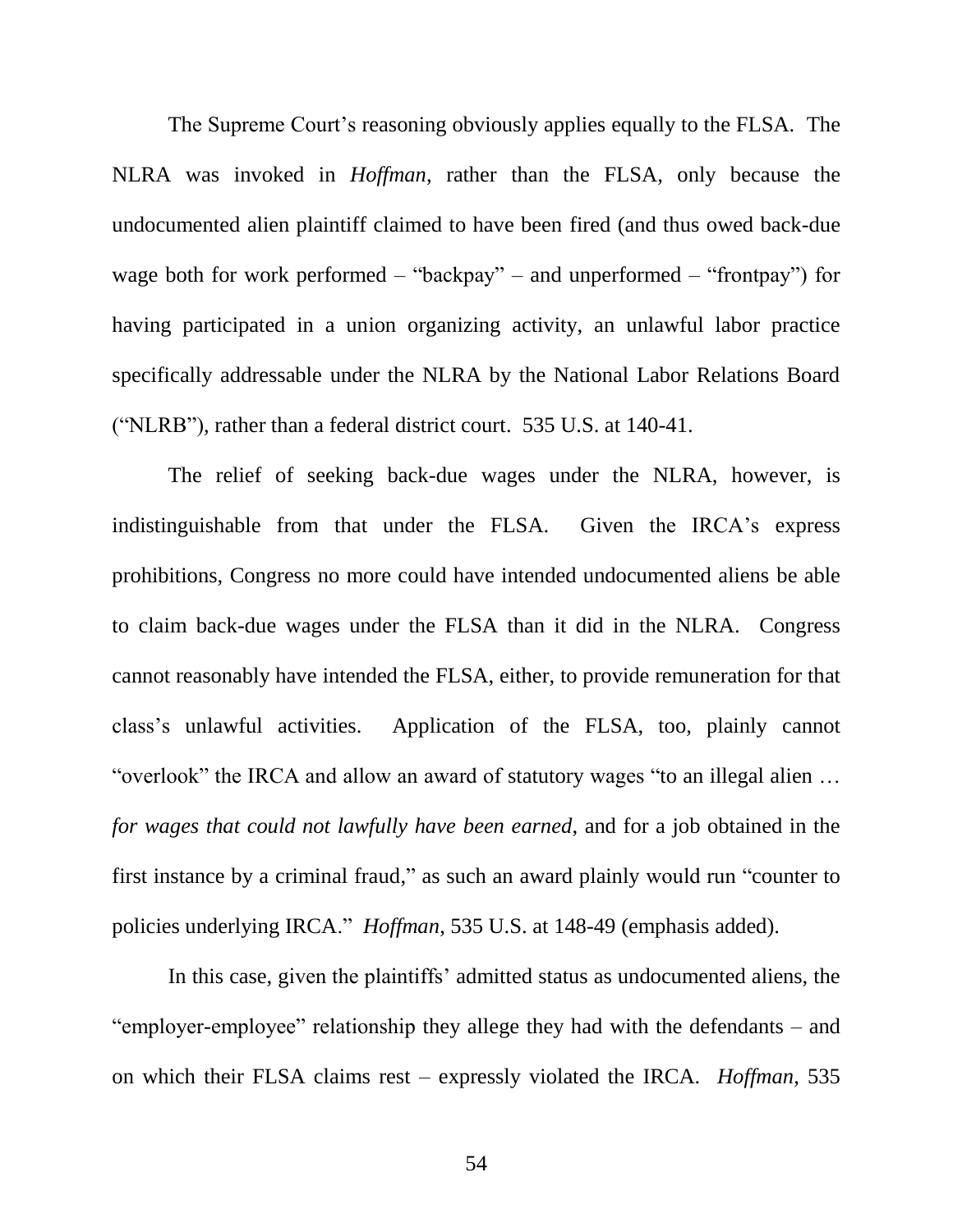U.S. at 147-48. "In general, a contract entered in violation of federal statutory or regulatory law is unenforceable," because "one who has … participated in an illegal act cannot be permitted to assert in a court of justice any right founded upon or growing out of the illegal transaction." *Resolution Trust Corp. v. Home Sav. of Am.*, 946 F.2d 93, 96 (8th Cir. 1991) (quoting *Jackson Purchase Rural Elec. Coop. v. Local Union 816, Int'l Bhd. of Elec. Workers*, 646 F.2d 264, 267 (6th Cir. 1981)). This was precisely the Supreme Court's concern in *Hoffman*: to avoid construing federal employment statutes so as to "condone prior violations of the immigration laws, and encourage future violations." 535 U.S. at 151.

Thus, to hold undocumented aliens somehow can have standing as "employees" to seek allegedly back-due illegal wages from their alleged former illegal "employers" would run directly contrary to Congress's direction in the IRCA and the Supreme Court's in *Hoffman*. 4 Plainly, under the IRCA, illegal payments to undocumented aliens cannot be within the FLSA's zone of protectable interests. They lack standing to invoke its back-pay provisions to further their unlawful aims.

 $\overline{a}$ 

<sup>&</sup>lt;sup>4</sup> Otherwise, what principle limits the ability of any other criminal to recover under the FLSA for illegal "employment" activities? Would a gang-"employed" drug dealer working late nights on a dark street corner have standing to sue his gang for unpaid overtime? Could a brothel worker who does not attract enough clients to make ends meet sue her madam to recover minimum wage?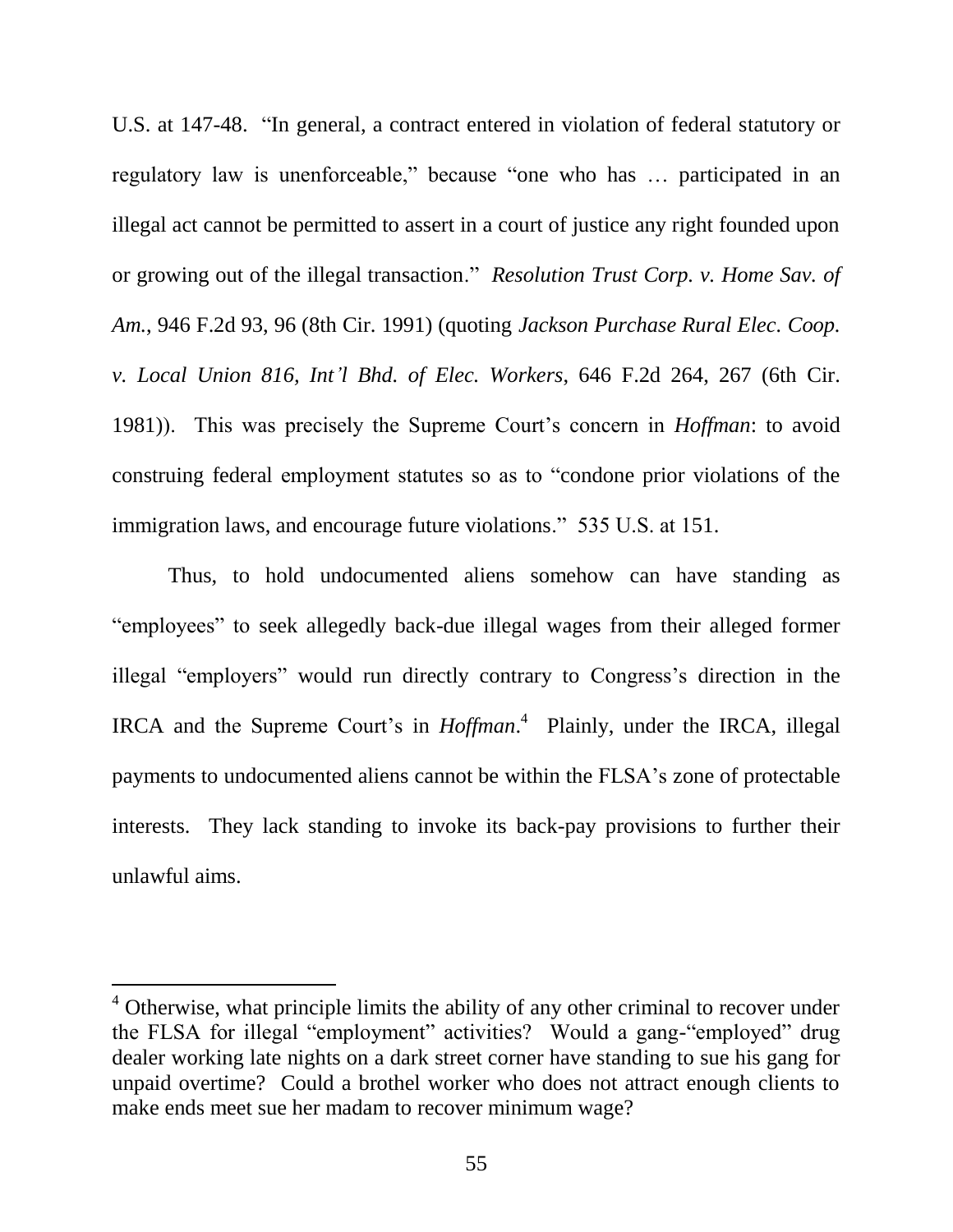## **C. Decisions holding undocumented aliens have standing to invoke the wage-paying protections of the FLSA erroneously run afoul of** *Hoffman* **and the IRCA.**

While whether an undocumented alien who alleges he worked in violation of the IRCA has standing to sue for allegedly back-due wages under the FLSA is a question of first impression in this Court, another federal appellate court once did hold that such a plaintiff does have standing to bring such a claim. *See Patel v. Quality Inn S.*, 846 F.2d 700 (11th Cir. 1988).<sup>5</sup> Decided nearly 15 years before *Hoffman*, however, *Patel* wholly fails *Hoffman*'s command that federal employment statutes cannot be read to trench upon express prohibitions critical to the IRCA, reaching instead the exact opposite conclusion of *Hoffman*. Especially after *Hoffman*, *Patel*'s quaint, hopeful holding cannot be squared with the intent or effect of the IRCA.

The Eleventh Circuit premised its decision in *Patel* first on *Sure-Tan*'s pre-IRCA holding "that undocumented aliens are 'employees' within the meaning of the" NLRA, because "Congress enacted both the FLSA and the NLRA as part of the social legislation of the 1930's," the "two acts have similar objectives," both

l

<sup>5</sup> Several post-*Hoffman* appellate decisions have agreed with *Patel* in dicta in cases not directly concerning the FLSA, also citing district court decisions on this subject from throughout the past 25 years. *See Rivera v. NIBCO, Inc.*, 364 F.3d 1057, 1069 n.12 (9th Cir. 2004); *Madeira v. Affordable Hous. Found.*, 469 F.3d 219, 243 (2d Cir. 2006). *But see Rivera*, 364 F.3d at 822 (Bea, J., dissenting from denial of rhg. en banc). Also, in an unpublished opinion, the Eleventh Circuit recently declined to revisit *Patel*. *Galdames v. N & D Inv. Corp.*, 432 Fed.Appx. 801, 803- 04 (11th Cir. 2011) (per curiam), *cert. denied*, 132 S.Ct. 1558 (2012).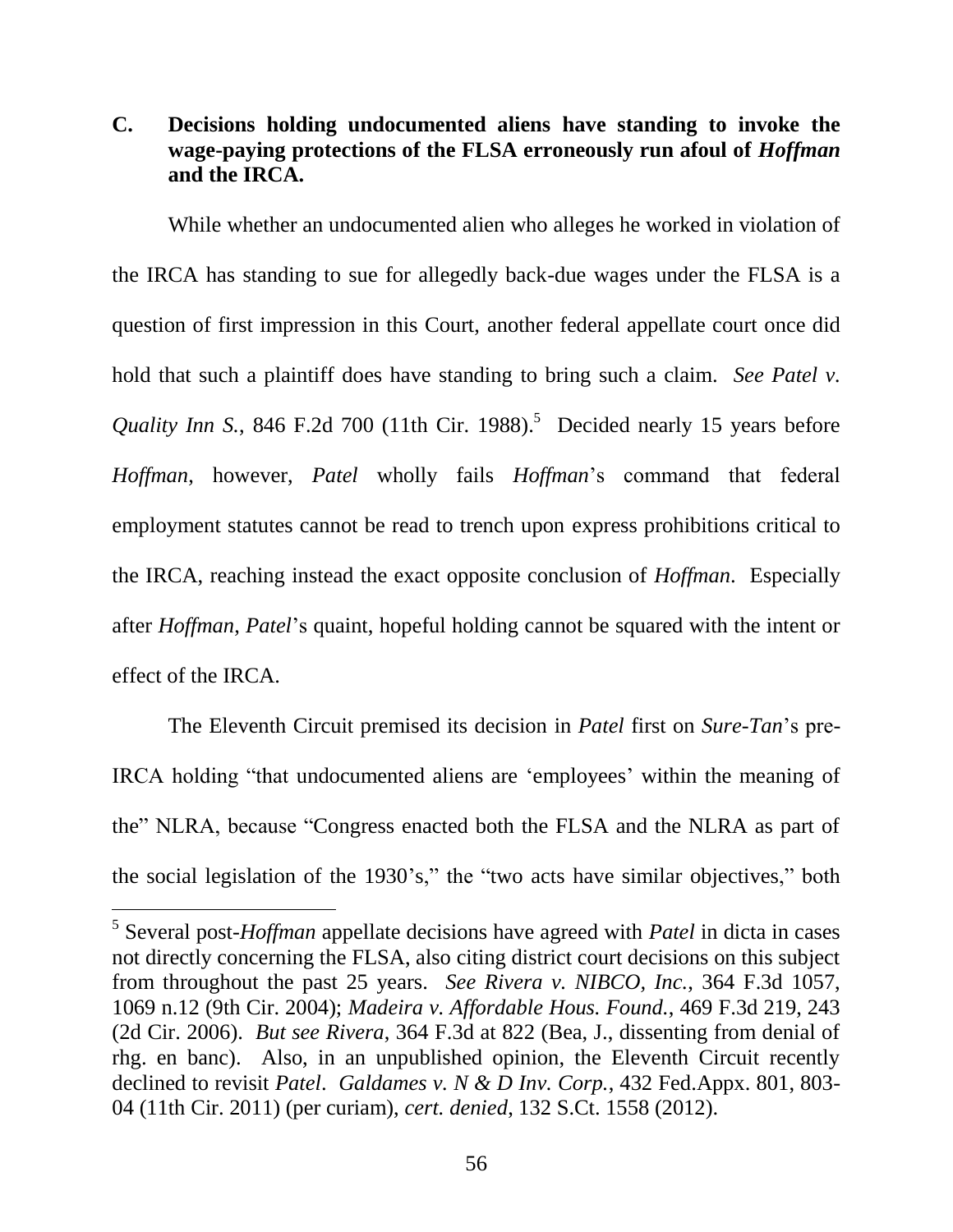"similarly define the term 'employee,' and courts frequently look to decisions under the NLRA when defining the FLSA's coverage."<sup>6</sup> 846 F.2d at 703.

Then, however, the Eleventh Circuit examined what it believed to be the effect on the IRCA's intentions of allowing undocumented aliens to have standing to sue as "employees" under the FLSA. *Id.* at 704-05. It held that, rather than frustrate the IRCA's objectives, "the FLSA's coverage of undocumented aliens goes hand in hand with the policies behind the IRCA." *Id.* at 704. It believed that, as "Congress enacted the IRCA to reduce illegal immigration by eliminating employers' economic incentive to hire undocumented aliens," "[t]he FLSA's coverage of undocumented workers has a similar effect in that it offsets what is perhaps the most attractive feature of such workers – their willingness to work for less than the minimum wage." *Id.* It suggested, "If the FLSA did not cover undocumented aliens, employers would have an incentive to hire them.<sup>"7</sup> Id. At the same time, it "recognize[d] the seeming anomaly of discouraging illegal immigration by allowing undocumented aliens to recover in an action under the FLSA." *Id.*

l

<sup>&</sup>lt;sup>6</sup> *Hoffman* clarified that the NLRA no longer affords relief to undocumented aliens seeking allegedly unpaid wages. Under *Patel*'s reasoning that the NLRA and FLSA are similar, this would apply, too, to the FLSA.

<sup>7</sup> In his dissent in *Hoffman*, Justice Breyer approved of this analysis, citing, *inter alia*, *Patel*, and objected that the majority was undermining it. 535 U.S. at 155-56 (Breyer, J., dissenting). The majority, however, rejected his approach and, with it, *Patel*. *Id.* at 150 n.4.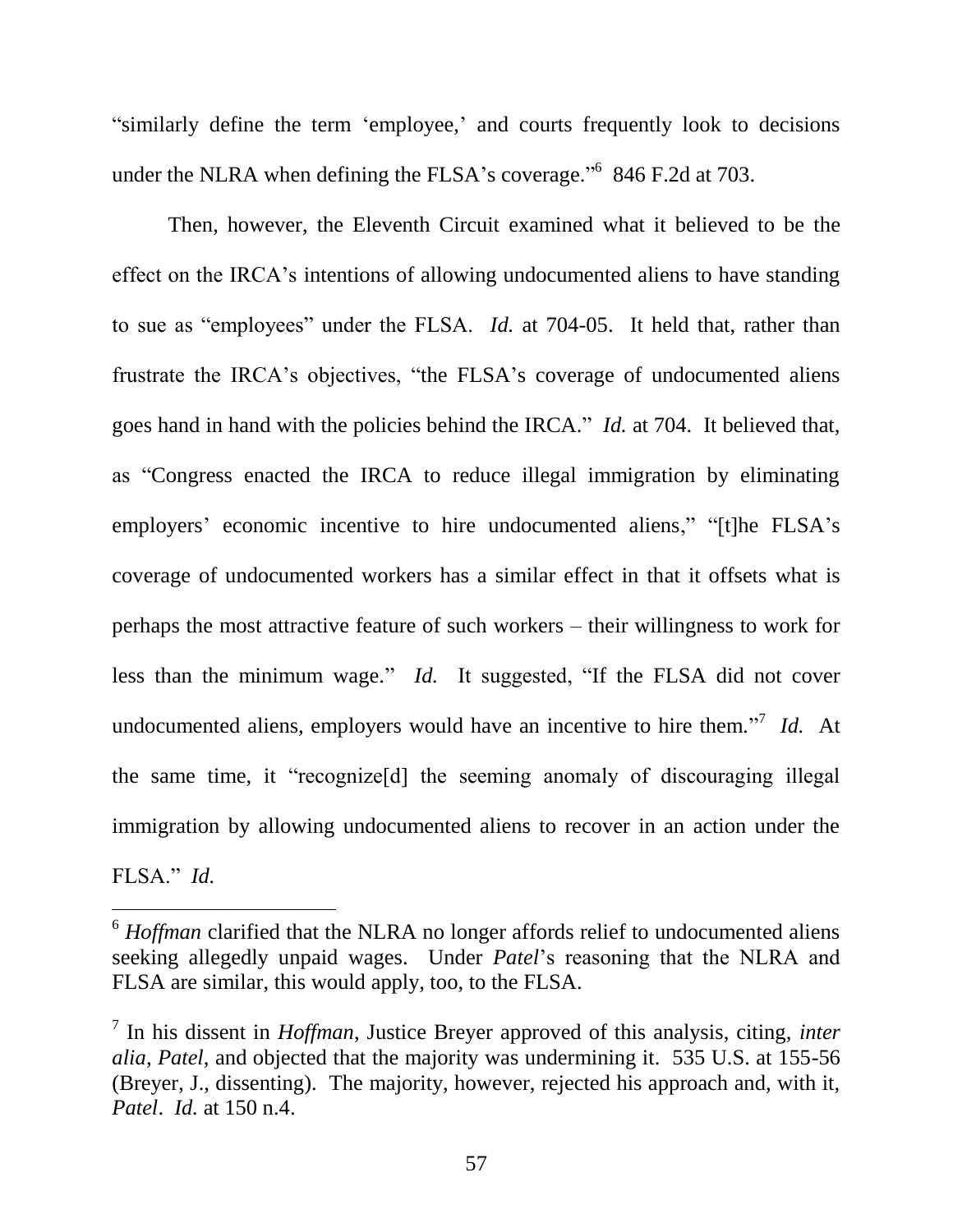The glaring flaw in this "seemingly anomalous" reasoning is that there *already* is a secondary labor market – the very market the plaintiffs allege they participated in – containing an underground economy in which undocumented aliens and illegal employers undercut the U.S. labor market. Allowing undocumented aliens standing to enforce this market merely would perpetuate it: as the Supreme Court warned against in *Hoffman*, "condon[ing] prior violations of the immigration laws, and encourage[ing] future violations." 535 U.S. at 151.

Under the *Patel* system, illegal employers "hiring" undocumented aliens would be bound by the FLSA to pay them statutory minimum wage and overtime. Of course, these payments would be in cash, under the table, and likely in a room where nobody, least of all federal labor and tax authorities, were watching.

Under that distasteful system, however, the "employers" still would be paying the aliens *less* than minimum wage. Since the entire operation would be illicit, the cash payments would be unrecorded, $\delta$  there would be no recordkeeping or tax-planning costs, the "employers" neither would withhold nor pay a share of Social Security or Medicare taxes (usually 15.3% of the wages, half withheld from the wages and half paid additionally by the employer, 26 U.S.C. §§ 3101-02, 3111- 12), and unemployment insurance tax would not be owed or paid.

 $\overline{a}$ 

<sup>&</sup>lt;sup>8</sup> The lack of records itself is problematic. *Patel* opens the door for undocumented aliens with no records as to their alleged hours worked or wages paid, even if actually paid statutory minimum wage and overtime, easily to extort more money from their former illegal employers by threatening an FLSA suit.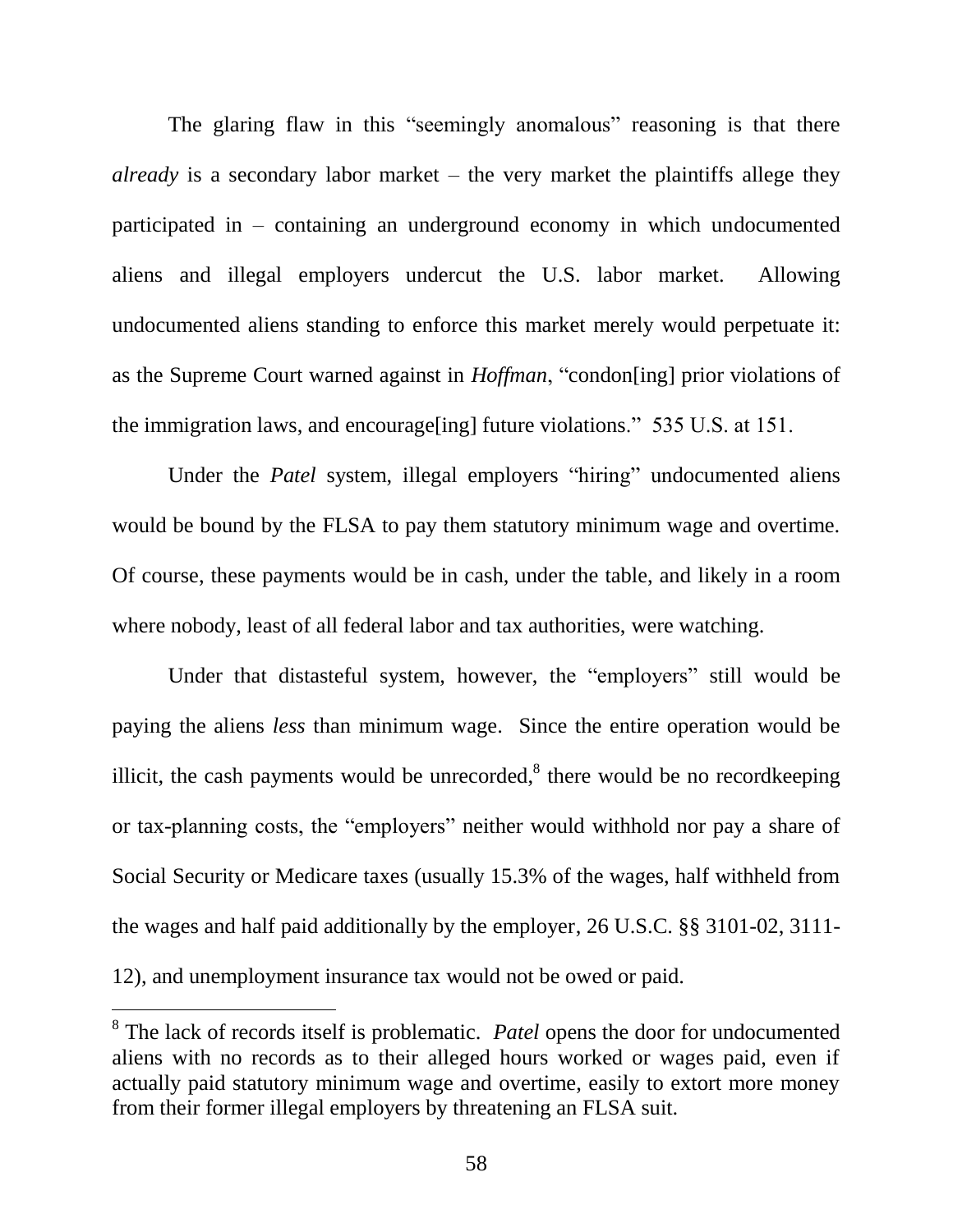As such, *Patel*'s purported right of undocumented aliens to "be paid" statutory wages under FLSA in this manner does nothing to "eliminate[e] employers' economic incentive to hire undocumented aliens …." 846 F.2d at 704. The aliens already would be "work[ing] for less than minimum wage." *Id*. Given the purpose and language of the IRCA, *Patel*'s strained and (self-admittedly) "seemingly anomalous" reading of the FLSA functionally makes no sense. The Court should reject *Patel*'s well-meaning but obviously flawed reasoning.

It is more discernibly *allowing* undocumented aliens to recover under our civil employment statutes for their criminal conduct that "not only trivializes the immigration laws," but also "would encourage the successful evasion of apprehension by immigration authorities, condone prior violations of the immigration laws, and encourage future violations." *Hoffman*, 535 U.S. at 150-51. As *Hoffman* makes plain, federal employment statutes, including the FLSA, cannot be read to legalize judicially a statutorily unlawful black market and confer on undocumented aliens such as the plaintiffs standing to sue for allegedly back-due wages, the payment of which in the first place would have been a federal crime.

The plaintiffs, undocumented aliens entirely prohibited by federal law from being employed or paid any wages, lacked standing to sue under the FLSA for back-due minimum wage and overtime. The Court should reverse the judgment below and remand this case with instructions to dismiss the plaintiffs' complaint.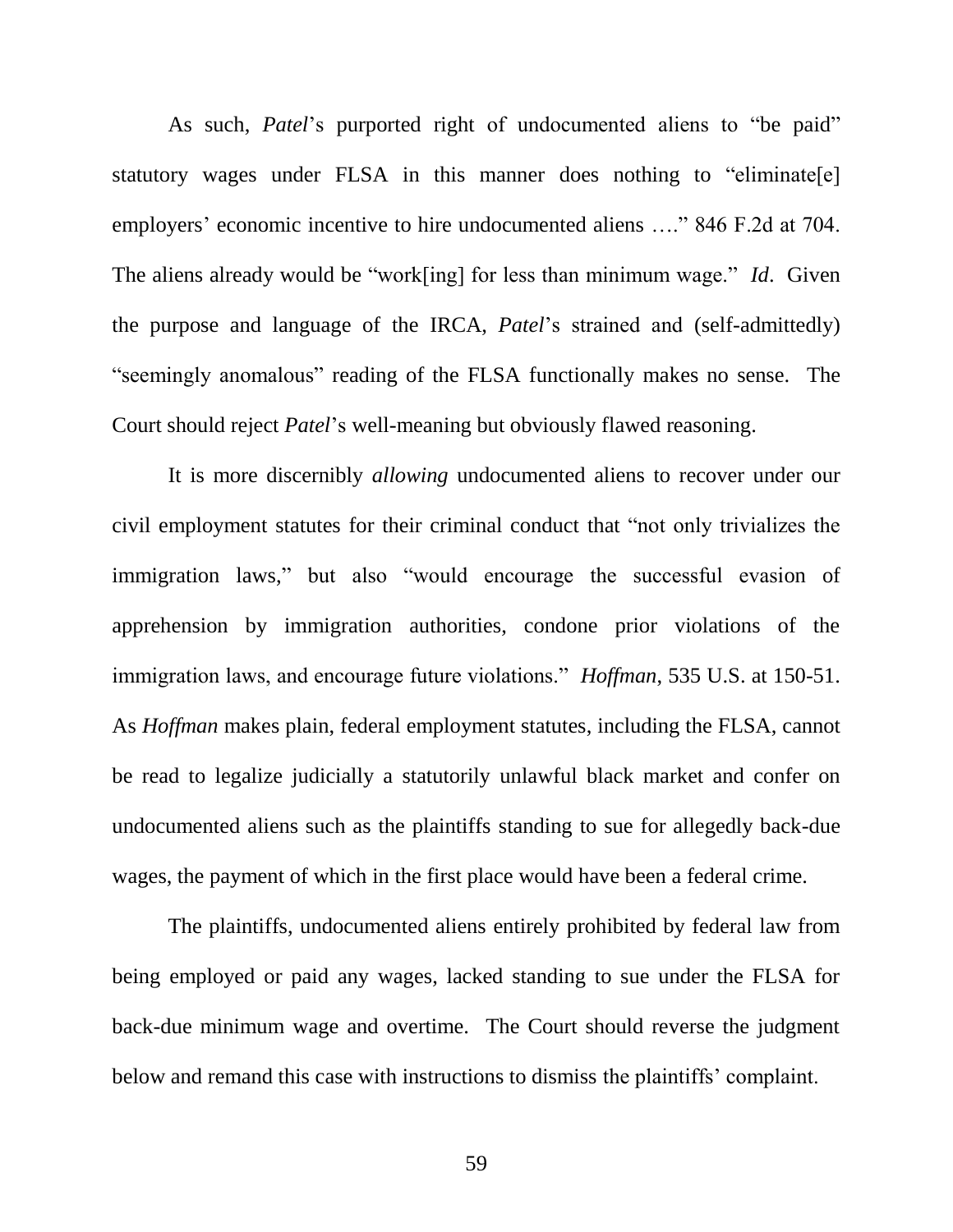II. The district court erred in denying a new trial, because its order in limine barring any mention of the plaintiffs' unlawful immigration status was prejudicial error. The plaintiffs' immigration status was relevant both to the defendants' ability to contest the plaintiffs' right to recover and to the defense the defendants desired to present: that they did not employ the plaintiffs because the plaintiffs were undocumented aliens.

#### Standard of Review

This Court "review[s] the district court's denial of [a] motion for a new trial for abuse of discretion …." *Rodrick v. Wal-Mart Stores E., L.P.*, 666 F.3d 1093, 1096 (8th Cir. 2012). "Encompassed within the district court's ultimate denial are its evidentiary rulings," and this Court "likewise afford[s] the district court broad discretion in its evidentiary rulings ...." *Id.* (citation omitted). This Court "will reverse only if the district court's [evidentiary] ruling was based on 'an erroneous view of the law or a clearly erroneous assessment of the evidence' and affirmance would result in 'fundamental unfairness.'" *Id.* (citations omitted).

\* \* \*

Relevant evidence – that which tends to make the existence of any material fact more or less probable than it would be otherwise – is admissible unless its probative value is outweighed by the danger of unfair prejudice. In this case, evidence of the plaintiffs' unlawful immigration status was relevant both to the defendants' ability to contest the plaintiffs' right to recover and to the defendants' desired defense that they did not employ the plaintiffs because of that status. Did the district court err in excluding any mention of the plaintiffs' status?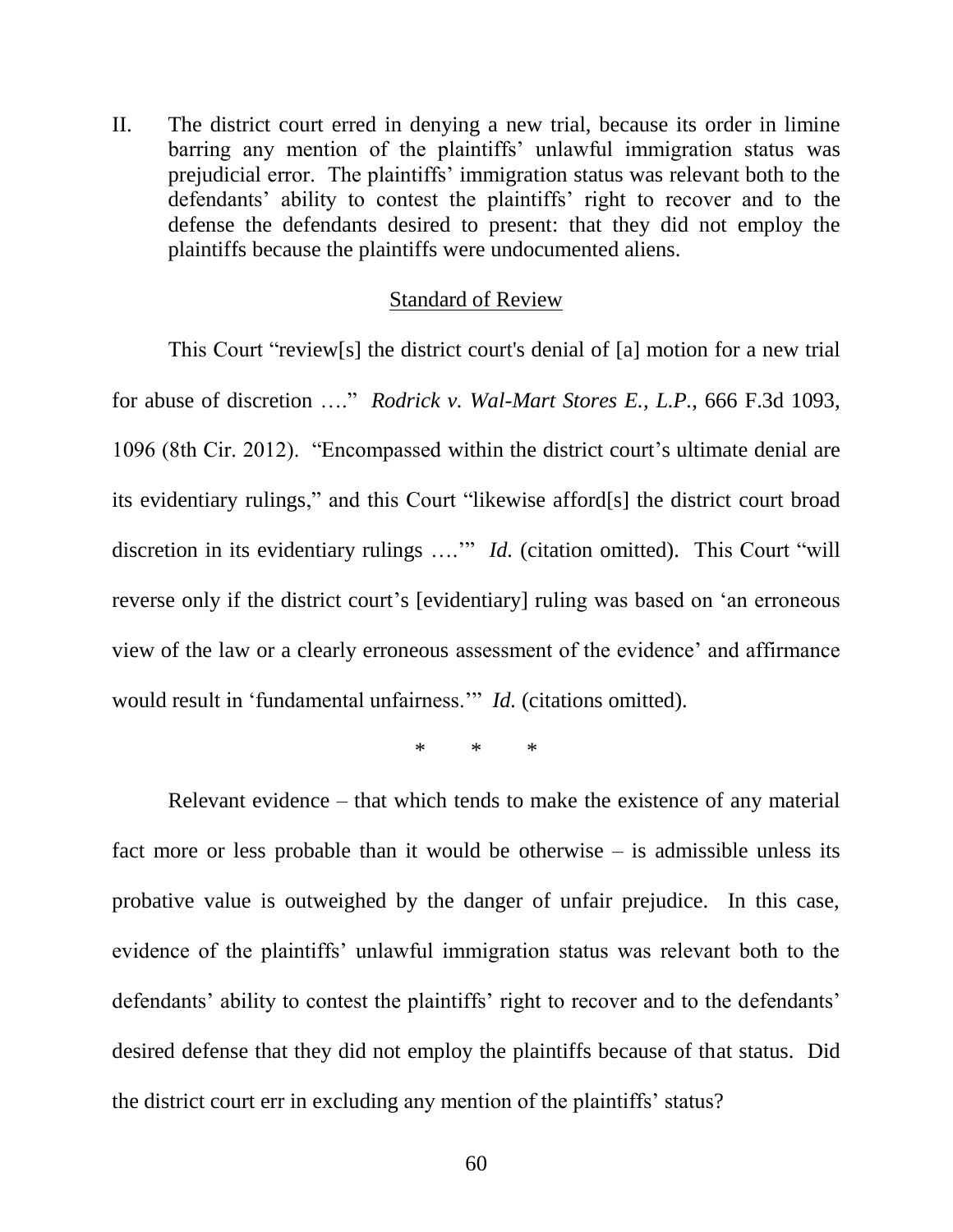While, like any evidentiary ruling, a court has discretion to exclude evidence in limine, *United States v. Fincher*, 537 F.3d 868, 872 (8th Cir. 2008), it abuses this discretion if "evidence of a critical nature is excluded and there is 'no reasonable assurance that the jury would have reached the same conclusion had the evidence been admitted.'" *Elmahdi v. Marriott Hotel Servs., Inc.*, 339 F.3d 645, 653 (8th Cir. 2003) (quoting *Adams v. Fuqua Indus., Inc.*, 820 F.2d 271, 273 (8th Cir. 1987)).

It is well-established that "[o]rders in limine which exclude broad categories of evidence should rarely be employed. A better practice is to deal with questions of admissibility of evidence as they arise." *Sperberg v. Goodyear Tire & Rubber Co.*, 519 F.2d 708, 712 (6th Cir. 1975). If a sweeping, categorical order in limine effectively acts as a summary judgment preventing a party from putting on its case, the order is a prejudicial abuse of discretion and, thus, reversible. *Brobst v. Columbus Servs. Int'l*, 761 F.2d 148, 153-57 (3d Cir. 1985) (where plaintiff claimed change in job duties violated Equal Pay Act, order in limine precluding evidence of job duties before change erroneously "converted the in limine motion into one for summary judgment" and was reversed).

In this case, two months before trial, the district court issued an order in limine excluding "any mention of Plaintiffs' immigration status," reasoning: (1) "[e]ven if [the plaintiffs] were working in the United States illegally, their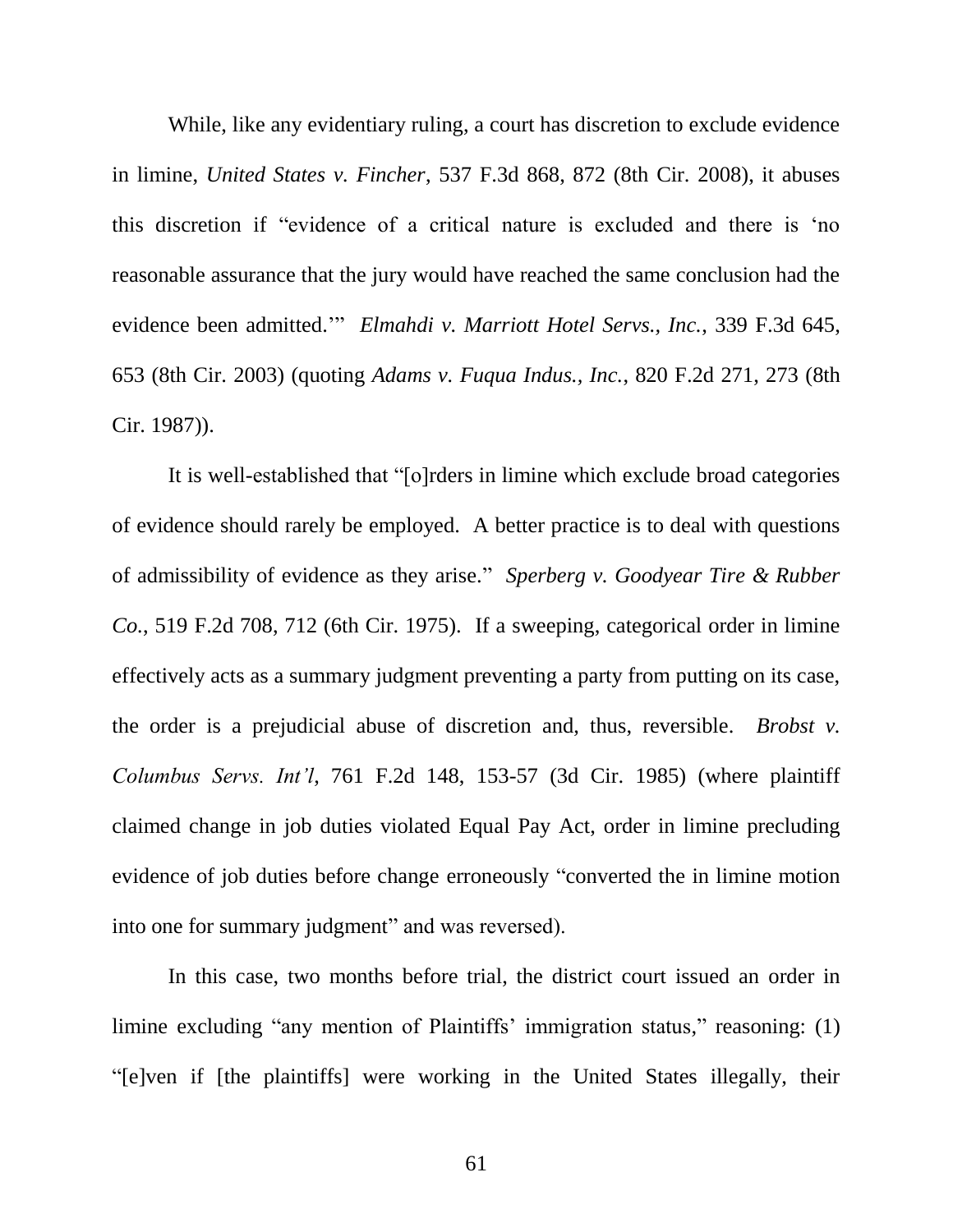immigration status is irrelevant" as "Illegal aliens have a right to recover unpaid wages under the FLSA;" and (2) "even if Plaintiffs' immigration status were relevant, its prejudicial impact would substantially outweigh its probative value" (Appendix 41; Addendum A12).

This was an abuse of discretion. The district court's first reason was "based on an erroneous view of the law," necessitating reversal. *Rodrick v. Wal-Mart Stores E., L.P.*, 666 F.3d 1093, 1096 (8th Cir. 2012). For, as explained in detail in Point I, above, the plaintiffs' unlawful immigration status plainly was relevant to their standing to recover allegedly back-due wages under the FLSA – and to the defendants' right to challenge it – as illegal aliens *do not* have a right to recover wages under the FLSA. *Supra* 43-59. This alone rendered the order in limine reversible error. *Rodrick*, 666 F.3d at 1096.

But both of the district court's reasons also excluded "evidence of a critical nature … and there is 'no reasonable assurance that the jury would have reached the same conclusion had the evidence been admitted." *Elmahdi*, 339 F.3d at 653. The evidence's supposed prejudicial nature is belied by the jury still finding in the plaintiffs' favor even after having found out through testimony at the tail end of trial that the plaintiffs were undocumented aliens. At the same time, however, it prevented the defendants from introducing *any* probative evidence in support of their desired defense: "that the Plaintiffs were not employees of Jerusalem Café,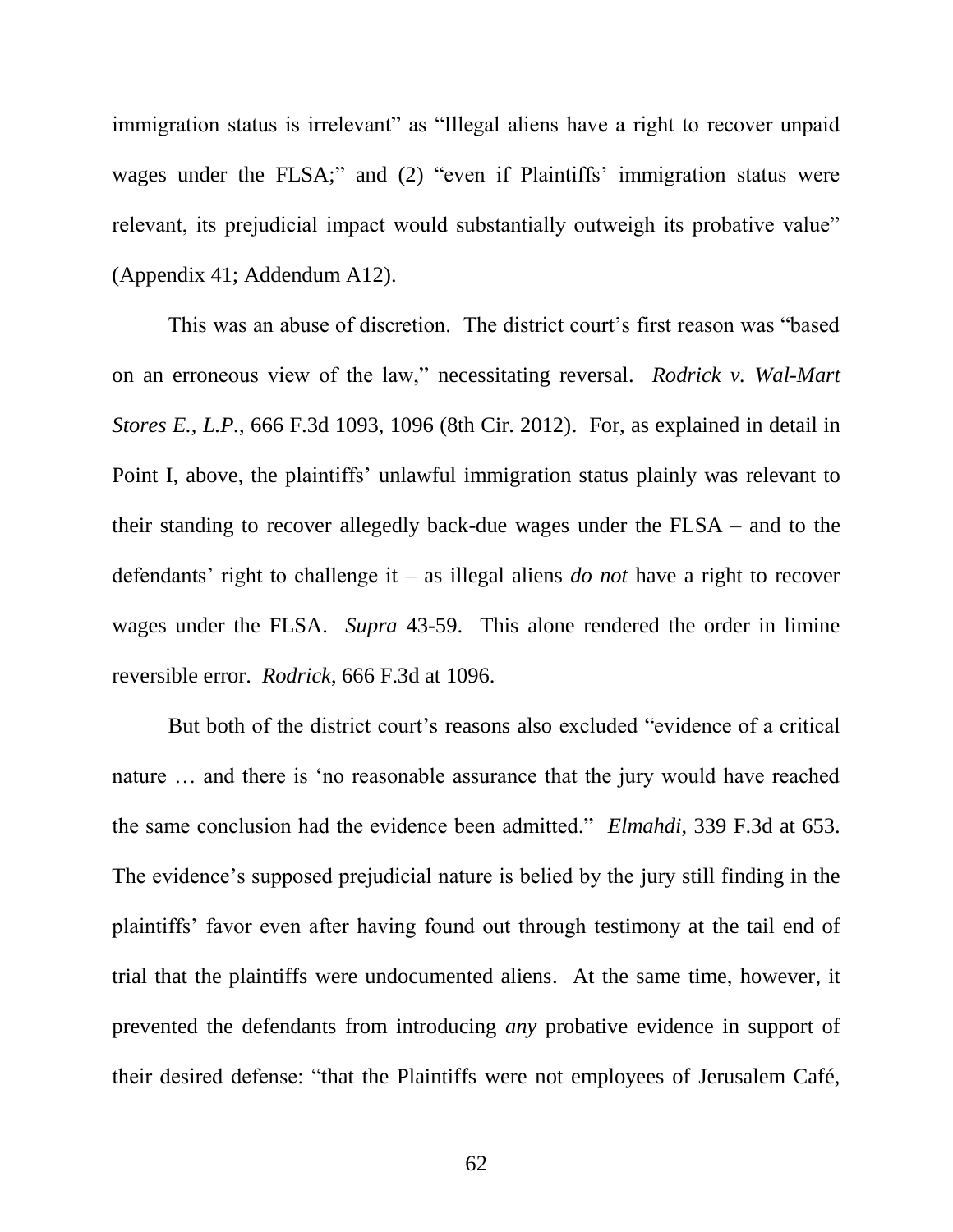LLC due to their illegal immigration status," "the sole reason Defendants could not and did not employ Plaintiffs at Jerusalem Café" (Appx. 30). They sought to introduce the evidence "for the sole purpose of explaining why Defendants' [*sic*] refused to employ Plaintiffs" (Appx. 31). The district court effectively (and erroneously) converted the in limine proceedings into summary judgment proceedings and precluded the defendants from putting on this defense.

Under Fed. R. Evid. 401, "Relevant evidence" is "evidence having *any tendency* to make the existence of *any fact that is of consequence to the determination of the action* more probable or less probable than it would be without the evidence." (Emphasis added). Under Fed. R. Evid. 402 and 403, relevant evidence "may be excluded if its probative value is substantially outweighed by the danger of unfair prejudice …."

In this case, evidence of the plaintiffs' unlawful immigration status was demonstrably relevant and probative. Indeed, it was crucial to the defense the defendants sought to put on before the jury. Part of the plaintiffs' claim was that, under the FLSA, an employer has an "obligation … to maintain records of time worked and money paid to the employees," and the defendants kept no records of the plaintiffs (Transcript 625). This was reflected in the jury instructions:

Employers are legally required to maintain accurate records of their employees' hours worked. If you find that the Defendant(s) are employers and failed to maintain records of the Plaintiffs' hours worked or that the records kept by the Defendant(s) are inaccurate,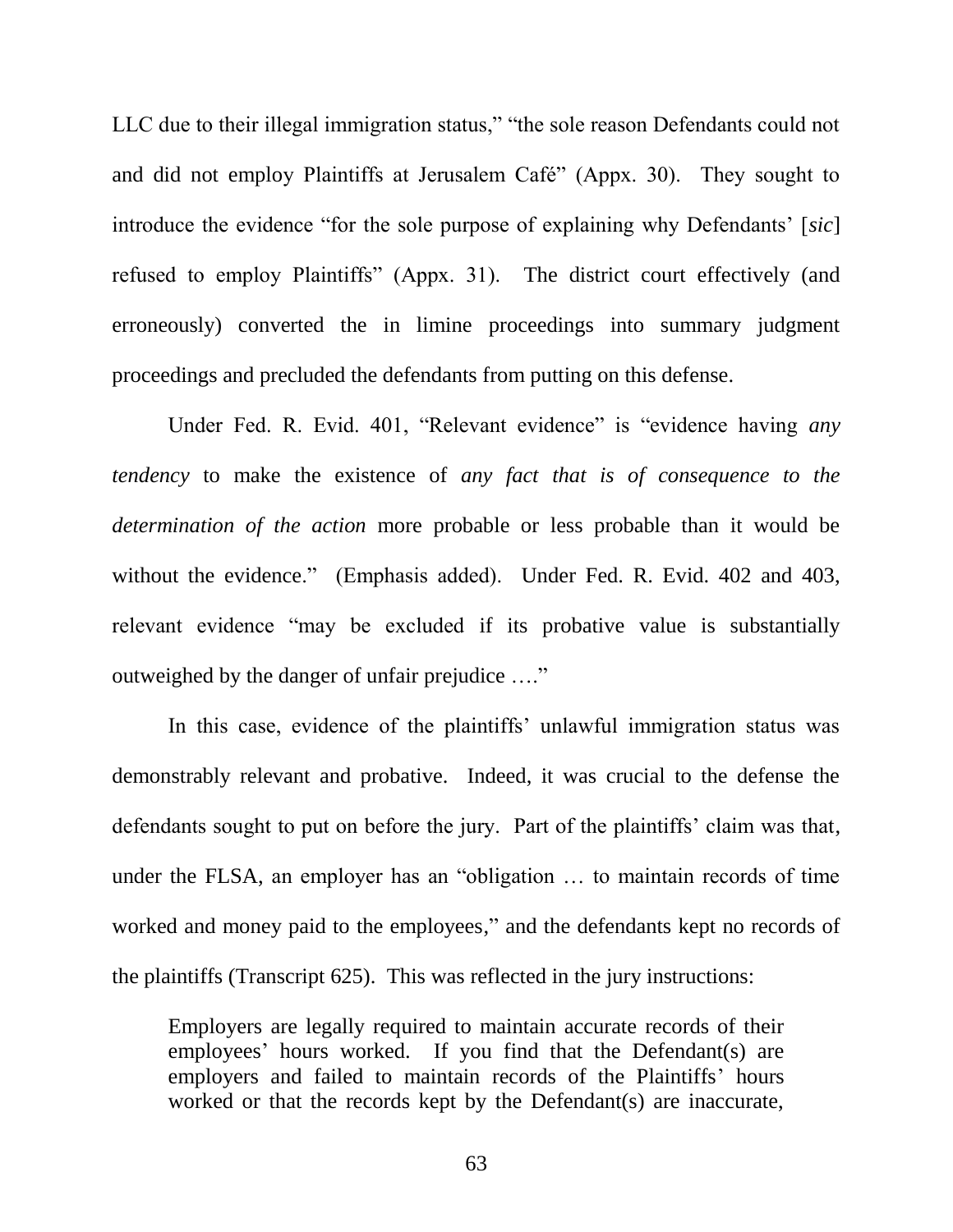you must accept the Plaintiffs' estimate of hours worked, unless you find those estimates to be unreasonable.

(Appx. 173).

The defendants conceded "payroll records" were "central to [the defendants'] defense" (Tr. 12). In his opening statement, defense counsel stated, "There's no record of [the plaintiffs'] income. There's … no record of their existence as far as income goes. There's no bank accounts, there's no IRS returns, there's no pay stubs, there's no way that these people can prove the income that they have made or not made" (Tr. 60).

Due to the order in limine, however, the defendants were wholly precluded from bringing to the jury their explanation for *why* this was so: that the plaintiffs were undocumented aliens who could not lawfully be employed in the United States, and the defendants did not employ the plaintiffs specifically for this reason (Appx. 31). As defense counsel later told the district court,

I opposed [the plaintiffs'] motion in limine because I wanted to through the trial to be able to use it because that explains a lot of reason why they weren't employees. … My defense would have been completely different. … [W]hy aren't these guys on the payroll? Because Farid didn't want to put illegals on his payroll. Everybody that's on his payroll was legal.

(Tr. 572).

The order in limine effectively granted the plaintiffs summary judgment on this defense by excluding a broad, sweeping category of obviously relevant,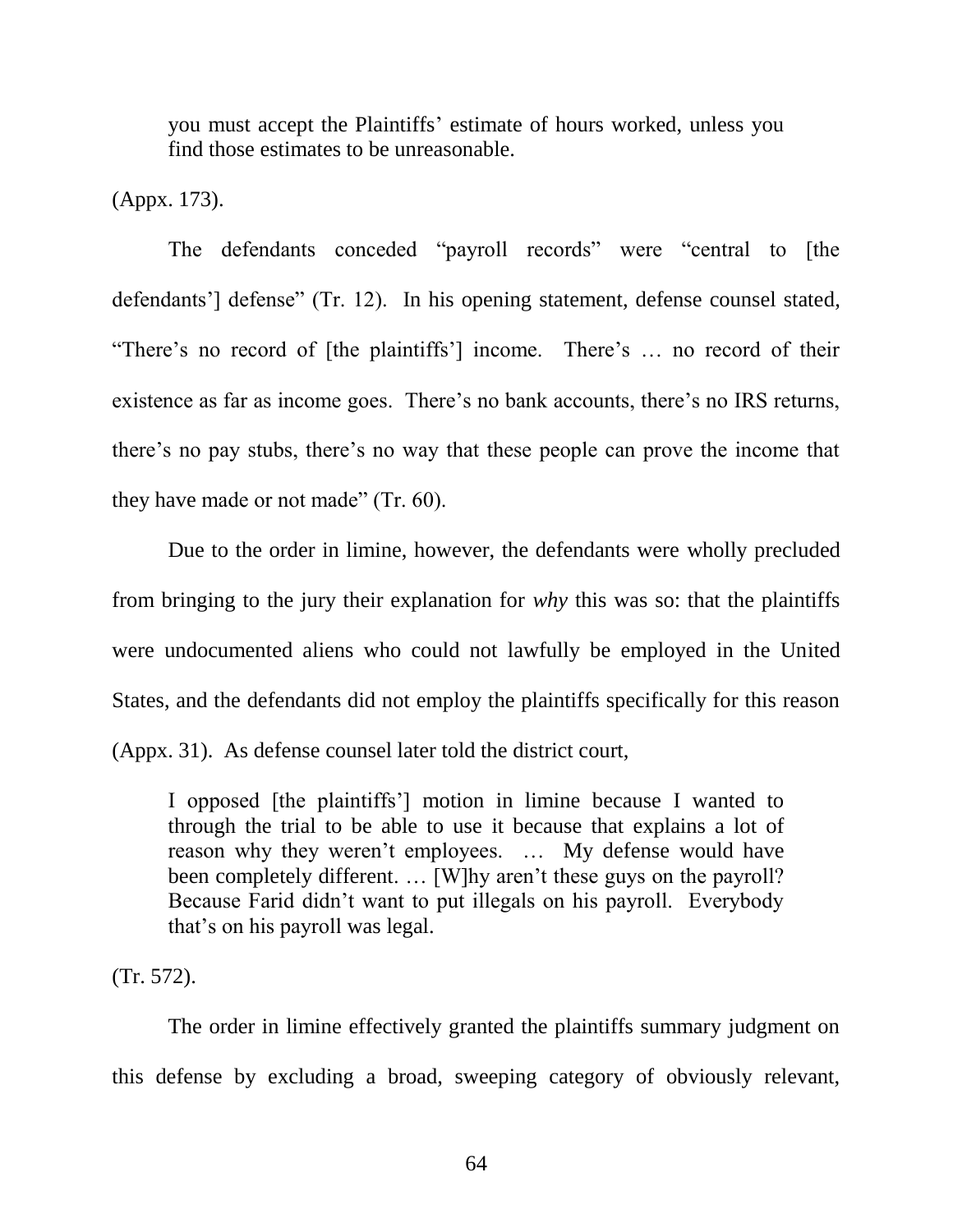probative evidence that the trial itself ultimately demonstrated was not prejudicial. This was a reversible abuse of discretion. *Brobst*, 761 F.2d at 153-57; *Elmahdi*, 339 F.3d at 653. It denied the defendants any ability to put on their best defense.

As well, that the district court ultimately dissolved the order in limine did nothing to mitigate the prejudice to the defendants. Its ruling came during the final day of testimony, in the middle of the defendants' cross-examination of their last witness, Farid Azzeh (Tr. 575-79). While "[e]videntiary rulings made by a trial court during motions in limine are preliminary and may change depending on what actually happens at trial," *Walzer v. St. Joseph State Hosp.*, 231 F.3d 1108, 1113 (8th Cir. 2000), the district court's abrupt sea-change in the final minutes of trial left the defendants with only the redirect examination of Mr. Azzeh to put on this "defense." This was utterly insufficient, as defense counsel explained (Tr. 572).

When evidence is erroneously excluded, that error only is harmless if, but for the exclusion, the jury positively would not have been swayed differently. *Hall v. Arthur*, 141 F.3d 844, 850 (8th Cir. 1998). "The centrality of the evidence, its prejudicial effect, whether it is cumulative, the use of the evidence by counsel, and the closeness of the case are all factors which bear on this determination." *Lewis v. Sheriffs Dep't for the City of St. Louis*, 817 F.2d 465, 467 (8th Cir. 1987).

Despite the defendants' ability to refer to the excluded evidence in this case at the tail end of trial, its erroneous exclusion until then was anything but harmless.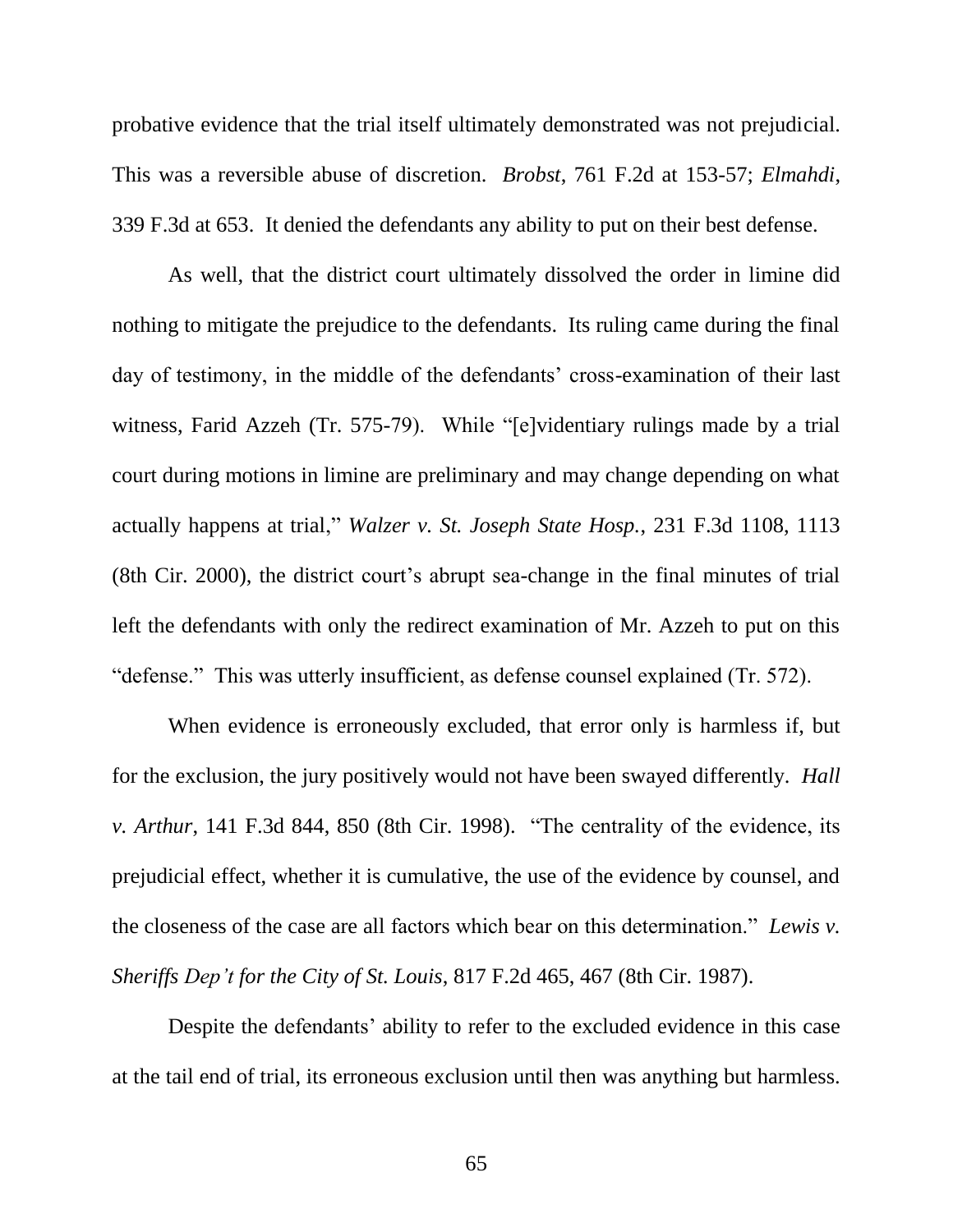The Court issued its order in limine five weeks before trial (Appx. 6-7, 41-42; Add. A12). In the meantime, through the usual proposals, objections, and orders, the parties and the Court shaped their voir dire, the jury instructions, and the evidence that would be presented – all under the understanding that the plaintiffs' immigration status had to be excluded (Appx. 6-7). This continued through opening statements, the plaintiffs' case-in-chief, the defense's cross examination of the plaintiffs' witnesses, and the vast majority of the defendants' case-in-chief.

Obviously, all the trial preparation and almost all of its course would have been different if the central issue of Plaintiffs' immigration status had not, throughout this period, been excluded. When the defendants finally were able to discuss this issue before the jury, it was only on a perfunctory, surprise basis. They had no opportunity to cross-examine any of the plaintiffs as to it.

As such, it cannot be said fairly that the erroneous exclusion of this evidence was "harmless." It cannot be said that the jury positively would not have been swayed differently. *Hall*, 141 F.3d at 850. The centrality of the missing evidence, the prejudicial effect of the defense's unpreparedness, and counsel's inability adequately to use it all make its harm*ful*ness plain. *Lewis*, 817 F.2d at 467.

The district court erred in suppressing any evidence of the plaintiffs' immigration status. The Court should reverse the judgment below and remand this case for a new trial.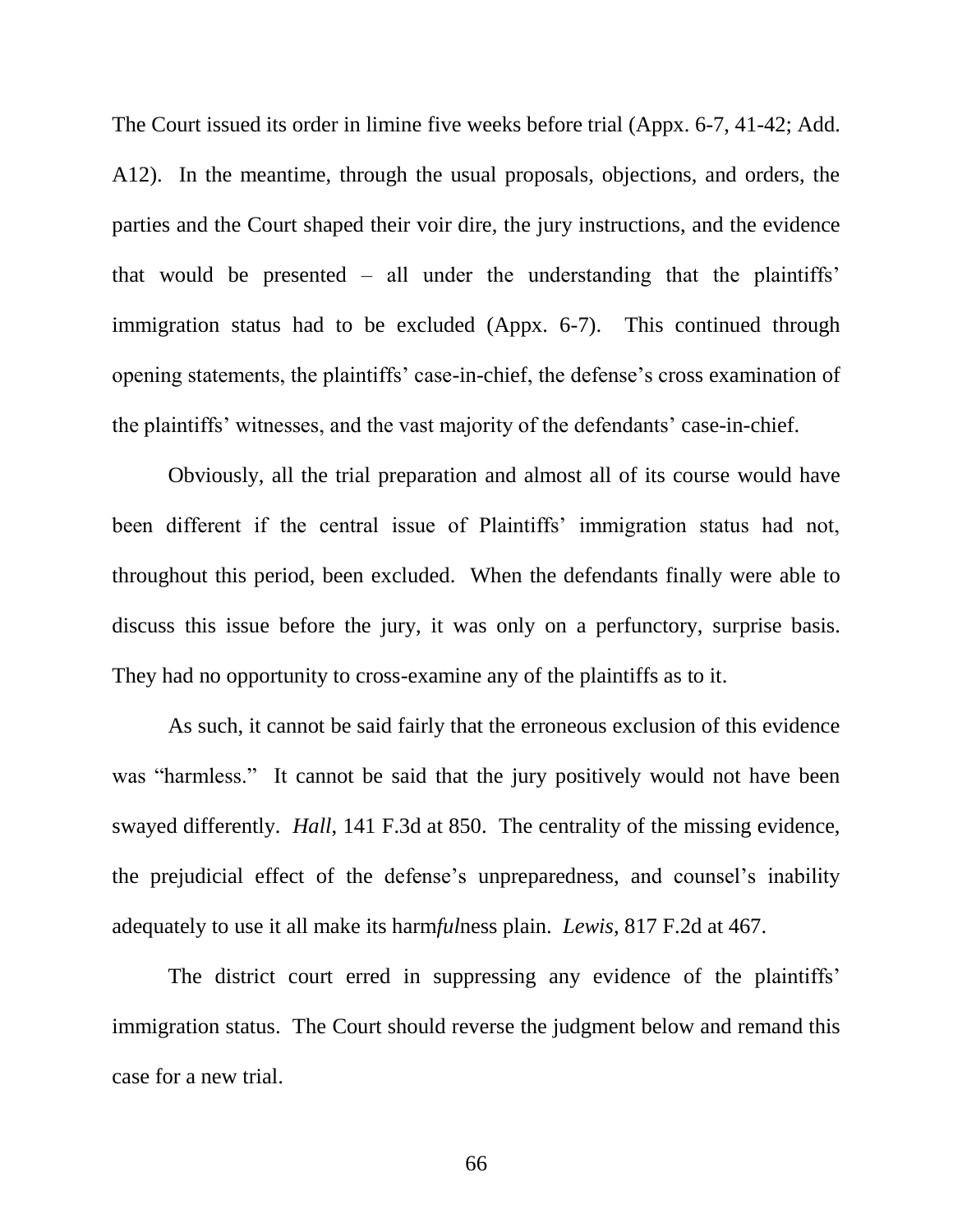## **Conclusion**

This Court should reverse the district court's judgment and remand this case with instructions to dismiss the plaintiffs' complaint. Alternatively, the Court should reverse the district court's judgment and remand this case for a new trial.

Respectfully submitted,

*Jonathan Sternberg, Attorney, P.C.*

 by /s/Jonathan Sternberg Jonathan Sternberg, Mo. #59533 1111 Main Street 7th Floor, Harzfeld's Building Kansas City, Missouri 64105 Telephone: (816) 474-3000 Facsimile: (816) 474-5533 E-mail: jonathan@sternberg-law.com

COUNSEL FOR APPELLANTS JERUSALEM CAFE, LLC FARID AZZEH ADEL ALAZZEH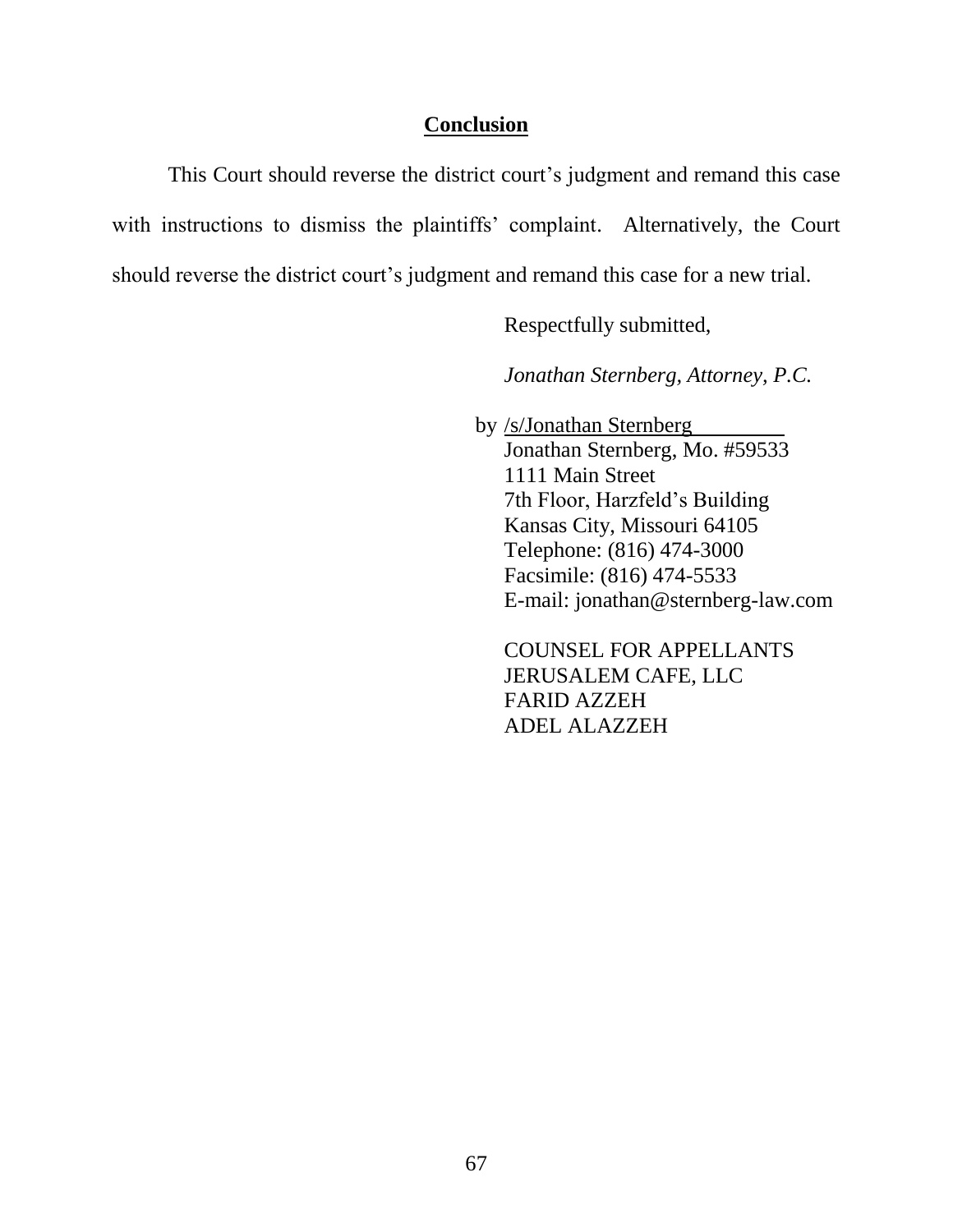## **Certificate of Compliance With Type-Volume Limitation, Typeface Requirements, and Type Style Requirements**

I hereby certify that this brief complies with the type-volume limitation of Rule 32(a)(7)(B), Federal Rules of Appellate Procedure, because this brief contains 13,965 words, excluding the parts of the brief exempted by Rule 32(a)(7)(B)(iii).

I further certify that this brief complies with the typeface requirements of Rule  $32(a)(5)$  and the type style requirements of Rule  $32(a)(6)$ , because this brief has been prepared in a proportionally spaced typeface, Times New Roman size 14 font, using Microsoft Word 2010.

I further certify that the electronic copies of both this Brief of the Appellant and the Addendum filed via the Court's ECF system are exact, searchable PDF copies thereof, that they were scanned for viruses using Microsoft Security Essentials and, according to that program, that they are free of viruses.

/s/Jonathan Sternberg Attorney